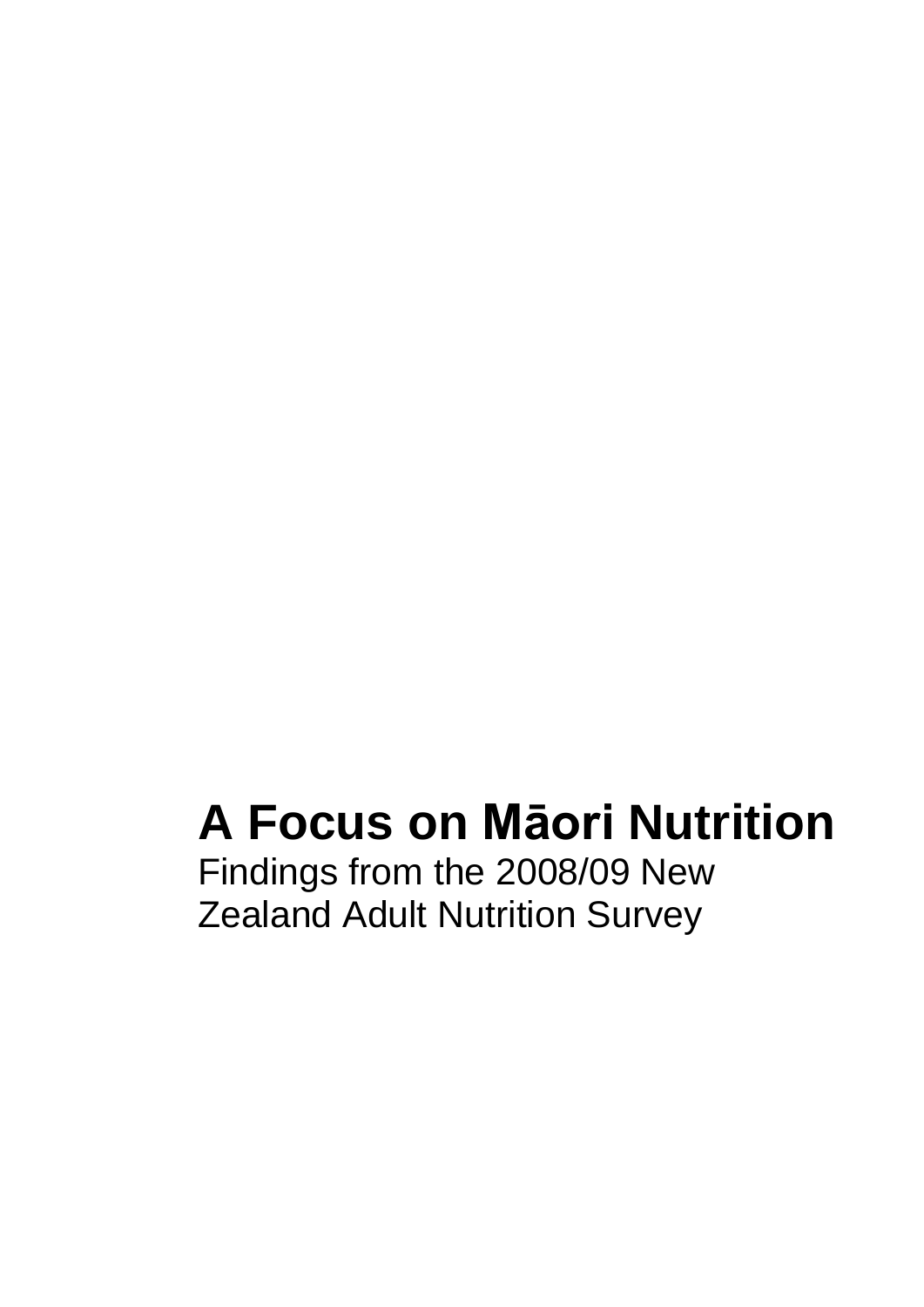Citation: Ministry of Health. 2012. *A Focus on Māori Nutrition: Findings from the 2008/09 New Zealand Adult Nutrition Survey*. Wellington: Ministry of Health.

> Published in February 2012 by the Ministry of Health PO Box 5013, Wellington 6145, New Zealand

> > ISBN 978-0-478-37385-1 (online) HP 5446

This document is available at www.health.govt.nz

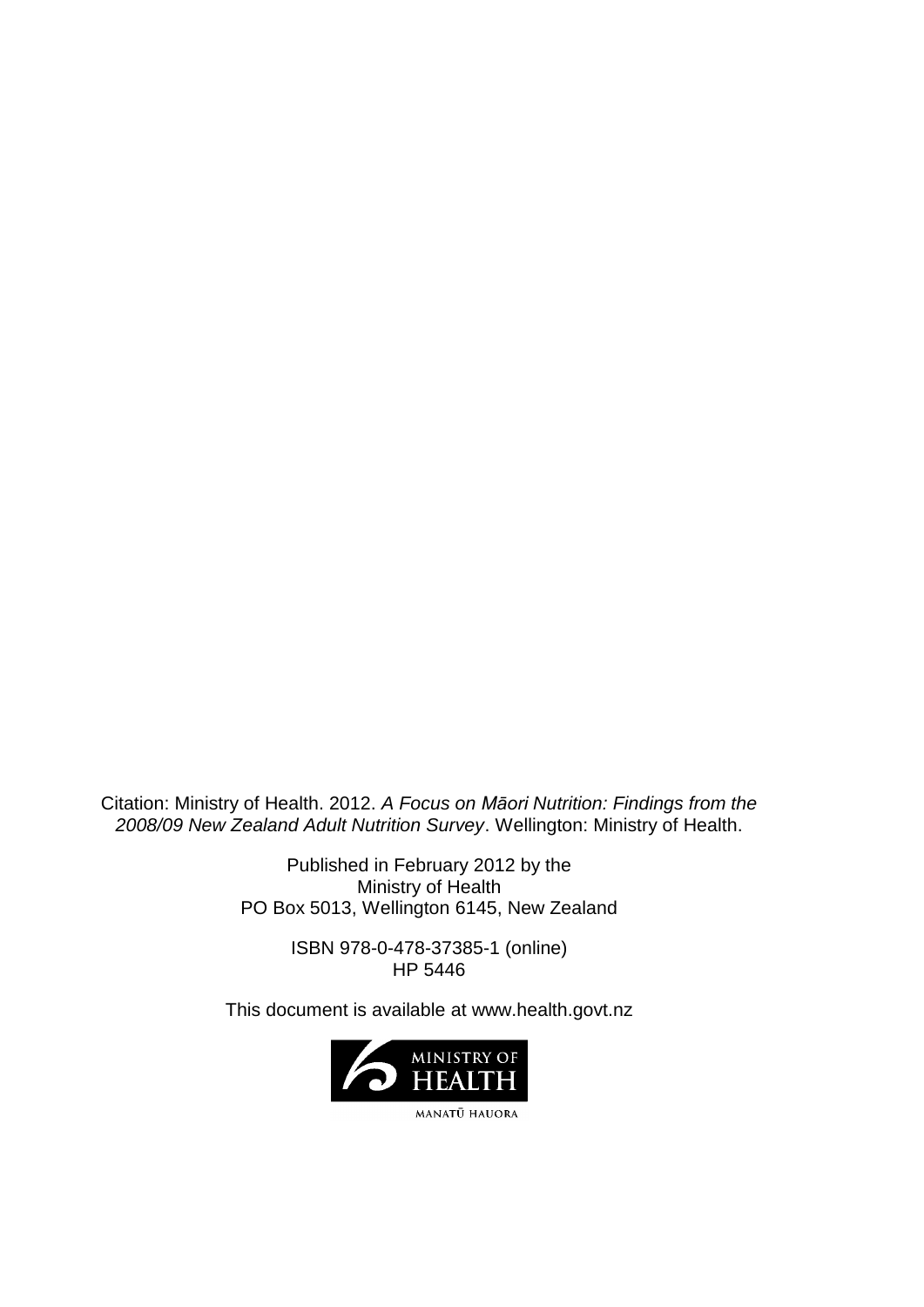# **Authors**

This report was written by Sally Mackay, Dr Niki Stefanogiannis and Maria Turley, with statistical analyses conducted by Dr Deepa Weerasekera and Robert Templeton. The authors are in the Health and Disability Intelligence Unit at the Ministry of Health.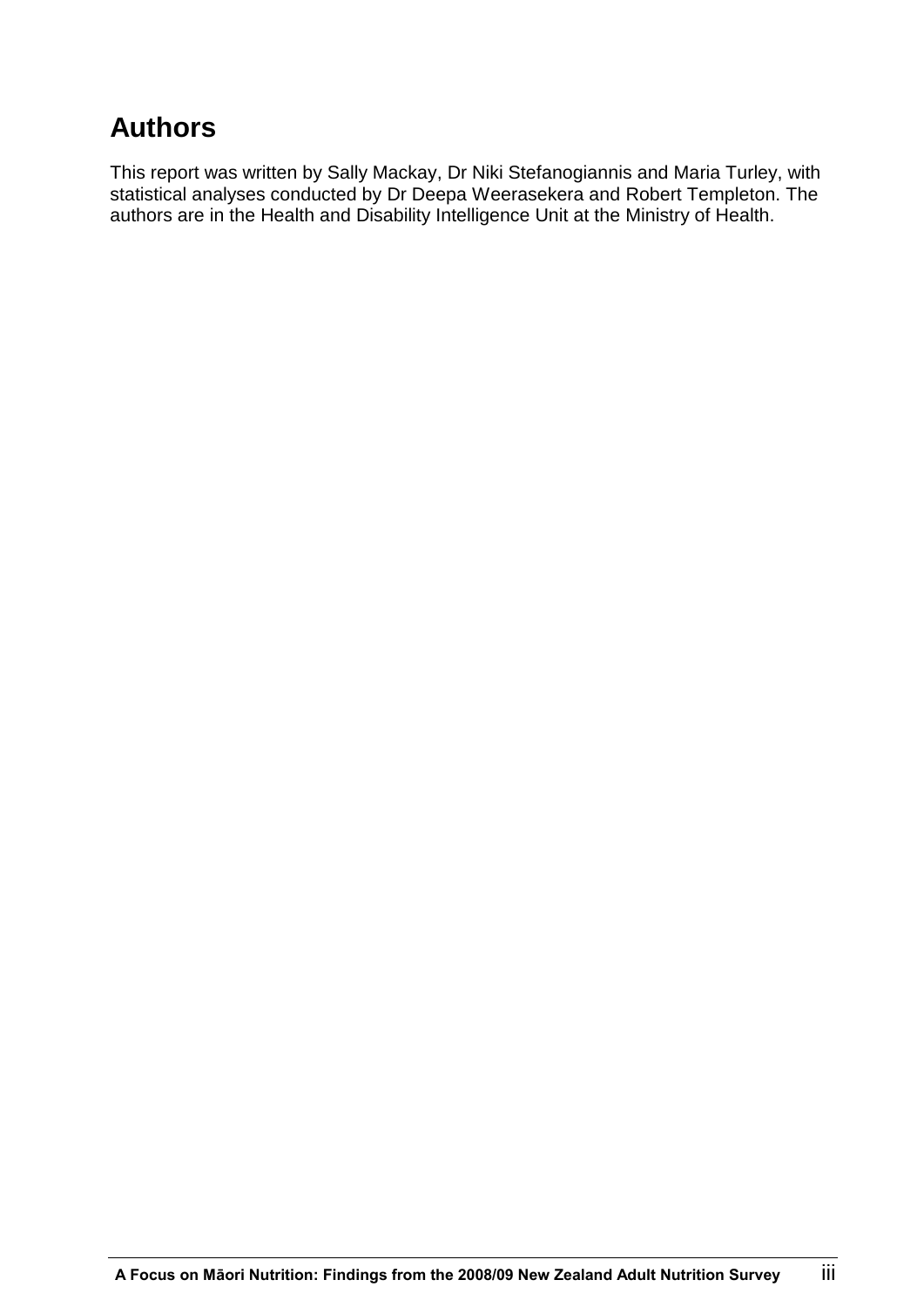# **Acknowledgements**

Thank you to the many thousands of New Zealanders who gave their time to participate in the 2008/09 New Zealand Adult Nutrition Survey. This report would not have been possible without your generosity.

In particular, the authors would like to thank the University of Otago, who conducted the survey, and CBG Health Research Ltd, who recruited participants into the survey.

The authors would also like to thank Anthea Hewitt for her help with preparing this report.

The content of this report, in particular the introductory statements for each section, has drawn heavily from *A Focus on Nutrition*. The authors of this report were:

| Chapter 1    | Sally Mackay, Ministry of Health; Associate Professor Winsome Parnell,<br>University of Otago                                                                                                             |
|--------------|-----------------------------------------------------------------------------------------------------------------------------------------------------------------------------------------------------------|
| Chapter 2    | Dr Anne-Louise Heath, Dr Rachel Brown, Associate Professor<br>Winsome Parnell, Dr Noela Wilson, Andrew Gray, University of Otago;<br>Maria Turley, Sally Mackay, Dr Deepa Weerasekera, Ministry of Health |
| Chapters 3-5 | Associate Professor Winsome Parnell, Liz Fleming, University of Otago                                                                                                                                     |
| Chapter 6    | Sally Mackay, Ministry of Health                                                                                                                                                                          |
| Chapter 7    | Associate Professor Winsome Parnell, University of Otago                                                                                                                                                  |
| Chapter 8    | Associate Professor Winsome Parnell, Dr Noela Wilson, Professor<br>Christine Thomson, University of Otago; Sally Mackay, Dr Niki<br>Stefanogiannis, Maria Turley, Ministry of Health                      |
| Chapter 9    | Associate Professor Winsome Parnell, University of Otago; Maria<br>Turley, Dr Niki Stefanogiannis, Ministry of Health                                                                                     |

The *Methodology Report for the 2008/09 New Zealand Adult Nutrition Survey* provides further information on contributions to data collection and analysis.

All Health and Disability Intelligence publications are subject to peer review by experts in their fields. This report was peer reviewed by internal and external reviewers, who provided valuable insight and contributions to this document.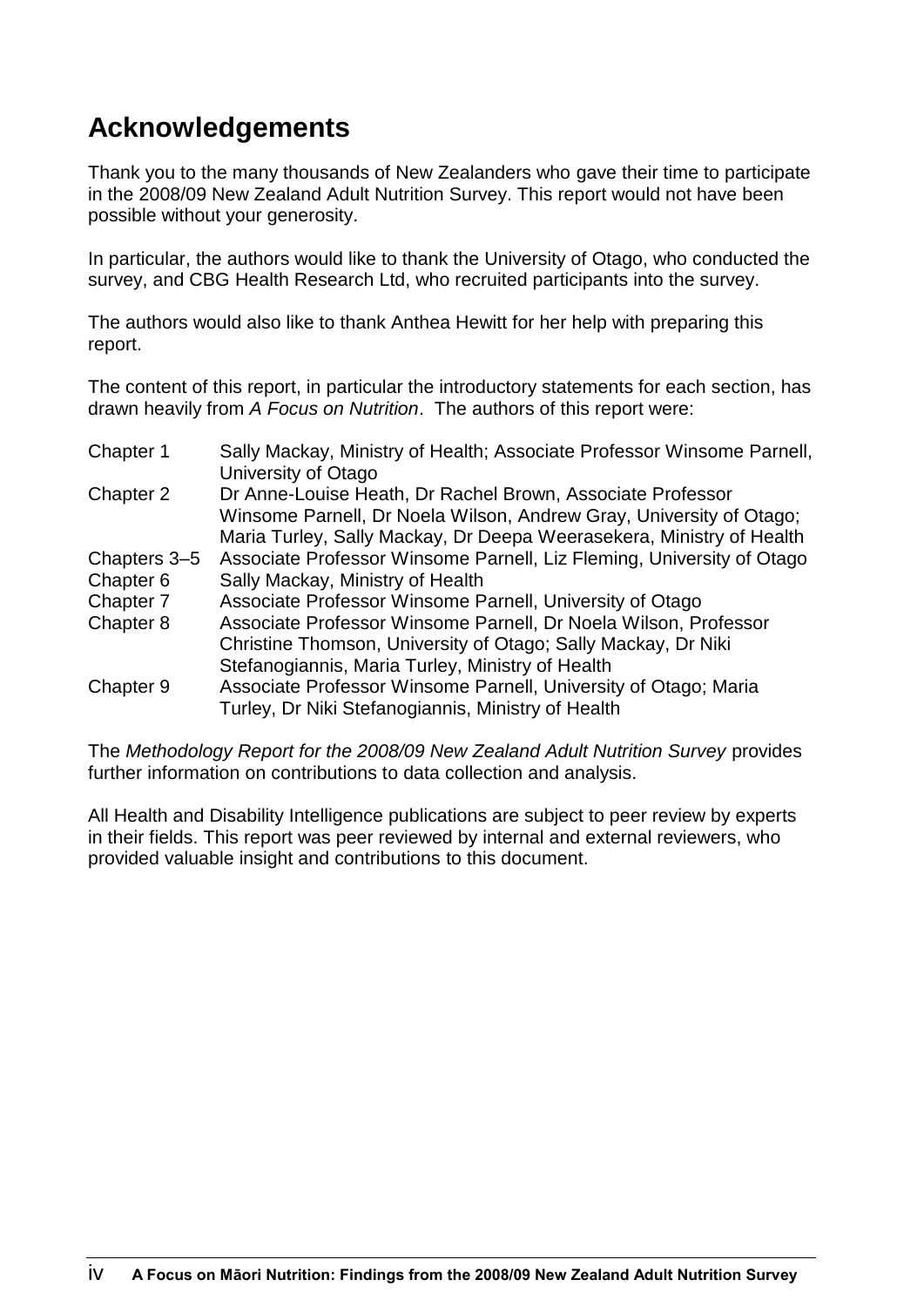# **Contents**

|                | <b>Authors</b>                                          | iii            |
|----------------|---------------------------------------------------------|----------------|
|                | Acknowledgements                                        | iv             |
|                | <b>Executive summary</b>                                | vii            |
| 1              | Introduction                                            | 1              |
|                | Background                                              | 1              |
|                | How is this report different from A Focus on Nutrition? | 1              |
|                | Overview of the survey                                  | 1              |
|                | Methods                                                 | $\overline{c}$ |
|                | How to interpret tables in this report                  | $\overline{7}$ |
| $\overline{2}$ | Energy and macronutrient intake                         | 8              |
|                | Energy                                                  | 8              |
|                | Protein                                                 | 8              |
|                | Fat                                                     | 8              |
|                | Carbohydrate                                            | 9              |
|                | Dietary fibre                                           | 9              |
|                | Time trends in energy and macronutrient intake          | 11             |
| 3              | <b>Micronutrient intake</b>                             | 12             |
|                | <b>Vitamins</b>                                         | 12             |
|                | <b>Minerals</b>                                         | 13             |
| 4              | Dietary supplements                                     | 16             |
| 5              | Dietary habits                                          | 17             |
|                | Consumption of breakfast                                | 17             |
|                | Vegetable and fruit intake                              | 17             |
|                | Consumption of bread                                    | 19             |
|                | Consumption of milk                                     | 20             |
|                | Consumption of fish and shellfish                       | 20             |
|                | Consumption of processed meat                           | 22             |
|                | Consumption of butter and margarine                     | 23             |
|                | Use of cooking fat                                      | 24             |
|                | Trimming fat from meat and removing skin from chicken   | 25             |
|                | Use of salt                                             | 26             |
|                | Consumption of pre-prepared foods                       | 26             |
|                | Consumption of soft drinks or energy drinks             | 27             |
| 6              | Household food security                                 | 29             |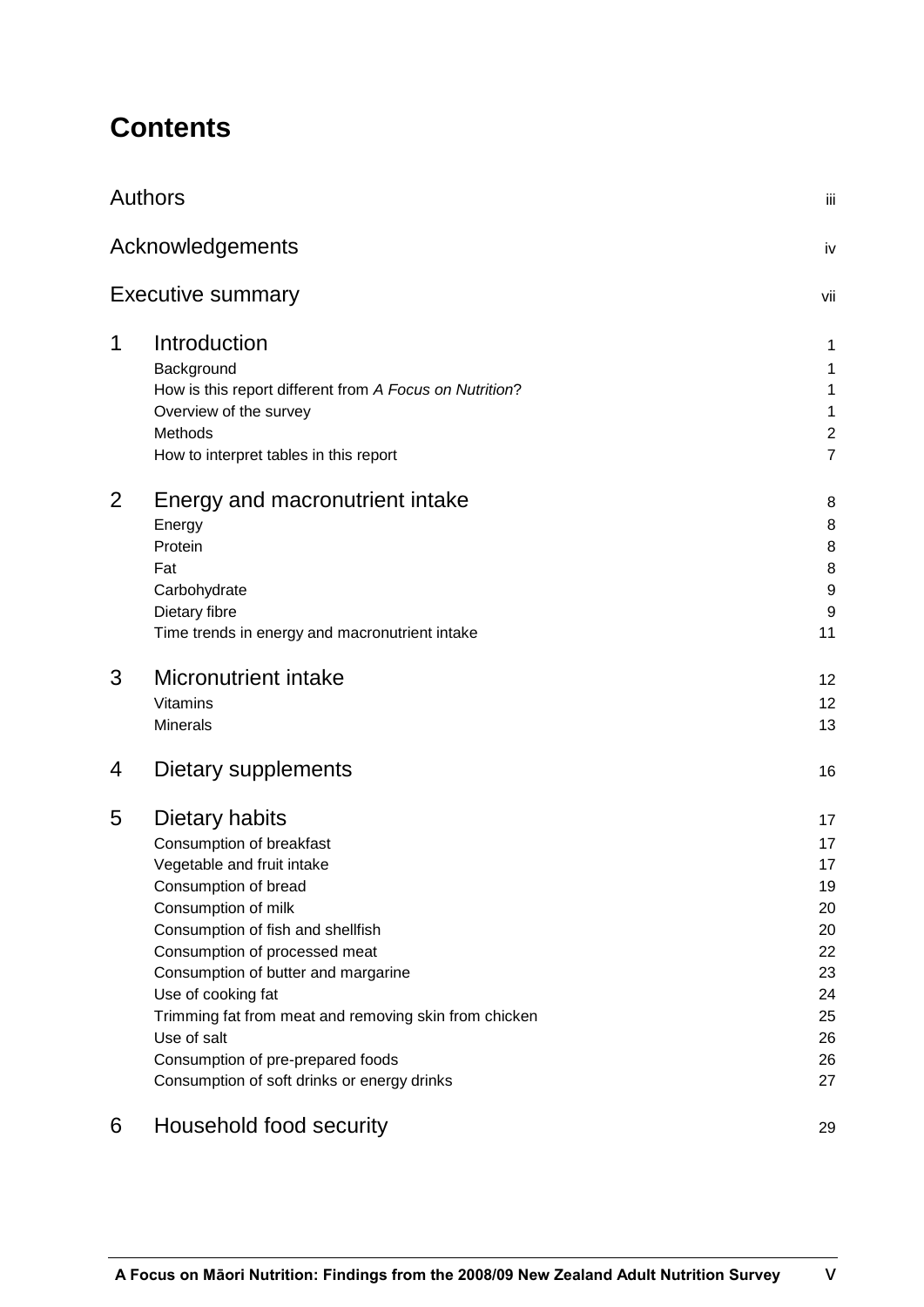| Nutrition-related health outcomes | 31 |
|-----------------------------------|----|
| Body mass index and body size     | 31 |
| <b>Blood pressure</b>             | 33 |
| Cholesterol                       | 34 |
| Diabetes and HbA1c                | 35 |
| Folate status                     | 37 |
| Iron status                       | 38 |
| Iodine status                     | 40 |
|                                   |    |

# References 42

# List of tables

| Table 2.1: | Median energy and macronutrient intake, Māori, by sex                                                             | 10 |
|------------|-------------------------------------------------------------------------------------------------------------------|----|
| Table 2.2: | Median energy and contribution of macronutrients to daily energy, Māori, by sex, <sup>1</sup> 1997<br>and 2008/09 | 11 |
| Table 3.1: | Median usual daily intake of selected vitamins, Māori, by sex                                                     | 13 |
| Table 3.2: | Median daily usual intake of selected minerals, Māori, by sex                                                     | 15 |
| Table 4.1: | Dietary supplement use in the past 12 months, Māori, by sex                                                       | 16 |
| Table 5.1: | Consumption of breakfast, Māori, by sex                                                                           | 17 |
| Table 5.2: | Vegetable and fruit intake, Māori, by sex                                                                         | 18 |
| Table 5.3: | Vegetable and fruit intake, Māori, by sex, <sup>1</sup> 1997 and 2008/09                                          | 18 |
| Table 5.4: | Type of bread selected most of the time among those who eat bread, Māori, by sex                                  | 19 |
| Table 5.5: | Type of milk <sup>2</sup> selected most of the time, Māori, by sex                                                | 20 |
| Table 5.6: | Frequency of eating fresh or frozen fish or shellfish, Māori, by sex                                              | 21 |
| Table 5.7: | Frequency of eating canned fish or shellfish, Māori, by sex                                                       | 21 |
| Table 5.8: | Frequency of eating battered or fried fish or shellfish, Māori, by sex                                            | 22 |
| Table 5.9: | Frequency of eating processed meat, Māori, by sex                                                                 | 23 |
|            | Table 5.10: Type of spread used most of the time, Māori, by sex                                                   | 24 |
|            | Table 5.11: Type of cooking fat used most of the time, Māori, by sex                                              | 25 |
|            | Table 5.12: Trimming fat from meat and removing skin from chicken, Māori, by sex                                  | 25 |
|            | Table 5.13: Use of salt, Māori, by sex                                                                            | 26 |
|            | Table 5.14: Consumption of pre-prepared foods, Māori, by sex                                                      | 27 |
|            | Table 5.15: Soft drink or energy drink consumption, Māori, by sex                                                 | 28 |
| Table 6.1: | Household food security, Māori, by sex                                                                            | 29 |
| Table 6.2: | Household food security, Māori, by sex, <sup>1</sup> 1997 and 2008/09                                             | 30 |
| Table 7.1: | Mean body mass index, Māori, by sex                                                                               | 31 |
| Table 7.2: | Body size, Māori, by sex                                                                                          | 32 |
| Table 7.3: | Body size, Māori, by sex, <sup>1</sup> 1997 and 2008/09                                                           | 33 |
| Table 7.4: | Blood pressure, Māori, by sex                                                                                     | 33 |
| Table 7.5: | Cholesterol, Māori, by sex                                                                                        | 34 |
| Table 7.6: | Cholesterol, Māori, by sex, <sup>1</sup> 1997 and 2008/09                                                         | 35 |
| Table 7.7: | HbA1c and diabetes, Māori, by sex                                                                                 | 36 |
| Table 7.8: | Folate status, Māori, by sex                                                                                      | 38 |
| Table 7.9: | Iron status, Māori, by sex                                                                                        | 39 |
|            | Table 7.10: Iron status, Māori women, 1997 and 2008/09 <sup>1</sup>                                               | 40 |
|            | Table 7.11: Iodine status, Māori, by sex                                                                          | 41 |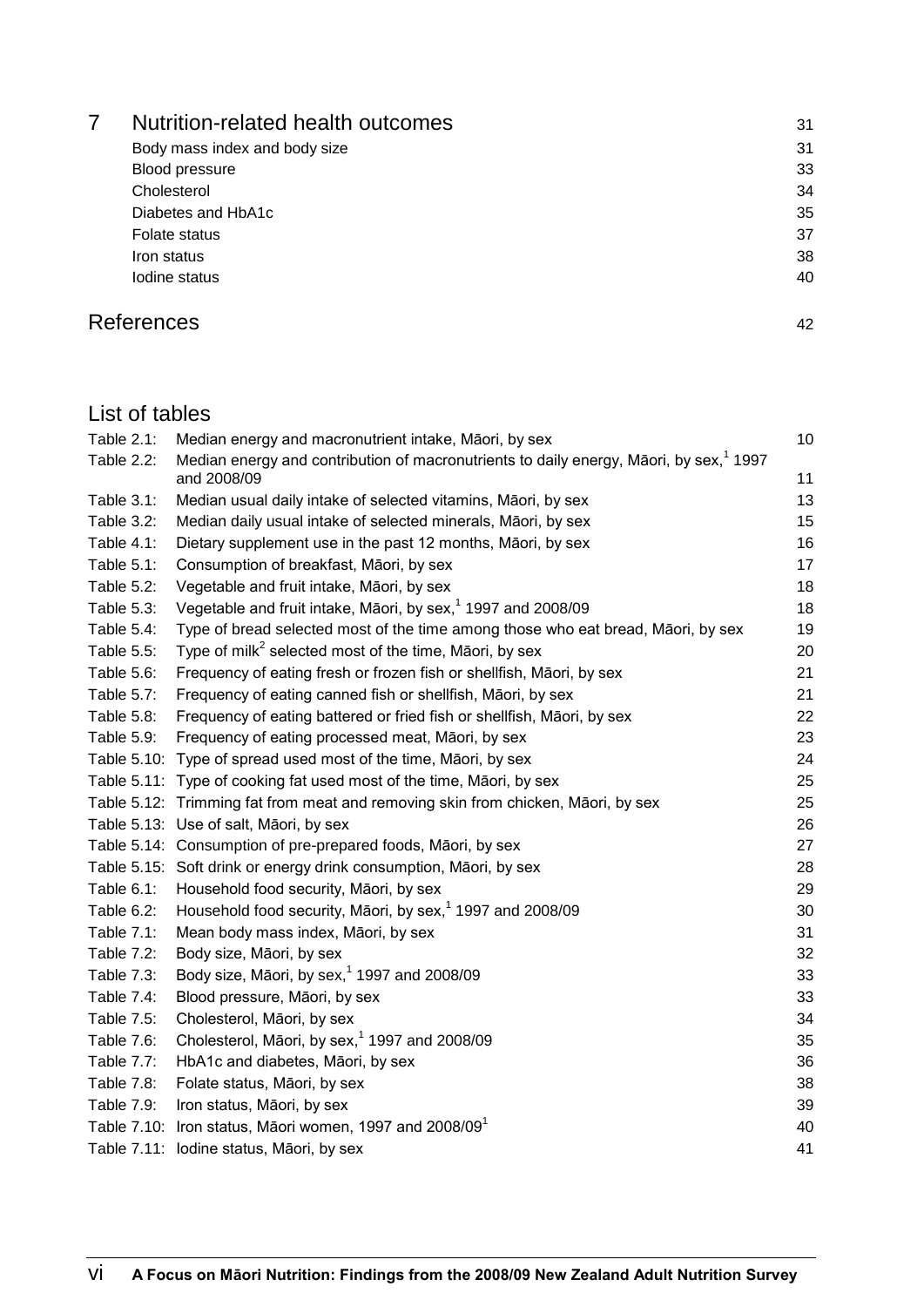# **Executive summary**

This report presents key findings on energy and nutrient intake, dietary supplement use, dietary habits, nutrition-related health and food security for Māori from the 2008/09 New Zealand Adult Nutrition Survey.

### **Energy, macronutrient and micronutrient intake**

Energy is required in the body for metabolic processes, physiological functions, muscular activity, heat production, growth and the synthesis of new tissues. The macronutrients (protein, carbohydrate, fat and alcohol) from food and drinks are the only sources of energy for humans.

Vitamins and minerals (micronutrients) are nutrients needed in small amounts. This report includes findings for the median usual daily intakes of vitamins A and B (riboflavin and  $B_{12}$ ) and the minerals calcium, zinc and selenium.

The median daily energy intake from foods and beverages was 11,449 kJ for Māori males and 7632 kJ for Māori females. Māori males had a significantly higher energy intake compared to non-Māori males, after adjustment for age.

Māori males and females consumed a higher mean percentage of energy from total fat, saturated fat and monounsaturated fat than non-Māori males and females, after adjusting for age.

There was a decrease in the contribution of saturated fat to energy intake from 1997 to 2008/09 for females (15.6% to 14.2%). However, this contribution is still above the recommended 10% contribution of saturated fat to energy.

There were no changes in the contribution of carbohydrates or protein to total energy intake between 1997 and 2008/09 for Māori males or females.

There were no significant differences in the median usual daily intake of vitamin A, riboflavin and vitamin  $B_{12}$  between Māori and non-Māori. There were also no differences between Māori and non-Māori in the usual median daily intake of calcium, zinc and selenium.

#### **Dietary supplement use**

About one-third of Māori males and females had consumed a dietary supplement at any time in the past 12 months. Māori males and females were significantly less likely to have taken supplements in the past 12 months compared to non-Māori males and females.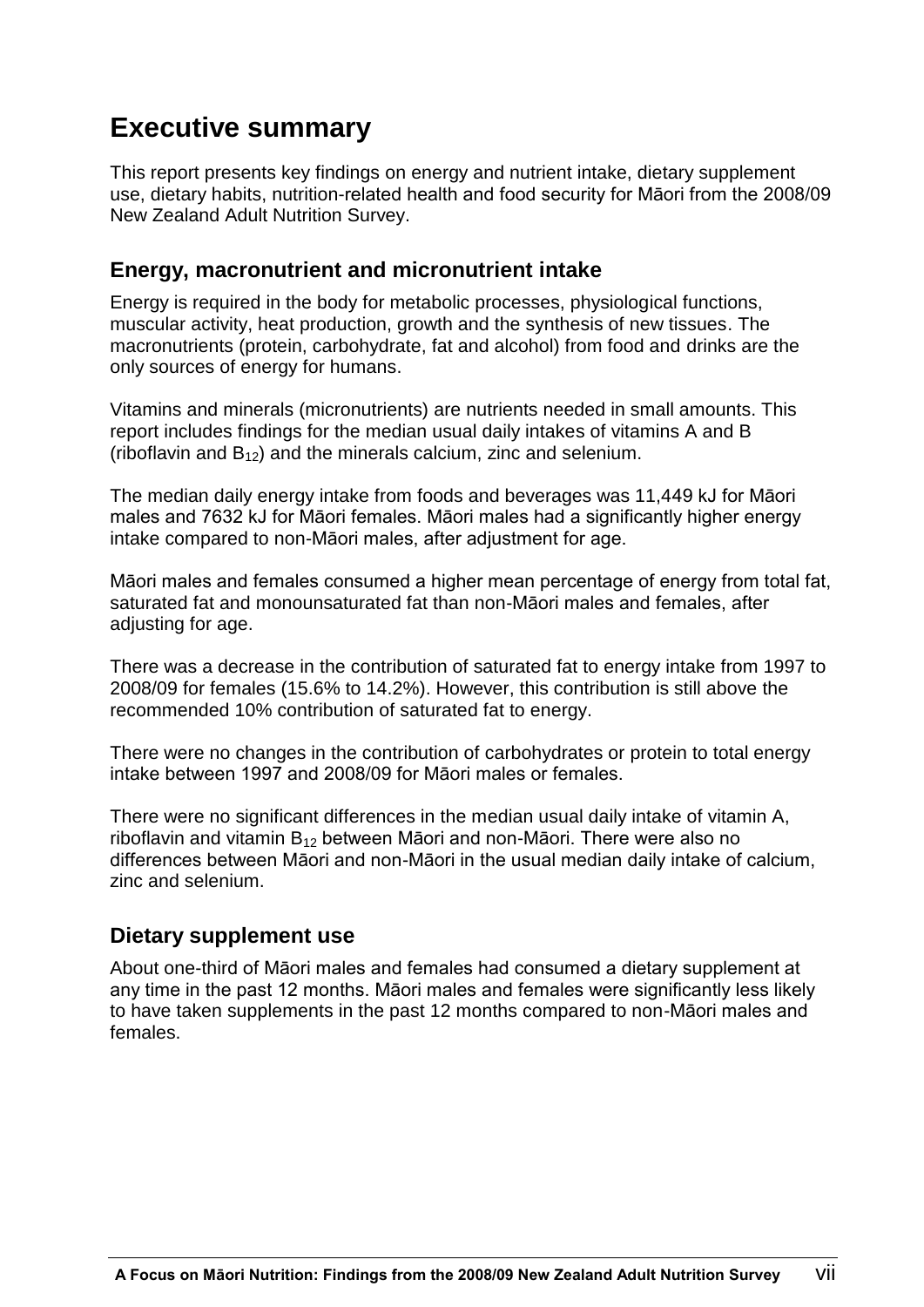## **Dietary habits**

Dietary habits and eating patterns are associated with nutrient intake, nutritional status and health conditions. A number of dietary factors are important protective factors for chronic diseases (including vegetable and fruit intake), whereas high intakes of fat (particularly saturated fat), sodium and total energy are risk factors.

Dietary habits were generally similar between Māori and non-Māori. Specifically, there were few differences between Māori and non-Māori in the frequency of eating fresh, frozen or canned fish and shellfish, and processed meat; the use of margarine as the preferred spread; and the use of iodised salt. However, there were some differences: Māori were less likely than non-Māori to eat breakfast daily, choose reduced fat or trim milk, trim fat off meat, remove the skin from chicken, and to never or rarely add salt to food. Māori females were three times more likely than non-Māori females to eat fast food three or more times a week and hot chips three or more times a week, and were 1.5 times more likely to drink soft drinks or energy drinks three or more times a week. Māori females were less likely to consume the recommended three servings of vegetables per day and two servings of fruit per day compared to non-Māori females.

From 1997 to 2008/09 there was an increase in the proportion of Māori males who consumed two or more servings of fruit a day but no change for Māori females. There was no change in the proportion of Māori males and females who consumed three or more servings of vegetables a day over the same time period.

#### **Household food security**

'Food security' is an internationally recognised term that encompasses the ready availability of nutritionally adequate and safe foods, and the assured ability to acquire personally acceptable foods in a socially acceptable way.

One-third of Māori live in a household classified as being *fully/almost food secure*, almost half in a household classified as being *moderately food secure*, and one in seven in a household classified as having *low food security*. Māori were more likely to live in households classified as having low and moderate food security and less likely to live in households classified as having full/almost full food security compared to non-Māori.

Between 1997 and 2008/09 there was an increase in the proportion of Māori living in households with low and moderate food security and a decrease in full / almost full food security.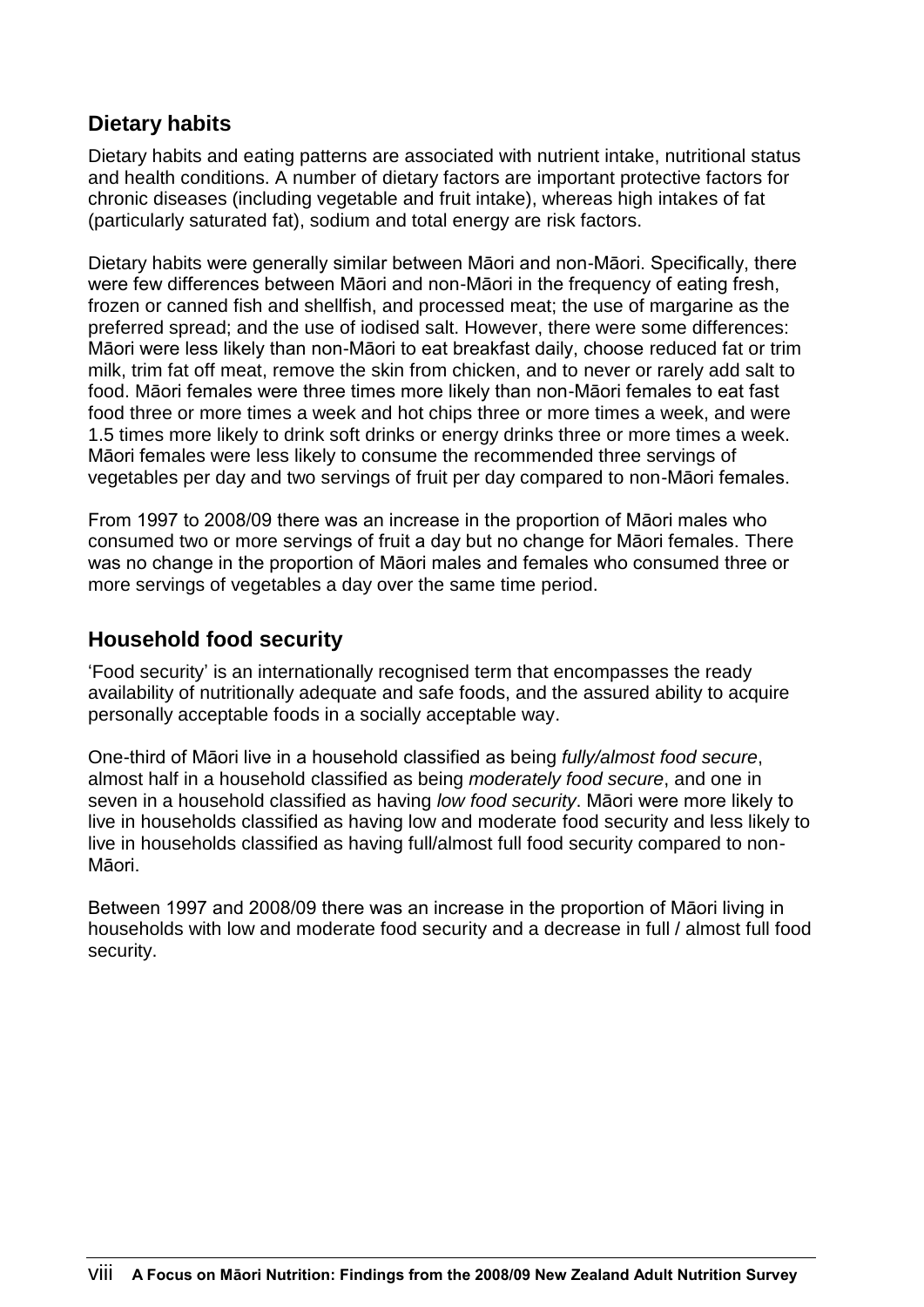### **Nutrition-related health outcomes**

A range of anthropometric, biochemical and clinical measures were used to assess nutritional status and nutrition-related health outcomes in the 2008/09 NZANS.

#### **Body size and obesity**

Mean body mass index (BMI) was 29.9 kg/m<sup>2</sup> for Māori males and 30.7 kg/m<sup>2</sup> for Māori females. Māori males and females had a significantly higher mean BMI than non-Māori males and females. From 1997 to 2008/09 there was an increase in mean BMI in both Māori males and Māori females.

The prevalence of obesity was 40.7% in Māori males and 48.1% in Māori females; there was no significant change from 1997. Māori males and females were 1.5 and 2 times more likely to be obese compared to non-Māori males and females, respectively.

#### **Blood pressure**

High blood pressure is an important risk factor for heart disease, stroke and renal failure. Mean systolic blood pressure was 131 mmHg for Māori males and 120 mmHg for Māori females. Māori males and Māori females had a higher mean systolic and diastolic blood pressure than non-Māori males and non-Māori females.

#### **Blood cholesterol**

Blood cholesterol is an important risk factor for cardiovascular disease, particularly ischaemic heart disease. Mean total cholesterol was 5.17 mmol/L for Māori males and 4.81 mmol/L for Māori females. Māori females had a significantly lower mean total and HDL cholesterol level than non-Māori females. There has been a decrease in mean total cholesterol levels and an increase in mean HDL cholesterol levels for both Māori males and females from 1997 to 2008/09, resulting in an improved (decreased) total:HDL cholesterol ratio.

#### **Diabetes and HbA1c**

Glycated haemoglobin (HbA1c) was measured in blood samples to allow the prevalence of undiagnosed diabetes to be estimated and to measure diabetes control.

The overall prevalence of diabetes (combined diagnosed and undiagnosed) was 9.7% for Māori males and 9.8% for Māori females aged 15 years and over. The prevalence of undiagnosed diabetes was 2.0% for Māori males and 2.7% for Māori females, meaning 20–25% had not reported being told by a doctor that they had diabetes.

Māori females were nearly twice as likely to have diabetes (combined diagnosed and undiagnosed) as non-Māori females, after adjusting for age.

Among Māori adults with diagnosed diabetes, only 25.7% of males and 44.0% of females had good control of blood glucose levels (HbA1c < 7%). Māori males were significantly less likely to have good control than non-Māori males.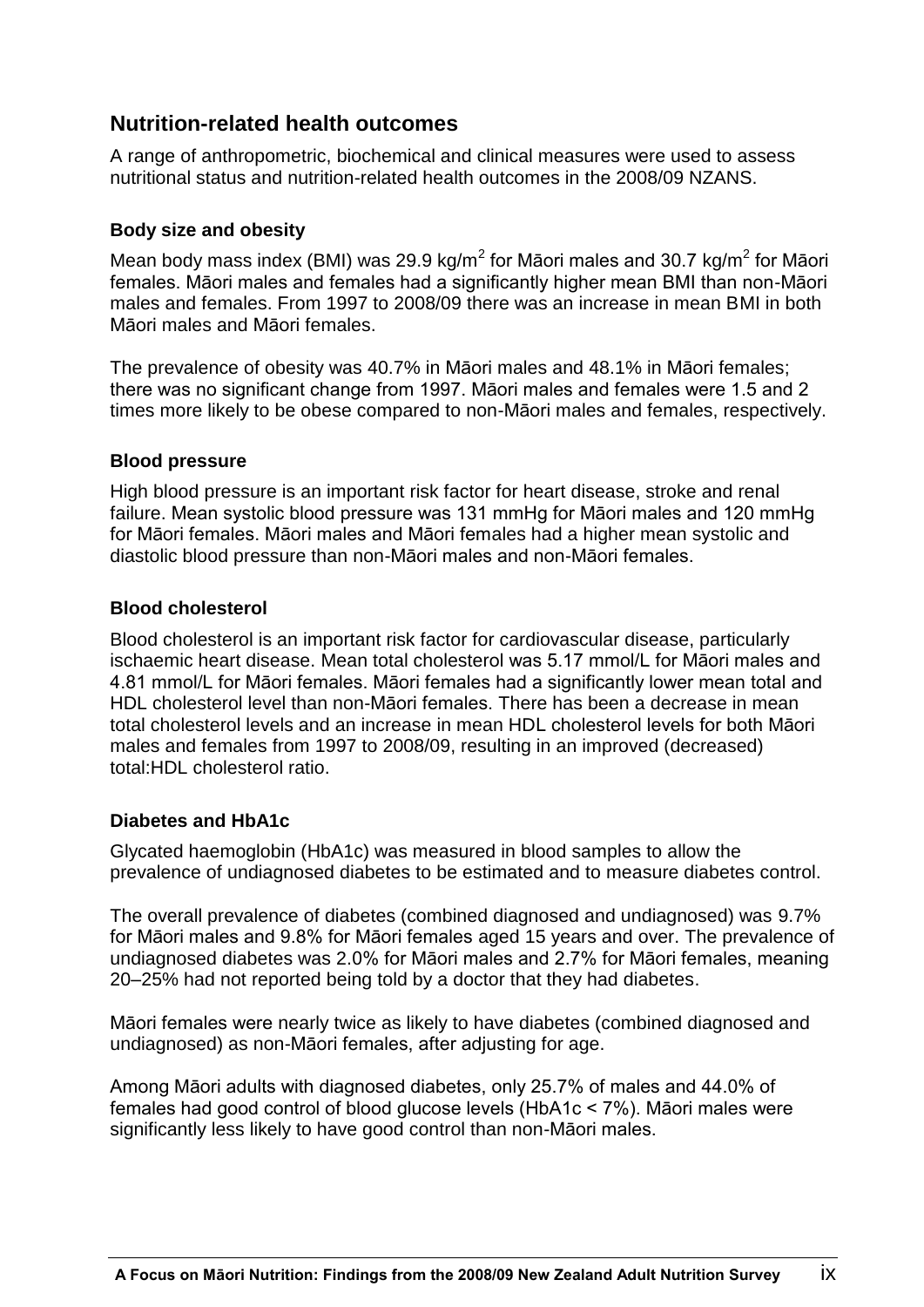#### **Folate status**

Inadequate folic acid levels during pregnancy have been associated with an increased risk of neural tube defects (NTDs), a major group of birth defects in the developing fetus. Overall, 4.5% of Māori females of childbearing age (16–44 years) had red blood folate levels associated with having a high risk of having a baby with a neural tube defect. There was no difference in the proportions of Māori and non-Māori females who had a high risk of having a baby with neural tube defects.

#### **Iodine status**

Iodine is an essential component of thyroid hormones, which play a critical role in maintaining the body's metabolic rate and normal growth and mental development. Māori males and females are classified as mildly iodine deficient because the median urinary iodine concentration of 55 µg/L for Māori males and 57 µg/L for Māori females falls within the range defined by the International Council for the Control of Iodine Deficiency Disorders as mild iodine deficiency (50–99 µg/L). This survey took place before the implementation of mandatory fortification of bread with iodised salt (to reduce the prevalence of iodine deficiency) in September 2009.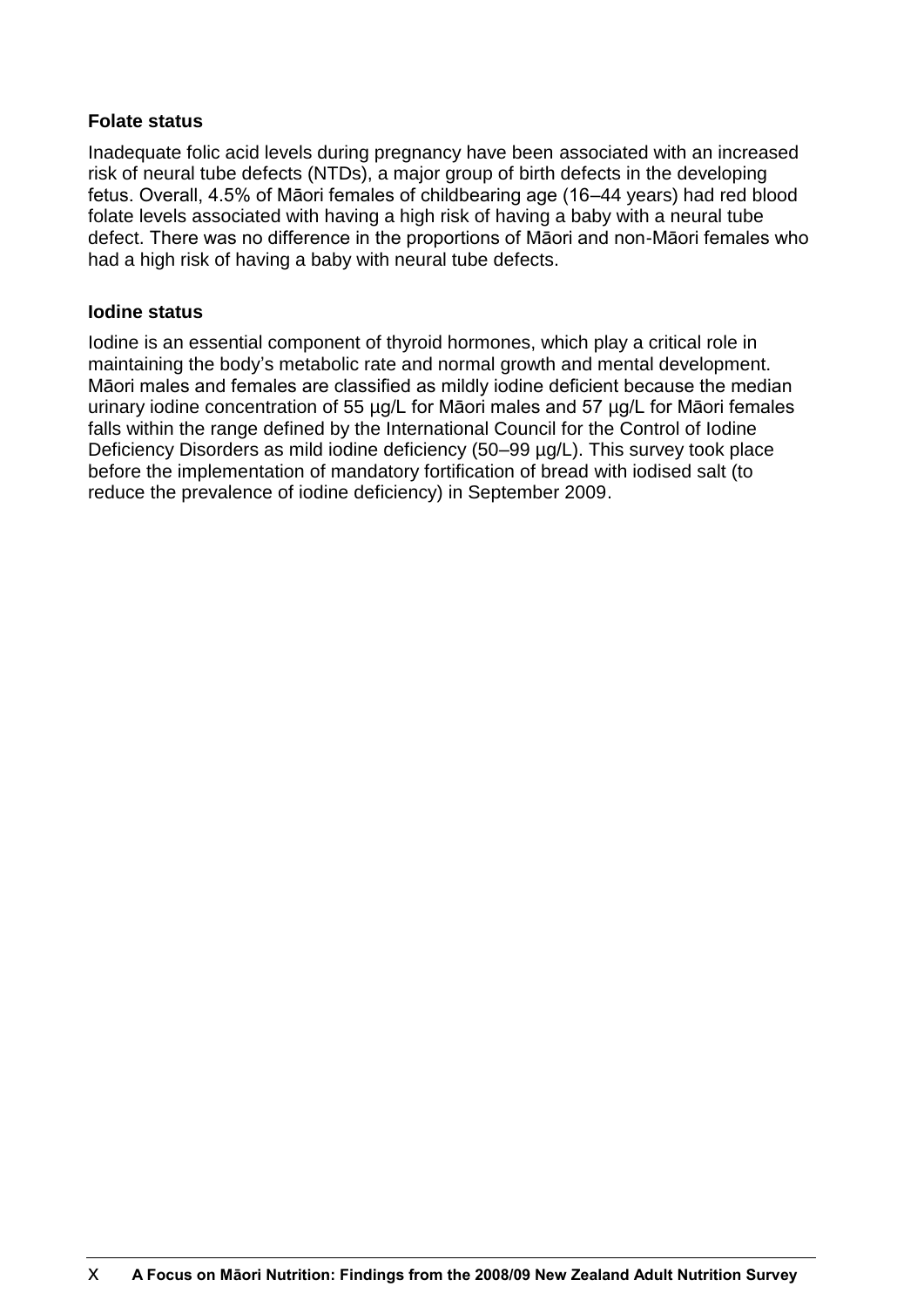# **1 Introduction**

# **Background**

This publication is a companion report to *A Focus on Nutrition: Key findings from the 2008/09 Adult Nutrition Survey* (University of Otago and Ministry of Health 2011a). It provides key findings on nutrition, nutrition-related health and food security for Māori from the 2008/09 New Zealand Adult Nutrition Survey (NZANS).

Findings for key indicators for energy and macronutrient intake, intake of selected vitamins and minerals, dietary habits, dietary supplement use, nutrition-related health and food security are presented for Māori. The report also looks at differences between Māori and non-Māori, as well as changes in selected indicators between 1997 and 2008/09, where possible.

*A Focus on Pacific Nutrition* is a further companion report that provides information on nutrition, nutrition-related health and food security for Pacific people.

All reports can be accessed at www.health.govt.nz/nz-health-statistics/nationalcollections-and-surveys/surveys/current-recent-surveys/nutrition-survey

### **How is this report different from** *A Focus on Nutrition***?**

*A Focus on Nutrition: Key findings from the 2008/09 Adult Nutrition Survey* (hereafter referred to as *A Focus on Nutritio*n) should be used to gain an overall picture of nutrition in the New Zealand population aged 15 years and over. That report includes unadjusted/crude results by ethnic group (New Zealand European & Other, Māori, Pacific). It should be used if you want information on the actual burden experienced by the ethnic group of interest, but do not use it to compare one ethnic group with another.

The focus of this current report is Māori, and all analyses refer to Māori. In this report, two mutually exclusive groups (Māori and non-Māori) are compared, taking into account differences by age. The use of total response standard output to define ethnicity in *A Focus on Nutrition* meant that it was not appropriate to include ethnic group comparisons in that report.

# **Overview of the survey**

The 2008/09 NZANS was carried out from October 2008 to October 2009, collecting information from 4721 adult New Zealanders aged 15 years and over. The survey included 3374 New Zealand European/Other people, 1040 Māori and 757 Pacific people. The background and objectives of the survey are outlined in *A Focus on Nutrition*.

The 2008/09 NZANS collected information on dietary intake, dietary habits, dietary supplement use, food security, body size, blood pressure and nutrition-related health, including biochemical indices.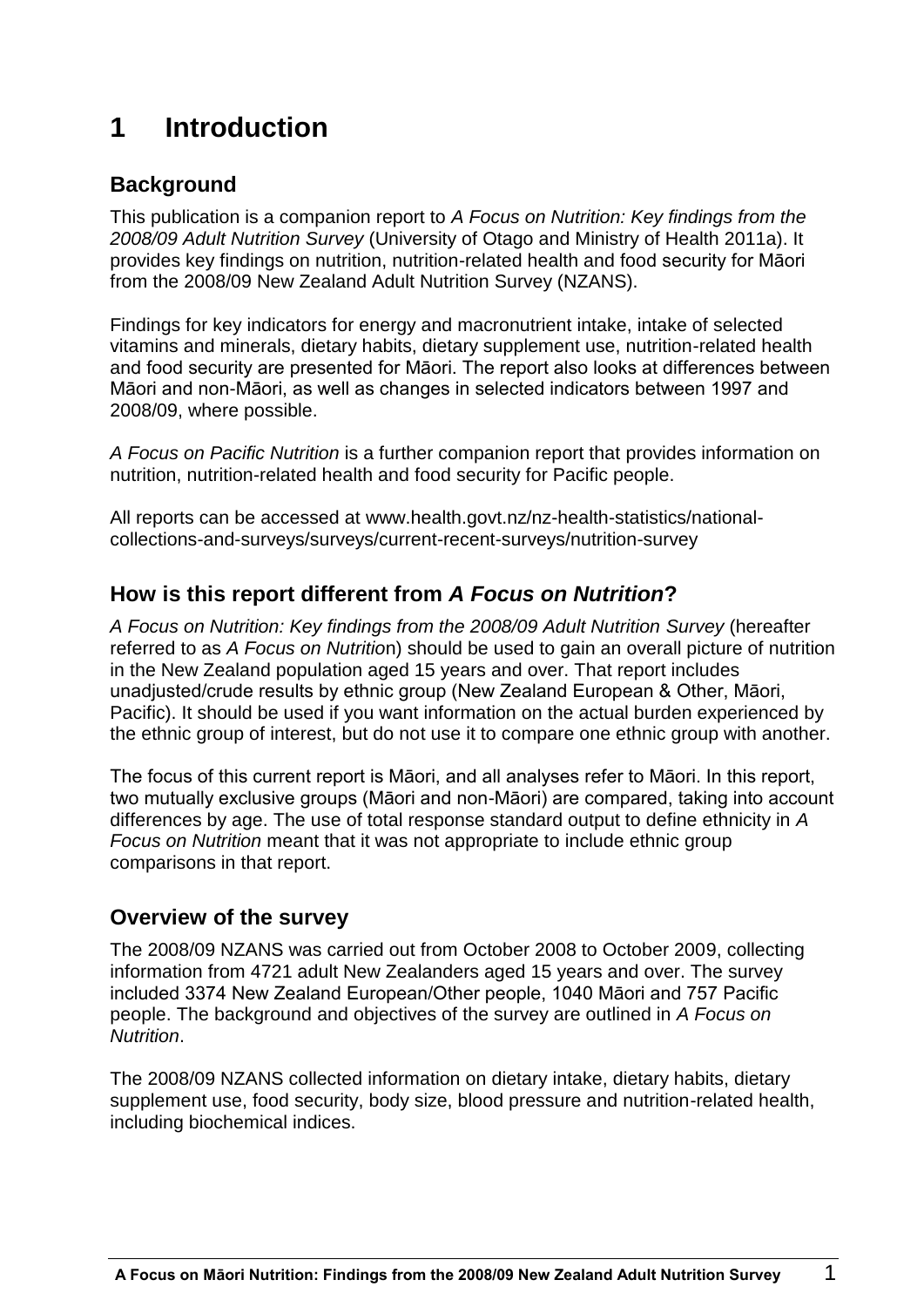All results have been weighted in order to be representative of New Zealand's estimated resident population living in permanent private dwellings at 31 June 2007. The final weighted response rate for the 2008/09 NZANS was 61%. Because the number of respondents who gave blood and urine samples was lower, the final weighted response rates were calculated separately for the blood and urine samples, and they were both 44%.

It was not possible to calculate the overall response rate by demographic subgroups such as sex, ethnic group, age group and New Zealand Deprivation Index 2006<sup>1</sup> due to the unavailability of such information for some participants at the recruitment stage. However, partial response rates by demographic subgroups (including Māori) are presented in the *Methodology Report for the 2008/09 Adult Nutrition Survey* (University of Otago and Ministry of Health 2011b).

# **Methods**

This section provides a brief overview of the methods relevant to this report. Full details of the methodology used for the 2008/009 NZANS can be found in the *Methodology Report for the 2008/09 Adult Nutrition Survey* (University of Otago and Ministry of Health 2011b).

The 2008/09 NZANS used a multi-stage, stratified, probability-proportional-to-size (PPS) sample design, with increased sampling of some ethnic groups and age groups. A three-step process was used to achieve the sample: a random sample of meshblocks, a sample of dwellings from within each meshblock, and selection of one eligible adult (aged 15 years and over, if any) from each selected dwelling. CBG Health Research Ltd recruited participants and the University of Otago collected data and conducted the recipe analysis and nutrient matching from the 24-hour diet recall.

Data were collected by face-to-face computer-assisted interviews and measurements in participants' homes. Firstly, a 24-hour diet recall was used to collect quantitative information on all foods and drinks consumed by the participant the previous day. Foods and beverages were matched to food composition data to calculate nutrient intake.

Secondly, respondents were asked questions about their dietary habits, use of dietary supplements, nutrition-related health and food security, and socio-demographic information was collected. Blood pressure, height, weight and waist circumference were then measured by the interviewers in the participant's home using professional equipment and standardised protocols. Each participant who gave informed consent to provide blood and urine samples was provided with a specimen collection kit, and the sample was collected at a Canterbury Health Laboratory affiliated laboratory in their area.

1 The New Zealand Index of Deprivation 2006 is an area-based index of deprivation, which measures the level of socioeconomic deprivation for each neighbourhood (meshblock) according to a combination of the following 2006 Census variables: income, benefit receipt, transport (access to a car), household crowding, home ownership, employment status, qualifications, support (sole-parent families), and access to a telephone.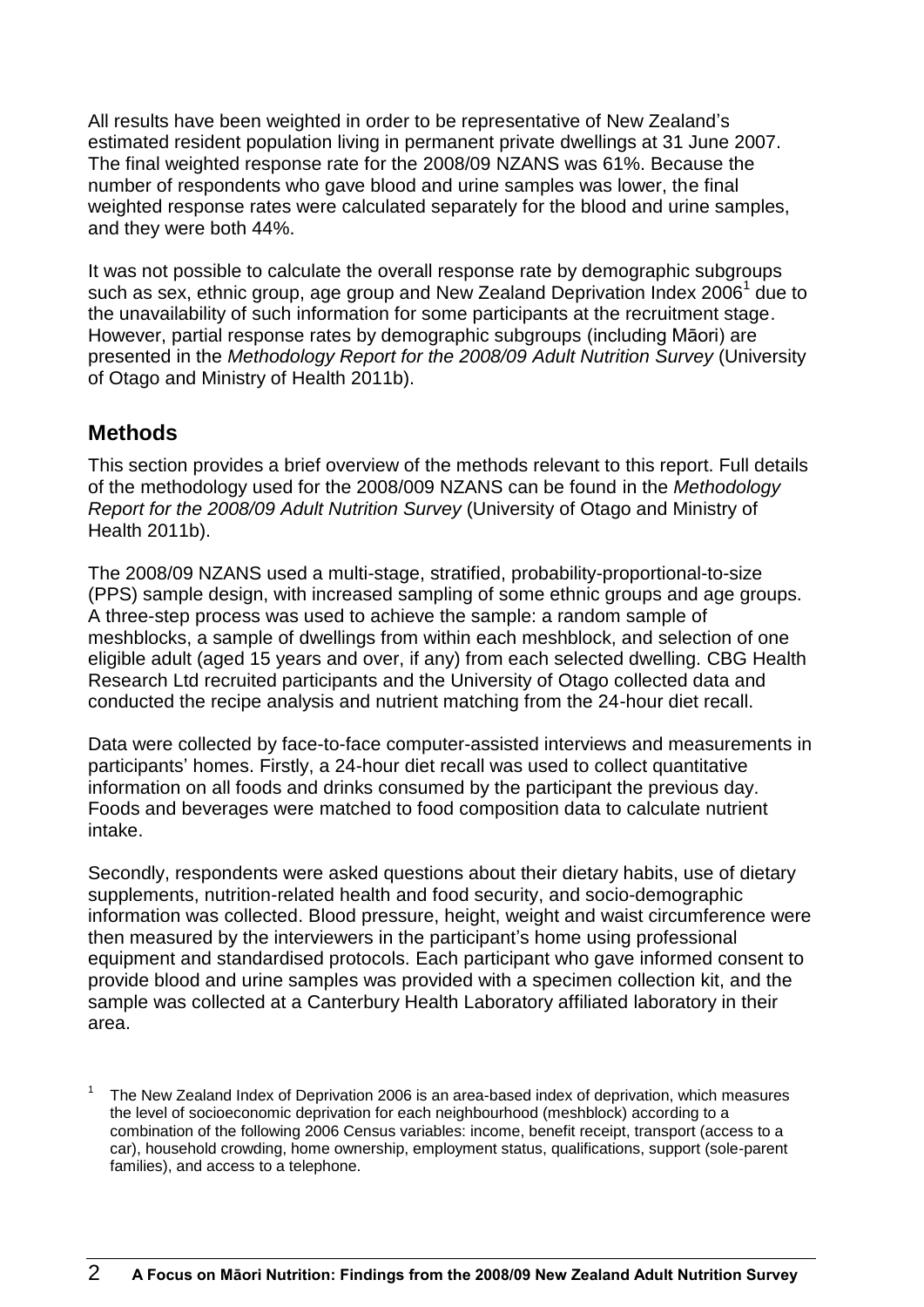#### **Ethnicity**

Ethnicity is self-defined, and participants were able to report affiliation with up to nine different groups using the Statistics New Zealand standard ethnicity question. All survey participants reported affiliation with at least one ethnic group.

In this report, all participants who identified as Māori are included in the 'Māori' group; all other participants are included in the 'non-Māori' group. These two groups do not overlap.

A series of separate two-way comparisons are presented in this report, such that Māori are compared with non-Māori (the comparator group). It is important to note that the non-Māori comparator group should not be treated as a valid ethnic group in its own right, because it does not meet Statistics New Zealand's definition of an ethnic group. Therefore, the non-Māori group should not be the focus of analysis, but rather should be used as a statistical reference group (Statistics New Zealand 2005).

#### **Analysis**

For Māori, crude data are presented for means, medians and proportions, with 95% confidence intervals. Crude (or unadjusted) data are data that have not been adjusted for other factors (such as age). Crude data are used to show the burden of a particular indicator on a population group.

Crude data are not presented for non-Māori because this is not a recognised ethnic group. Instead, where comparisons between Māori and non-Māori are made, agestandardised ratios and differences are presented. Age standardisation was performed by the direct method using the World Health Organization (WHO) world population age distribution (Ahmad et al 2000), which takes into account any differences in the age distribution of two populations.

Ratios give a measure of relative difference in burden for the group of interest, while differences give a measure of the absolute difference in burden. Ratios and differences complement each other and give different perspectives on the difference between two groups with respect to the outcome measure. For example, a 20% difference (eg, Māori  $= 40\%$ , non-Māori = 20%, difference =  $40\%$  – 20% = 20%) can be interpreted as placing a much higher burden on the group than a 1% difference (eg, Māori = 2%, non-Māori = 1%, difference = 1%), even though in both examples Māori have twice the risk as non-Māori (ie, the same ratio of 2). Ratios and differences are explained in more detail below.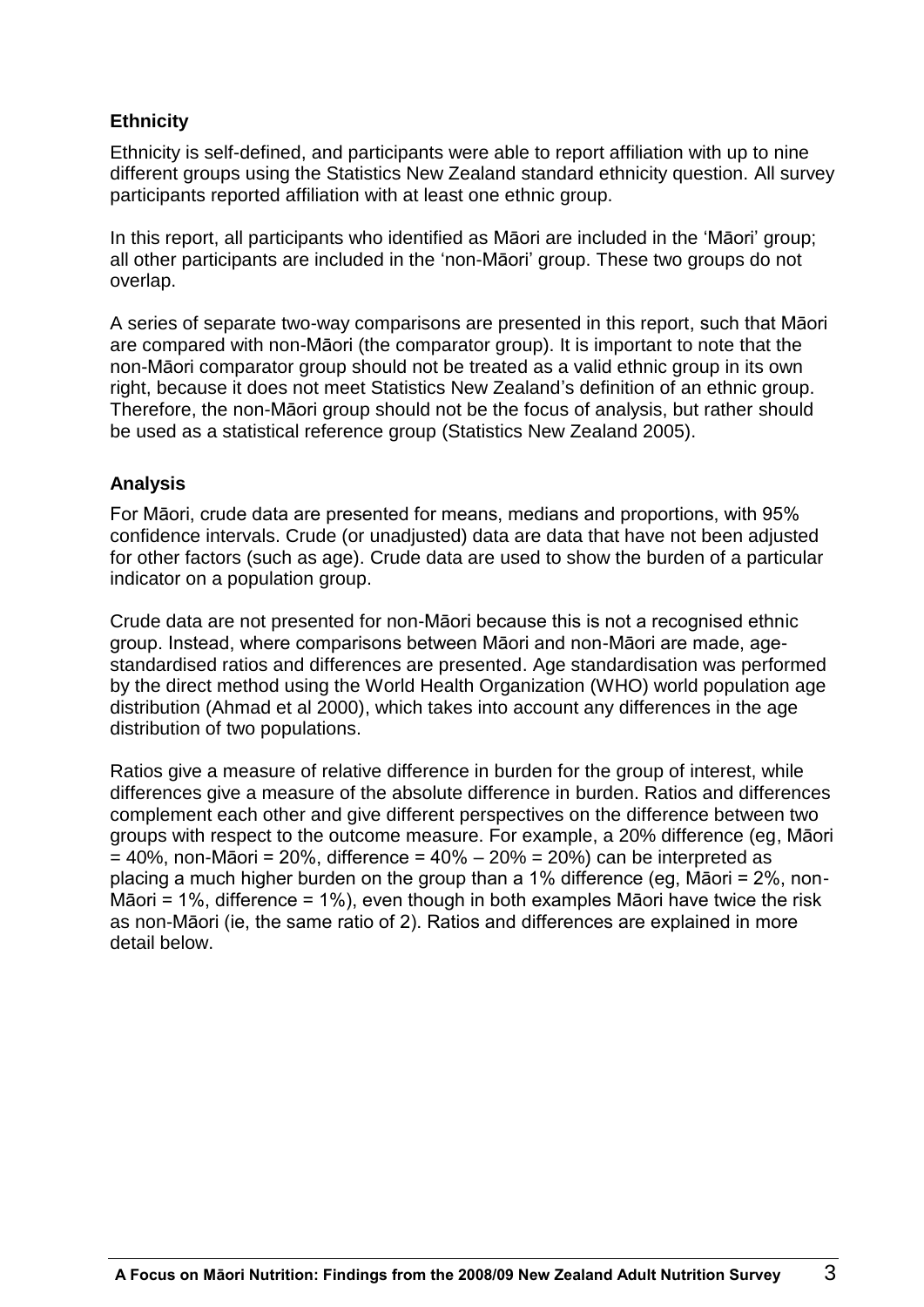#### **Ratios**

In this document, a ratio is a ratio of estimates for two populations. The estimate can be a proportion (prevalence), mean or median.

Ratio = prevalence (or mean or median) in Māori prevalence (or mean or median) in non-Māori

Ratios (and ratios of means) can be interpreted in the following ways.

- A value of 1.00 shows that there is no difference between Māori and non-Māori.
- A value higher than 1.00 means that the result is higher for Māori than non-Māori.
- A value lower than 1.00 means that the result is lower for Māori than non-Māori.
- Values that have an asterisk (\*) are statistically significant.

All the comparisons in this report refer to Māori as the 'group of interest' compared with non-Māori as the 'reference group'. Conversely, to obtain the ratio for the reference group (non-Māori) compared to the group of interest (Māori), divide 1 by the ratio.

#### **Differences**

The difference is a measure of the difference between estimates for Māori and non-Māori.

|  |  | Difference $=$ (prevalence or mean or median in Māori) –<br>(prevalence or mean or median in non-Māori) |
|--|--|---------------------------------------------------------------------------------------------------------|
|--|--|---------------------------------------------------------------------------------------------------------|

It should be noted that in a few cases, for a particular comparison, the difference is statistically significant at the 5% level (noted with an asterisk) while the ratio is not statistically significant. This may occur when both the difference and the ratio are close to the cut-off of statistical significance (ie, close to a p-value of 0.05).

#### **Statistical significance and 95% confidence intervals**

In this report, information about statistical significance is given as either 95% confidence intervals (for means, medians and proportions) or as asterisks (for ratios and differences) noting statistical significance at the 5% level of significance  $(p$ -value  $< 0.05$ ).

Ninety-five percent confidence intervals represent the sample error for estimates. A 95% confidence interval means there is a 95% chance that the true value of the estimate (if we were to survey the whole population) lies between the lower and upper confidence interval values.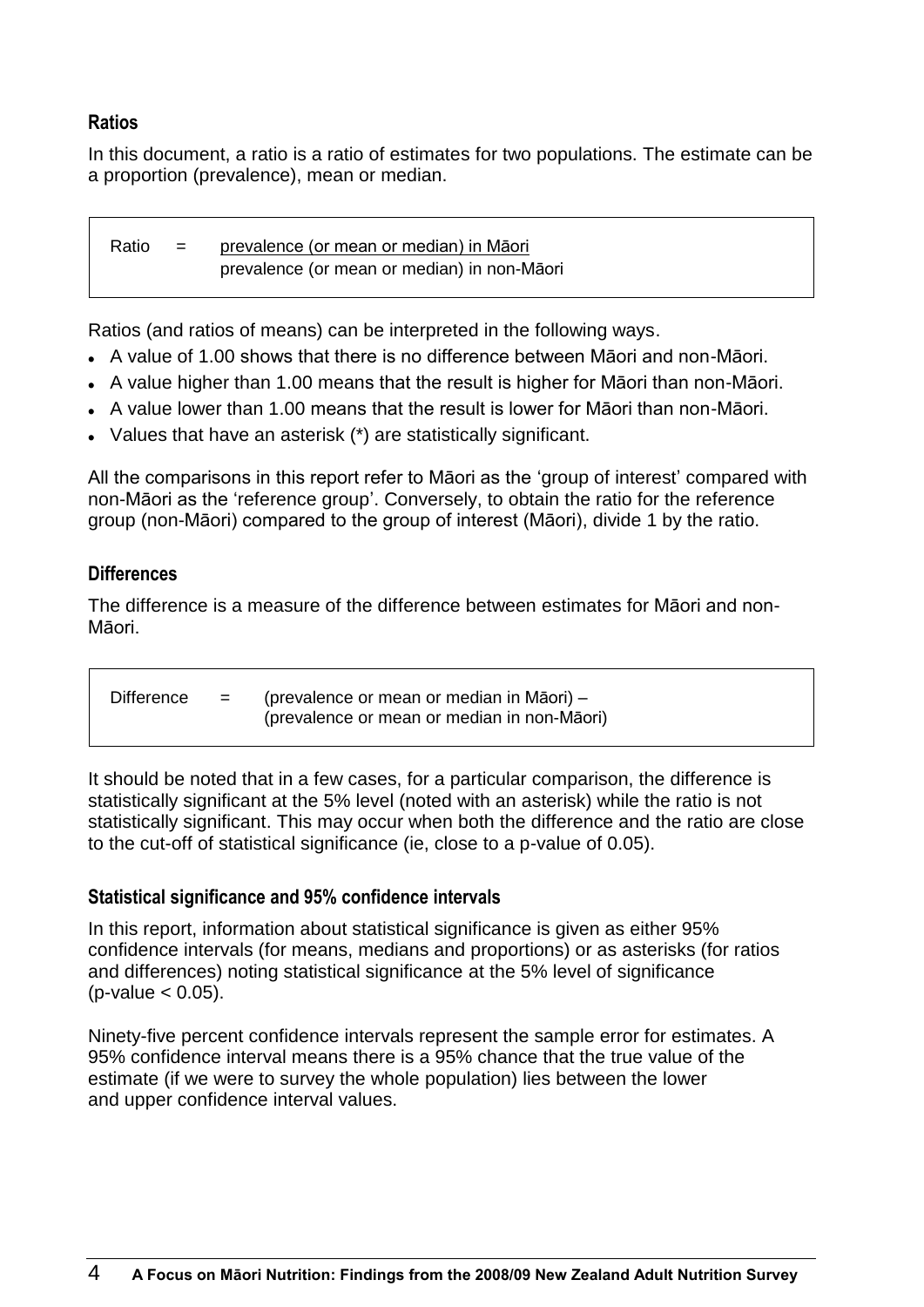Only statistically significant differences have been discussed in the text. However, if there was no statistically significant difference between subgroups, this does not necessarily mean there was no difference; it could be that the sample size was too small to detect a significant difference at the 95% level based on non-overlapping confidence intervals.

#### **Age standardisation**

In this report, ratios and differences were adjusted for possible confounding factors, to make comparisons more accurate and meaningful. The Māori population is generally younger than the total New Zealand population, and therefore it is important to adjust for age when comparing Māori and non-Māori. In this report, age standardisation was performed by the direct method using the WHO world population age distribution (Ahmad et al 2000).

#### **Usual intake distributions**

Using a repeat 24-hour diet recall from a subsample (25%) of participants, nutrient intakes for each subgroup were adjusted for intra-individual variability using the PC-SIDE programme to obtain usual intake distributions. Nutrient ratios (eg, percent energy from protein) were not adjusted for intra-individual variation because the only methods that have been developed for ratios use multiple-day repeats.

#### **Accuracy of energy and nutrient intake estimates**

The accuracy of nutrient estimates depends on two factors: the accuracy of information provided by participants in the 24-hour diet recall and the accuracy of the food composition data. Misreporting of a food intake, especially under-reporting, is a well-known problem in all types of dietary surveys. If food intake is under-reported, energy and nutrient intakes will be underestimated. For more information on potential sources of error, see the *Methodology Report* (University of Otago and Ministry of Health 2011b).

#### **Nutrient adequacy**

For selected nutrients, the probability of inadequate intake was estimated by comparing the *usual* intake distribution to the estimated average requirement (EAR) from the nutrient reference values (NRVs) for Australia and New Zealand (NHMRC 2006). Nutrient adequacy could not be determined if there was no EAR for a nutrient.

When interpreting the prevalence of inadequate intakes it is important to note the following.

- Nutrient intake estimates are from food and drinks only and exclude intake from dietary supplements (other than supplements providing energy, such as meal replacements).
- Nutrient intake estimates depend on the accuracy of the information provided by participants in the 24-hour diet recall and the accuracy of the food composition data.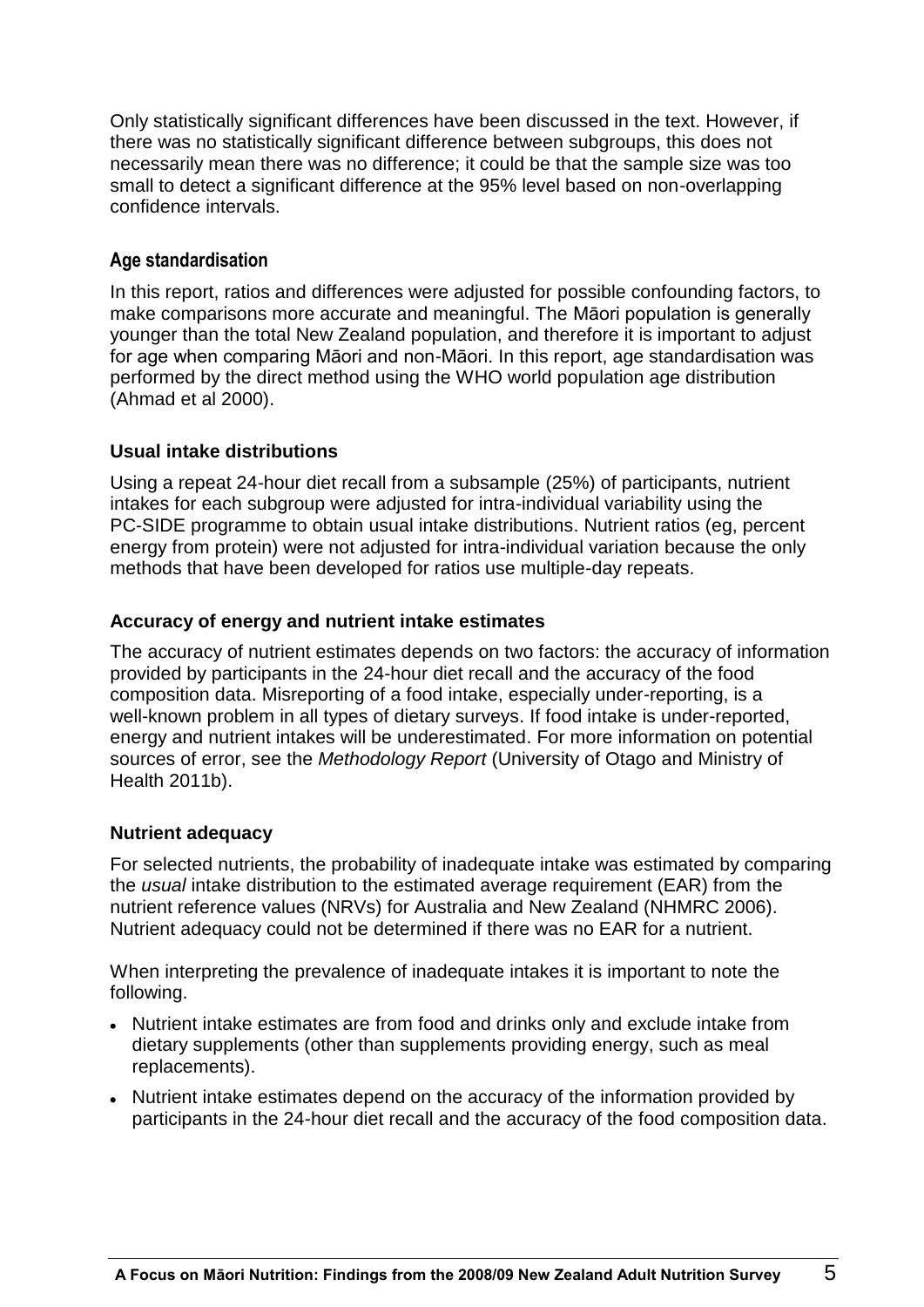- The prevalence of inadequate intakes partly reflects the criterion on which the requirement is based. A cautionary comment on the interpretation of adequacy of intake for a nutrient has been made when the derivation of the reference value is either unclear or scientifically debatable.
- Accurate assessment of nutritional status requires a combination of dietary, anthropometric, biochemical and clinical measurements (Gibson 2005). Adequacy or inadequacy of nutritional status cannot be determined from dietary data alone.

Given these potential sources of error in the estimation of inadequate intake, and the smaller sample size for Māori (resulting in large standard errors and wide confidence intervals), comparisons of nutrient adequacy between Māori and non-Māori are not presented in this report.

#### **Sex differences**

Males have a higher body weight and a greater proportion of lean body mass than females. They therefore require more food (energy) to maintain their body mass and to meet their requirements for physical activity and basal metabolic rate. Therefore, daily energy intake, on average, for males is expected to exceed that for females, as will their intake of macronutrients.

#### **Time trends**

Where possible, comparisons between the 2008/09 NZANS and the 1997 National Nutrition Survey (NNS) have been reported. Time trend analyses were restricted to nutrition indicators that were considered comparable across surveys. Because the age structure of the New Zealand population has changed since 1997, age-standardised data are presented in the time-trend tables. Age-standardised ratios were used to compare the 1997 and 2008/09 surveys.

The ratios presented in the time trend sections can be interpreted in the following ways:

- A value of 1.00 shows that there is no difference between 1997 and 2008/09.
- A value higher than 1.00 means that there has been an increase in the indicator between 1997 and 2008/09.
- A value lower than 1.00 means that there has been a decrease in the indicator between 1997 and 2008/09.
- Values that have an arrow ( $\uparrow$  or  $\downarrow$ ) indicate a statistically significant (p-value < 0.05) increase or decrease between 1997 and 2008/09.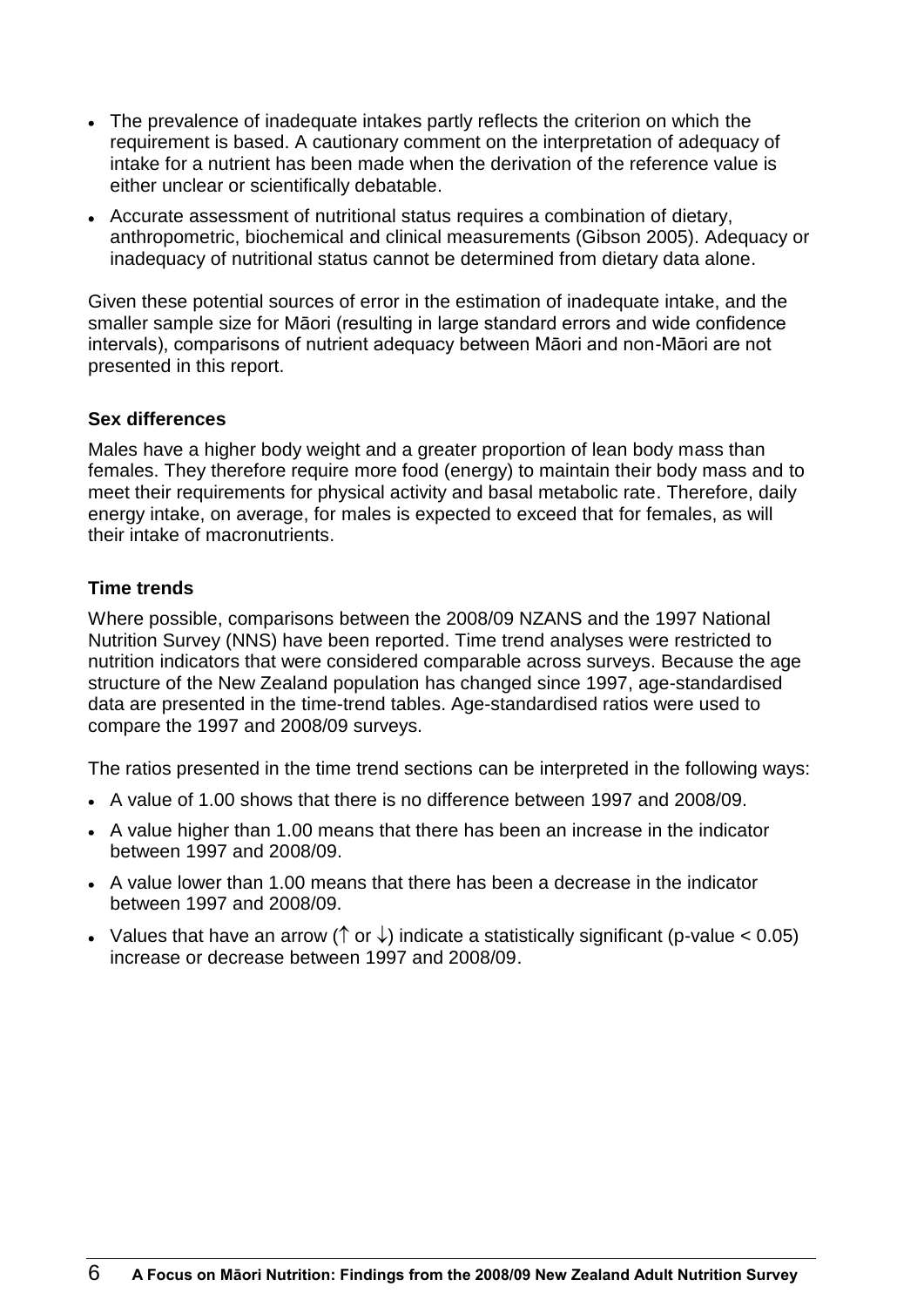# **How to interpret tables in this report**

The following diagram shows how to interpret the tables of comparisons presented in this report. Further information on how to interpret differences and ratios is available on page 4.

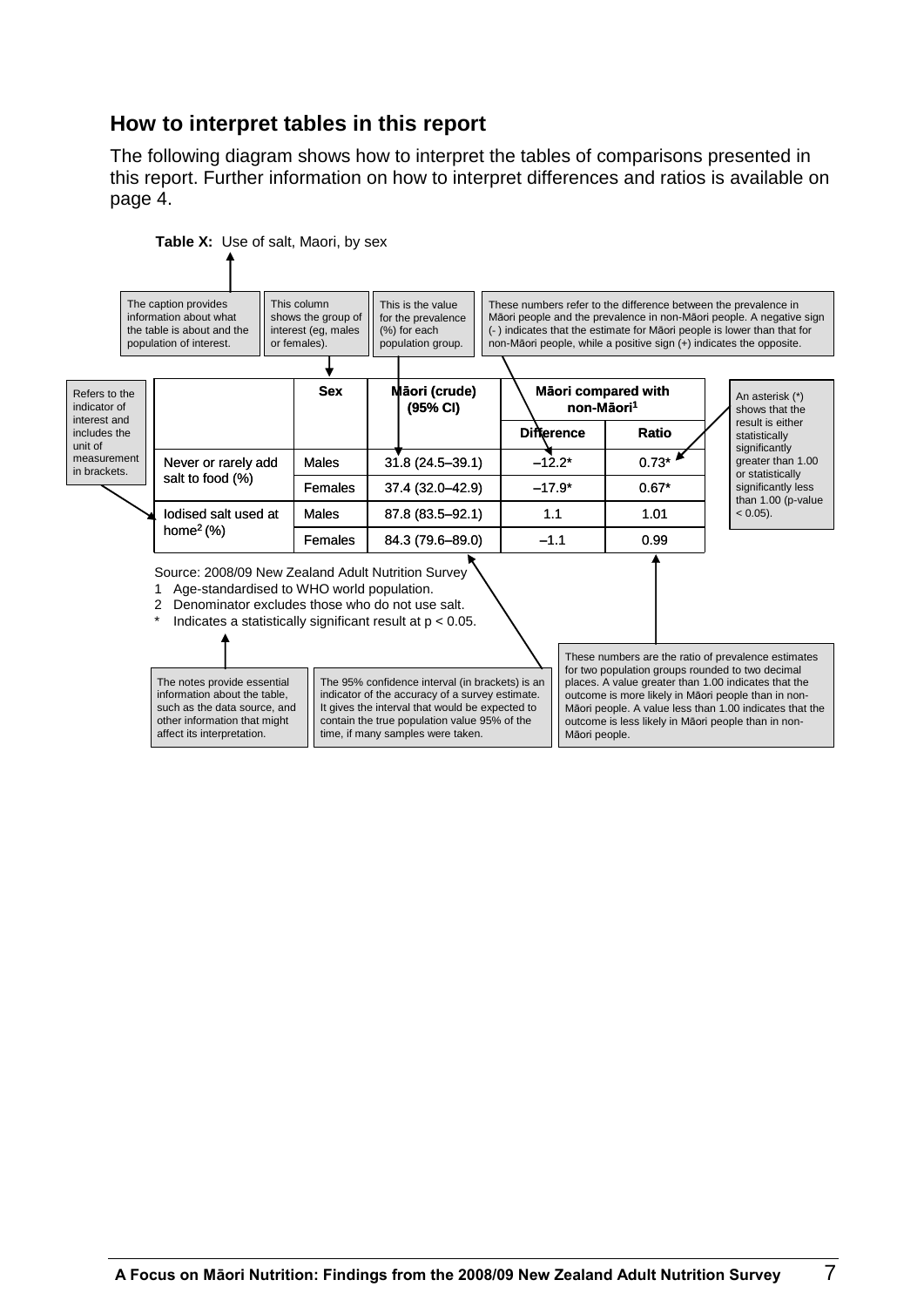# **2 Energy and macronutrient intake**

New Zealanders obtain the energy and nutrients they require from a wide variety of foods and beverages, and in some cases from dietary supplements as well. This chapter on energy and macronutrients presents the intake of energy and nutrients from food and beverages, without adding the nutrients from supplements (other than supplements providing energy, such as meal replacements).

# **Energy**

Energy is required in the body for metabolic processes, physiological functions, muscular activity, heat production, growth and the synthesis of new tissues. Food components release energy through oxidation during the digestive process. Protein, carbohydrate, fat and alcohol (the macronutrients) from food and drinks are the only sources of energy for humans. Energy requirements can vary widely according to sex, body size and physical activity (NHMRC 2006).

The median usual daily energy intake was 11,449 kJ for Māori males and 7632 kJ for Māori females (Table 2.1). Māori males had a significantly higher median usual daily energy intake than non-Māori males, after adjusting for age. There was no difference in the median usual daily energy intake between Māori and non-Māori females, after adjusting for age.

#### **Percent energy from macronutrients**

Percent energy from macronutrients per day was calculated from day 1 of recall as follows (NHMRC 2006):

- percent energy from fat = (fat  $\left[\frac{g}{day}\right] \times 37.7$  kJ/g) / energy (kJ/day)
- percent energy from carbohydrate = (carbohydrate  $[g/day] \times 16.7$  kJ/g) / energy (kJ/day)
- **•** percent energy from protein = (protein  $[g/day] \times 16.7 \text{ kJ/g}$ ) / energy (kJ/day).

# **Protein**

The acceptable macronutrient distribution range for protein intake is 15% to 25% of energy (NHMRC 2006). Māori males and females consumed 16.8% and 16.3% of energy from protein, respectively (Table 2.1). There were no significant differences between Māori and non-Māori males and females, respectively, in the contribution to energy from protein, after adjusting for age.

# **Fat**

The acceptable macronutrient distribution range for total fat intake is 20% to 35% of total daily energy intake (NHMRC 2006). In addition, to reduce chronic disease, saturated fats and trans fats together should be limited to no more than 10% of energy (NHMRC 2006).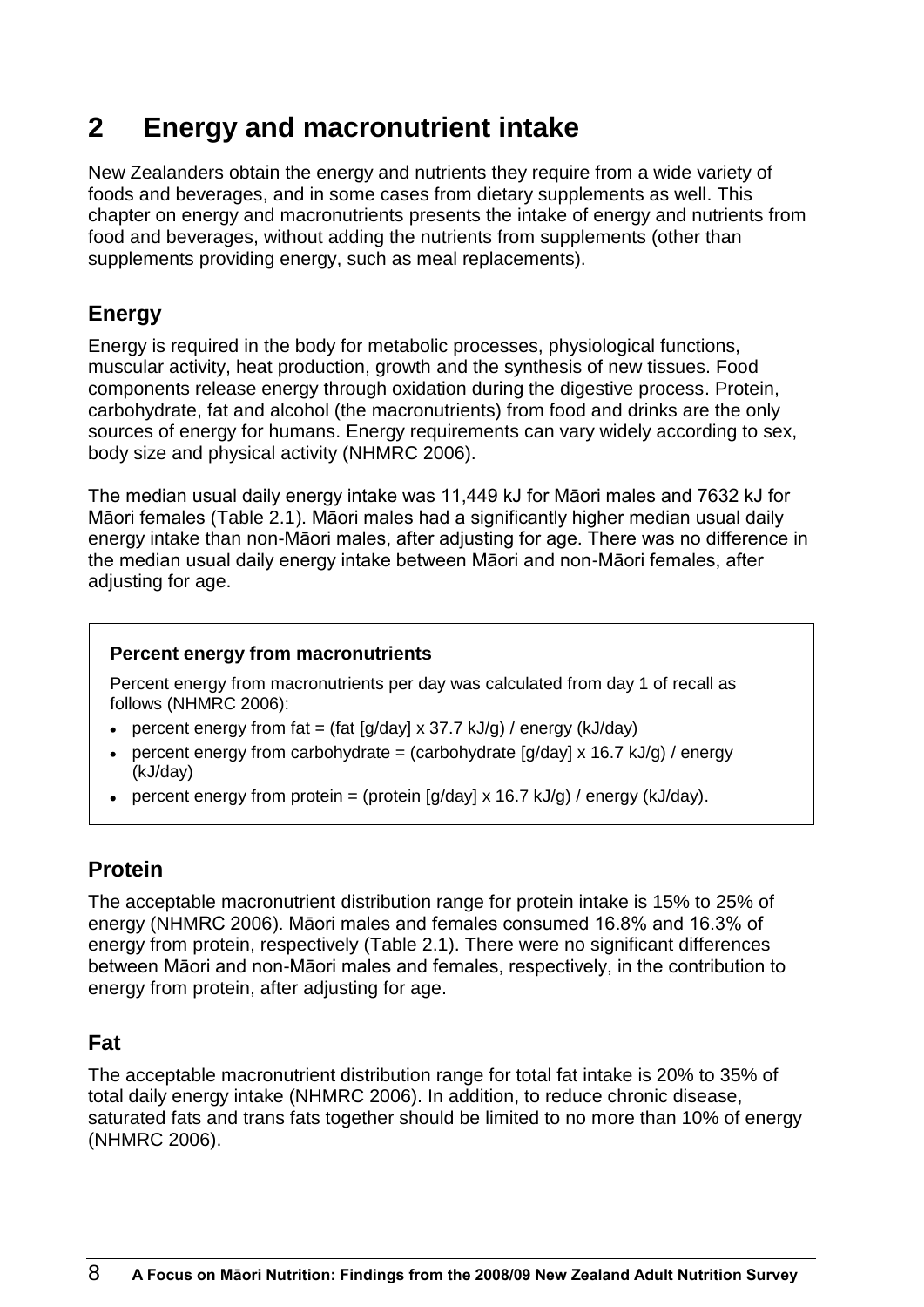Māori males consumed 36.6% of energy from total fat and Māori females consumed 35.6% of energy from fat (Table 2.1). Māori males consumed 14.5% of energy from saturated fat, 13.6% of energy from monounsaturated fat and 4.9% of energy from polyunsaturated fat. Māori females consumed 14.2% of energy from saturated fat, 13.0% of energy from monounsaturated fat and 4.7% of energy from polyunsaturated fat.

Māori males and females consumed a higher mean percentage of energy from total fat, saturated fat and monounsaturated fat than non-Māori males and females, after adjusting for age.

# **Carbohydrate**

The acceptable macronutrient distribution range for carbohydrate intake is 45% to 65% of energy (NHMRC 2006). Māori males and Māori females consumed 43.9% and 46.6% of energy from carbohydrate, respectively. Māori males consumed significantly less energy from carbohydrate than non-Māori males, after adjusting for age (Table 2.1). There was no significant difference between Māori and non-Māori females in the contribution to energy from carbohydrate, after adjusting for age.

# **Dietary fibre**

The median usual daily intake of dietary fibre was 21.5 g for Māori males and 16.2 g for Māori females (Table 2.1). There were no significant differences in the median intakes of fibre between Māori and non-Māori males and females, respectively, after adjusting for age.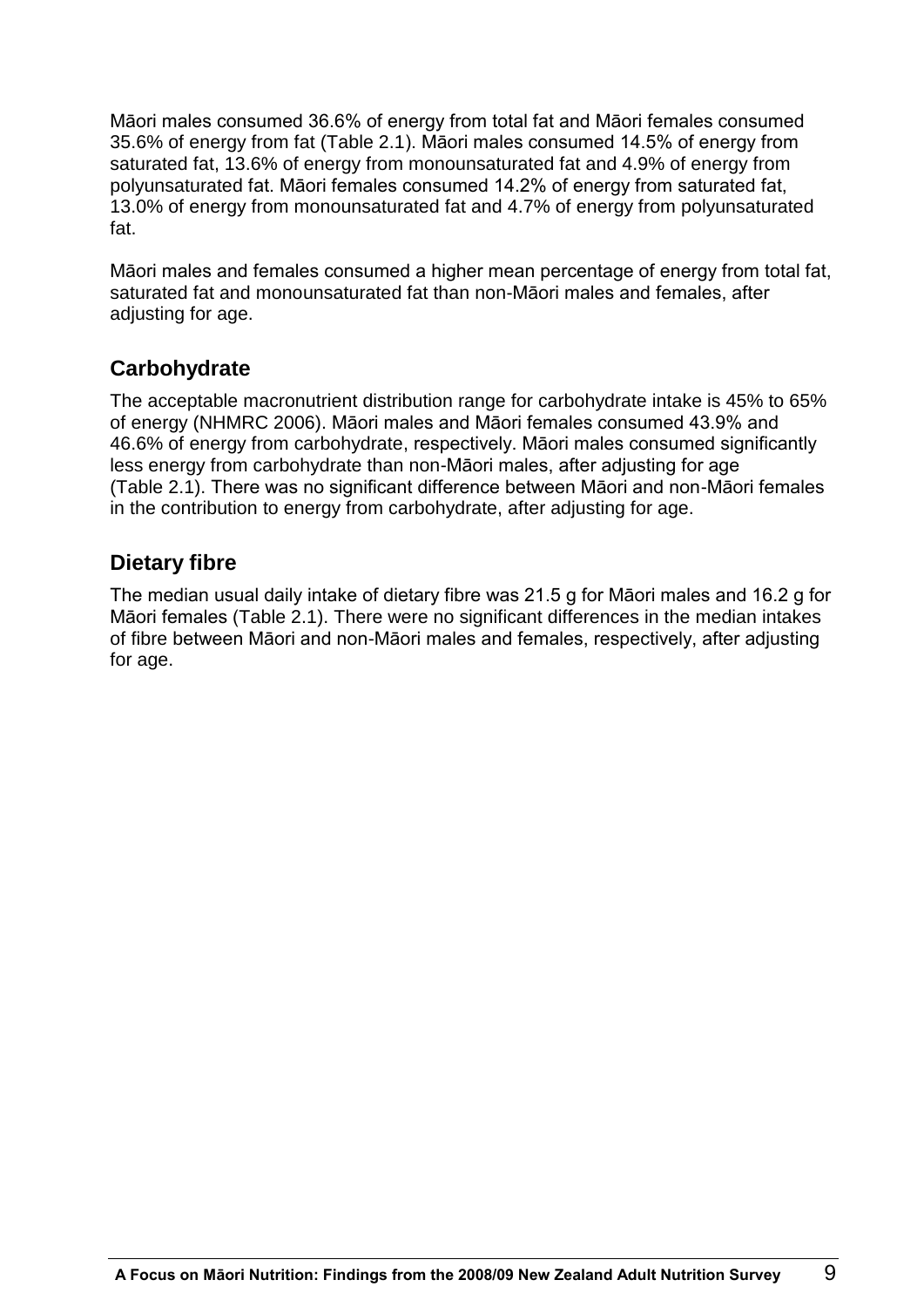|                                 | <b>Sex</b>   | Māori                  |                   | Māori compared with non-Māori <sup>1</sup> |  |
|---------------------------------|--------------|------------------------|-------------------|--------------------------------------------|--|
|                                 |              | (95% CI)               | <b>Difference</b> | Ratio                                      |  |
| Energy - median intake          | <b>Males</b> | 11,449 (10,839-12,059) | 1248*             | $1.12*$                                    |  |
| (kJ)                            | Females      | 7632 (7285-7979)       | 191               | 1.03                                       |  |
| Protein – mean percent          | <b>Males</b> | $16.8(16.1 - 17.5)$    | 0.6               | 1.03                                       |  |
| of total energy                 | Females      | 16.3 (15.8-16.7)       | 0                 | 1.00                                       |  |
| Fat - mean percent of           | <b>Males</b> | 36.6 (35.5-37.7)       | $3.2*$            | $1.09*$                                    |  |
| total energy                    | Females      | 35.6 (34.6-36.5)       | $2.1*$            | $1.06*$                                    |  |
| Saturated fat - mean            | <b>Males</b> | 14.5 (13.9-15.0)       | $1.4*$            | $1.10*$                                    |  |
| percent of total energy         | Females      | 14.2 (13.7-14.7)       | $1.2*$            | $1.09*$                                    |  |
| Monounsaturated fat -           | Males        | $13.6(13.1 - 14.2)$    | $1.3*$            | $1.10*$                                    |  |
| mean percent of total<br>energy | Females      | 13.0 (12.5-13.4)       | $0.7*$            | $1.06*$                                    |  |
| Polyunsaturated fat -           | Males        | $4.9(4.6 - 5.1)$       | 0.2               | 1.04                                       |  |
| mean percent of total<br>energy | Females      | $4.7(4.5 - 4.9)$       | $-0.1$            | 0.98                                       |  |
| Carbohydrate - mean             | <b>Males</b> | 43.9 (42.7-45.2)       | $-2.5*$           | $0.95*$                                    |  |
| percent of total energy         | Females      | 46.6 (45.5-47.7)       | $-0.9$            | 0.98                                       |  |
| Dietary fibre - median          | Males        | 21.5 (20.3-22.7)       | $-1.2$            | 0.95                                       |  |
| intake $(g)$                    | Females      | 16.2 (15.0-17.4)       | $-1.9$            | 0.91                                       |  |

| Table 2.1: Median energy and macronutrient intake, Māori, by sex |  |
|------------------------------------------------------------------|--|
|                                                                  |  |

Source: 2008/09 New Zealand Adult Nutrition Survey

1 Age-standardised to WHO world population.

\* Indicates a statistically significant result at p-value < 0.05.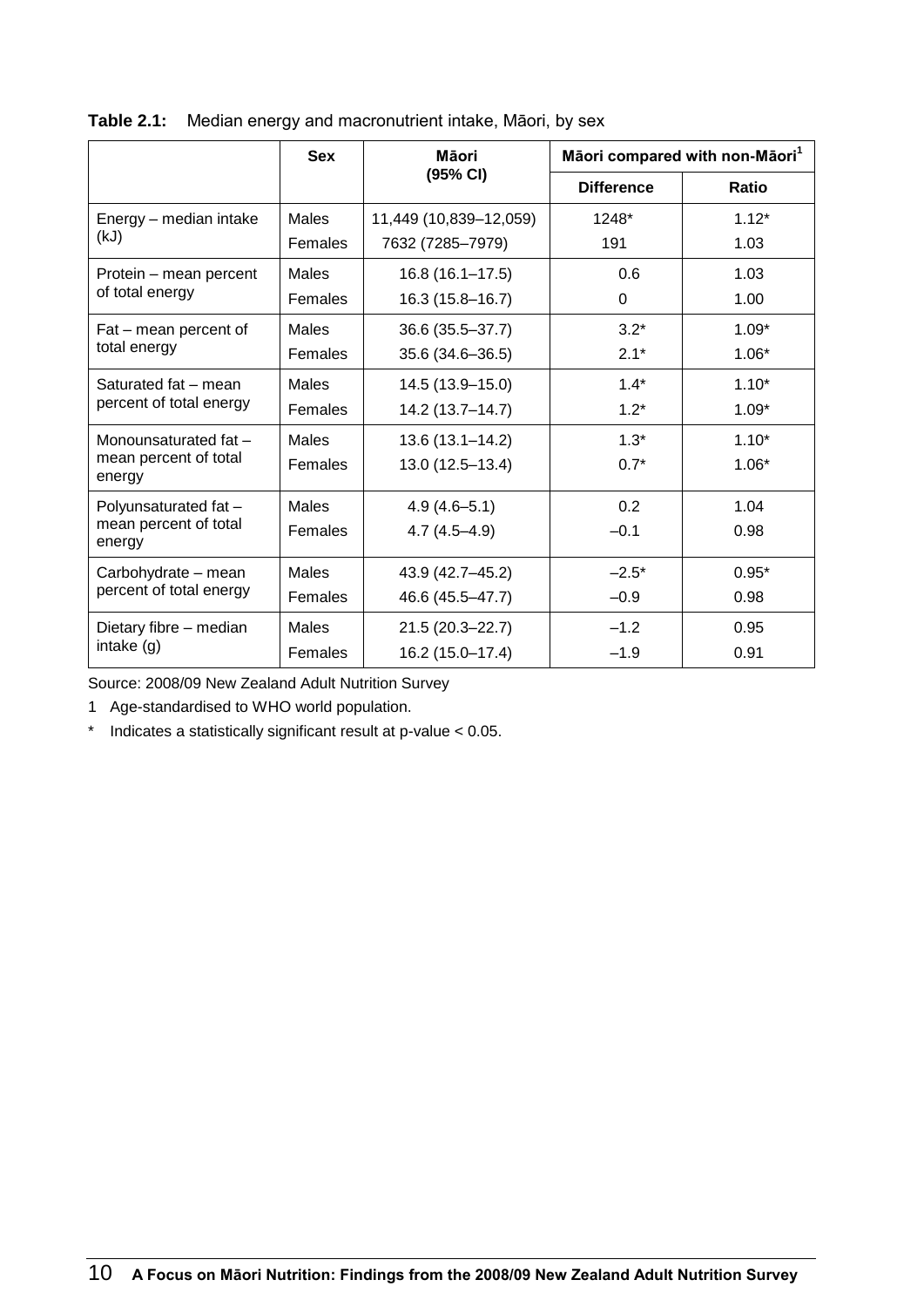# **Time trends in energy and macronutrient intake**

From 1997 to 2008/09 the median energy intake did not change for Māori males, and decreased for Māori females. From 1997 to 2008/09 the contribution of total fat, protein and carbohydrate to energy in the diet did not change for Māori males or females, after adjusting for age (Table 2.2). The proportion of energy from saturated fat decreased for both Māori males (15.4% to 14.5%) and Māori females (15.6% to 14.2%), although this decrease was only significant for females. The proportion of energy from monounsaturated fat increased for both Māori males (12.8% to 13.7%) and females (11.9% to 13.0%), after adjusting for age.

|                                  | <b>Sex</b>     | 1997<br>(95% CI)       | 2008/09<br>(95% CI)    | Ratio             | <b>Trend for</b><br>non-Māori |
|----------------------------------|----------------|------------------------|------------------------|-------------------|-------------------------------|
| Energy – median                  | Males          | 11,758 (10,066-13,449) | 11,080 (10,472-11,688) | 0.94              |                               |
| intake (kJ)                      | Females        | 8543 (7808-9278)       | 7507 (7162-7852)       | $0.88\sqrt{ }$    | nc                            |
| Protein – percent                | <b>Males</b>   | 16.3 (15.2-17.4)       | 16.9 (16.3-17.5)       | 1.04              | $\uparrow$                    |
| of total energy                  | Females        | 15.6 (15.0-16.2)       | 16.3 (15.8-16.7)       | 1.04              | nc                            |
| Fat – percent of                 | Males          | 36.9 (35.3-38.5)       | 36.8 (35.8-37.8)       | 1.00              | ↓                             |
| total energy                     | Females        | 36.3 (34.9-37.7)       | 35.6 (34.6-36.5)       | 0.98              | nc                            |
| Saturated fat -                  | Males          | 15.4 (14.5-16.3)       | 14.5 (13.9-15.0)       | 0.94              |                               |
| percent of total<br>energy       | Females        | 15.6 (14.8-16.4)       | 14.2 (13.7–14.7)       | $0.91\sqrt{ }$    |                               |
| Monounsaturated                  | Males          | 12.8 (12.2-13.4)       | 13.7 (13.2-14.3)       | 1.07 <sup>†</sup> | $\uparrow$                    |
| fat – percent of<br>total energy | Females        | 11.9 (11.3-12.5)       | 13.0 (12.5-13.4)       | 1.09 <sup>†</sup> | ↑                             |
| Polyunsaturated                  | Males          | $5.0(4.5 - 5.5)$       | $4.9(4.7 - 5.2)$       | 0.98              | nc                            |
| fat – percent of<br>total energy | Females        | $5.0(4.6 - 5.5)$       | $4.8(4.5 - 5.0)$       | 0.95              | nc                            |
| Carbohydrate -                   | Males          | 42.3 (40.2-44.3)       | 43.8 (42.6-45.0)       | 1.04              | nc                            |
| percent of total<br>energy       | <b>Females</b> | 46.4 (44.9-47.8)       | 46.7 (45.5-47.8)       | 1.01              | nc                            |

**Table 2.2:** Median energy and contribution of macronutrients to daily energy, Māori, by sex,<sup>1</sup> 1997 and 2008/09

Sources: 1997 National Nutrition Survey; 2008/09 New Zealand Adult Nutrition Survey

1 Age-standardised to WHO world population.

 $\uparrow$  Statistically significant increase from 1997 to 2008/09 at p-value < 0.05.

 $\downarrow$  Statistically significant decrease from 1997 to 2008/09 at p-value < 0.05.

nc No change from 1997 to 2008/09 at p-value < 0.05.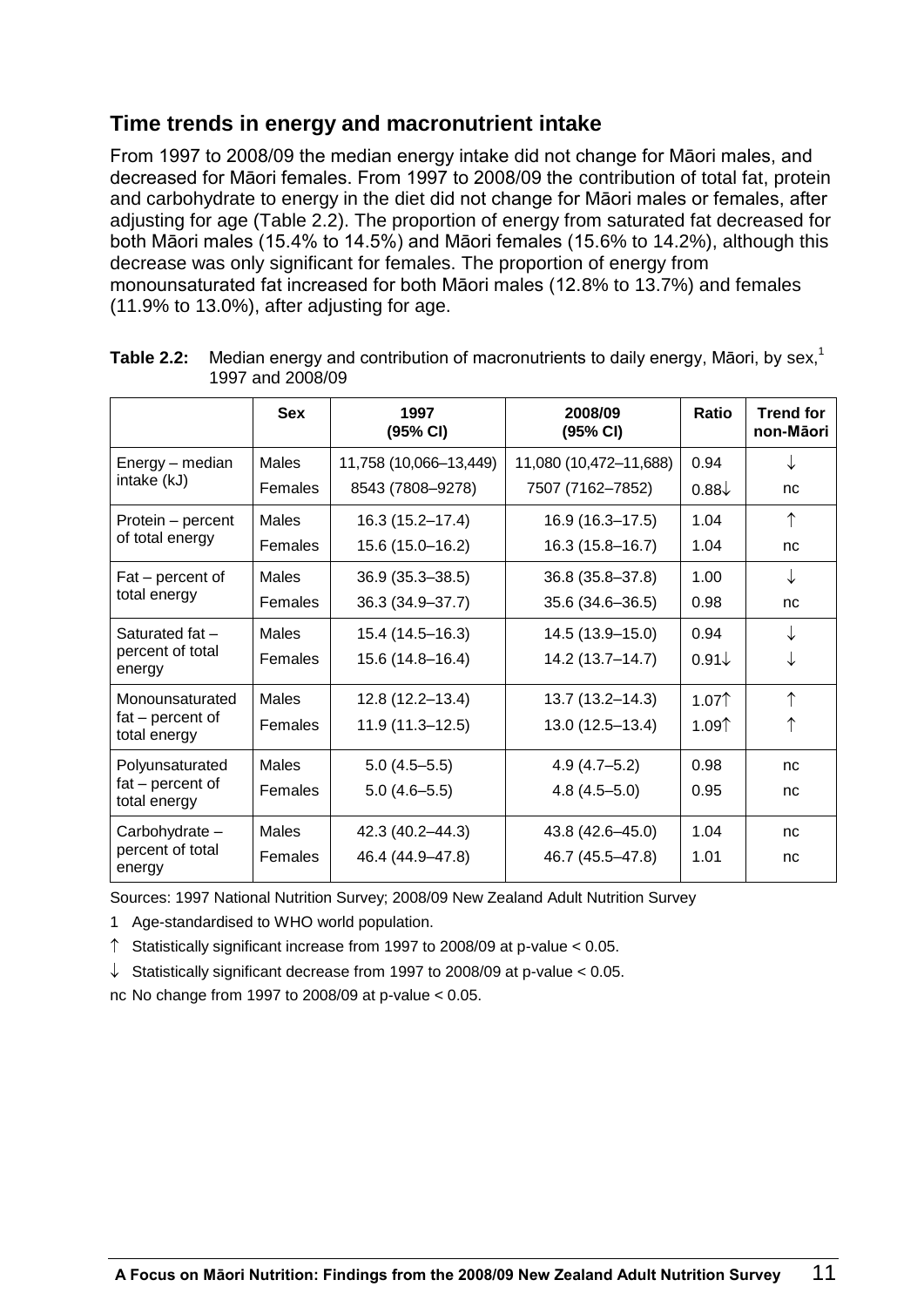# **3 Micronutrient intake**

This chapter on selected vitamins and minerals presents the intake of nutrients from food and beverages, without adding the nutrients from supplements (other than supplements providing energy, such as meal replacements).

# **Vitamins**

### **Vitamin A**

'Vitamin A' is a generic term which describes retinol and related structures and the pro-vitamin A carotenoids. The activity of retinol is described by retinol equivalents (RE), whereby 1 µg RE is equivalent to 1 µg of retinol, 6 µg of β-carotene or 12 µg of other carotenoids (Mann and Truswell 2007).

Vitamin A is required for vision, immune function, regulation of cell growth and normal reproduction (Mann and Truswell 2007). Animal foods such as liver, milk, butter, cheese, egg yolk, some fatty fish and table margarine (which is usually fortified with vitamin A to a similar level to that found in butter) provide retinol. The pro-vitamin A carotenoids come from plant foods such as dark-green leafy vegetables and some yellow or orange-coloured fruits and vegetables (Mann and Truswell 2007; Rolfes et al 2009).

Māori males and females had a median usual daily intake of vitamin A of 939 µg RE and 710 µg RE respectively (Table 3.1). There were no significant differences in the median usual daily intake of vitamin A between Māori and non-Māori males and females, respectively, after adjusting for age.

The estimated prevalence of inadequate intake of vitamin A RE for Māori was 17.8% for males and 16.6% for females.

#### **Riboflavin**

Riboflavin is involved in energy metabolism. The best sources are milk and milk products (Rolfes et al 2009). Māori males and females had a median usual daily intake of riboflavin of 2.2 mg and 1.7 mg, respectively (Table 3.1). There were no significant differences in the median usual daily intake of riboflavin between Māori and non-Māori males and females, respectively, after adjusting for age.

The estimated prevalence of inadequate intake of riboflavin for Māori was 3.8% for males and 5.4% for females.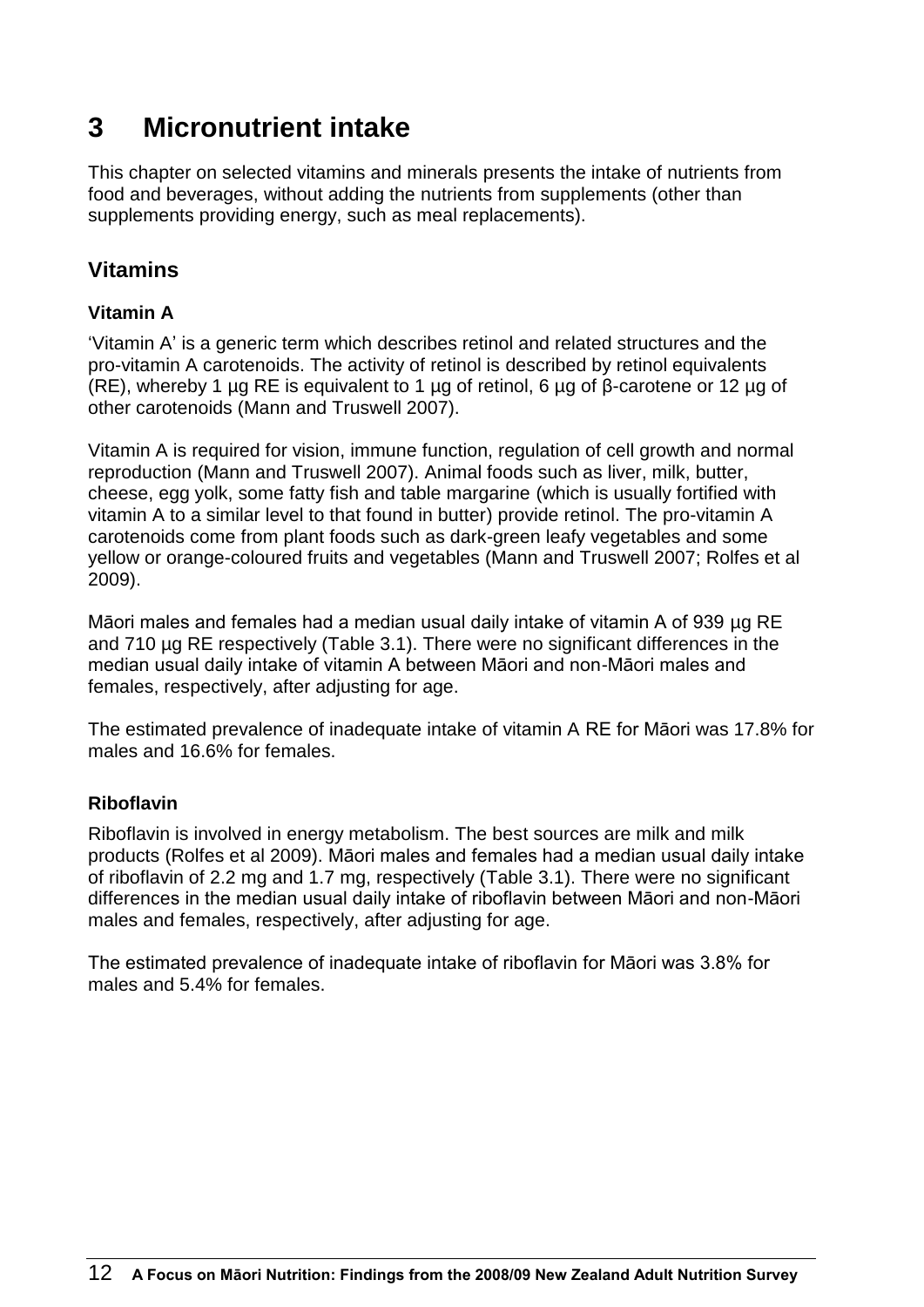#### **Vitamin B<sup>12</sup>**

Adequate intake of vitamin  $B_{12}$  is essential for normal blood and neurological function (NHMRC 2006). Vitamin  $B_{12}$  is found almost exclusively in foods derived from animals. Māori males and females had a median usual daily intake of vitamin  $B_{12}$  of 5.5 mg and 3.8 mg, respectively (Table 3.1). There was no significant difference in the median usual daily intake of vitamin  $B_{12}$  between Māori and non-Māori after adjusting for age.

The estimated prevalence of inadequate intake of vitamin  $B_{12}$  for Māori was 5.1% for males and 12.4% for females.

|                       | <b>Sex</b> | Māori            | Māori compared with non-Māori <sup>1</sup> |              |
|-----------------------|------------|------------------|--------------------------------------------|--------------|
|                       |            | (95% CI)         | <b>Difference</b>                          | <b>Ratio</b> |
| Vitamin A (µg RE)     | Males      | 939 (792-1086)   | 114                                        | 1.14         |
|                       | Females    | 710 (631-789)    | $-15$                                      | 0.98         |
| Riboflavin (mg)       | Males      | $2.2(2.0-2.3)$   | 0                                          | 0.99         |
|                       | Females    | $1.7(1.5-1.8)$   | 0                                          | 0.99         |
| Vitamin $B_{12}$ (mg) | Males      | $5.5(4.6-6.4)$   | 0.7                                        | 1.15         |
|                       | Females    | $3.8(3.3 - 4.4)$ | 0.5                                        | 1.15         |

**Table 3.1:** Median usual daily intake of selected vitamins, Māori, by sex

Source: 2008/09 New Zealand Adult Nutrition Survey

1 Age-standardised to WHO world population.

# **Minerals**

#### **Calcium**

Calcium is required for the normal development and maintenance of the skeleton. Calcium also plays an essential role in regulating muscle contraction, nerve conductivity, blood clotting and many other important bodily functions (Mann and Truswell 2007; Rolfes et al 2009).

Milk and some milk products (eg, yoghurt and cheese) are good sources of calcium. Non-dairy sources of calcium include tinned fish (with bones), green leafy vegetables, nuts and seeds, and fortified soy and rice milk.

Māori males and females had a median usual daily intake of calcium of 863 mg and 711 mg, respectively (Table 3.2). There were no significant differences in the median usual daily intake of calcium between Māori and non-Māori males and females, respectively, after adjusting for age.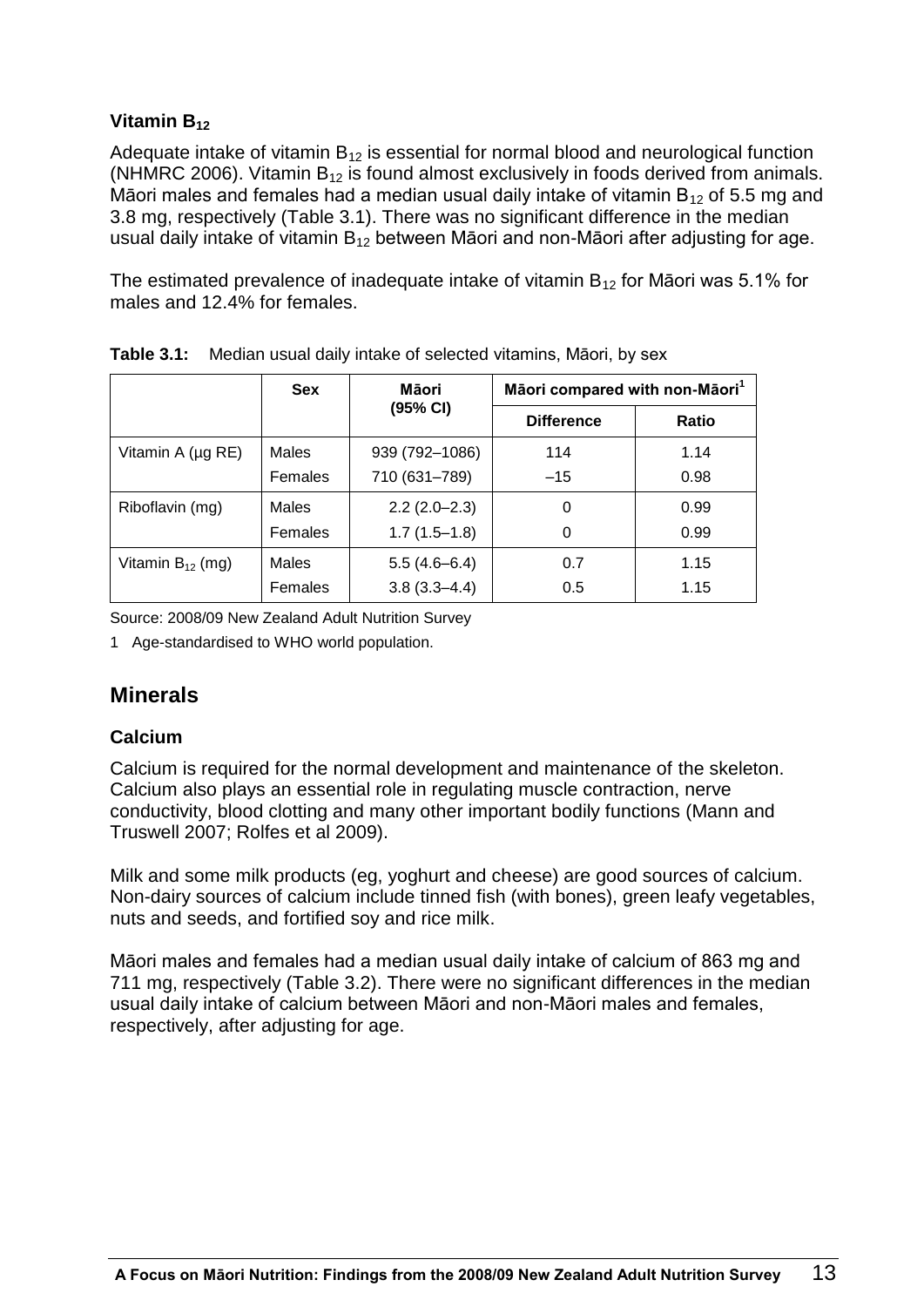The estimated prevalence of inadequate intake of calcium for Māori was 53.3% for males and 71.4% for females. These data should be interpreted cautiously, however, because the EAR values have been augmented by 320 mg to take into account 'unspecified low absorption that occurs at about 500 mg/day' (NHMRC 2006). While calcium is of major importance for attaining and maintaining bone health, other factors such as vitamin D intakes, exercise levels and habitual levels of intake all influence bone health.

#### **Zinc**

Zinc is essential for many functions, including protein synthesis, insulin synthesis and action, growth, immune function, wound healing, transport of vitamin A, taste perception, appetite and reproduction (Mann and Truswell 2007; Rolfes et al 2009).

Zinc is widely available in the food supply, but it is more bioavailable from animal products than from plant foods. Rich sources include oysters, red meat, lamb's liver and cheese (Mann and Truswell 2007). Cereal grains, legumes and nuts are also rich sources of zinc, but they also are high in phytates, which reduce zinc absorption (Mann and Truswell 2007).

Māori males and females had a median usual daily intake of zinc of 13.3 mg and 9.1 mg, respectively (Table 3.2). There were no significant differences in the median usual daily intake of zinc between Māori and non-Māori males and females, respectively, after adjusting for age.

The estimated prevalence of inadequate intake of zinc for Māori was 34.3% for males and 14.7% for females.

#### **Selenium**

Selenium is involved in a range of processes, including thyroid hormone metabolism, immune function, reproduction and antioxidant defence (Mann and Truswell 2007).

The selenium content of plant foods is dependent on the selenium content of the soils in which they are grown. Fruit, vegetables and grains grown in New Zealand tend to have lower selenium levels than plant foods from countries where the soil selenium concentrations are higher. The selenium content of animal foods is less variable than that of plant foods.

Māori males and females had a median usual daily intake of selenium of 81.0 µg and 51.0 µg, respectively. There was no significant difference in median usual daily intake between Māori and non-Māori females. However, Māori males had a significantly higher median usual daily intake of selenium than non-Māori males, after adjusting for age.

The estimated prevalence of inadequate intake of selenium for Māori was 31.5% for males and 53.3% for females.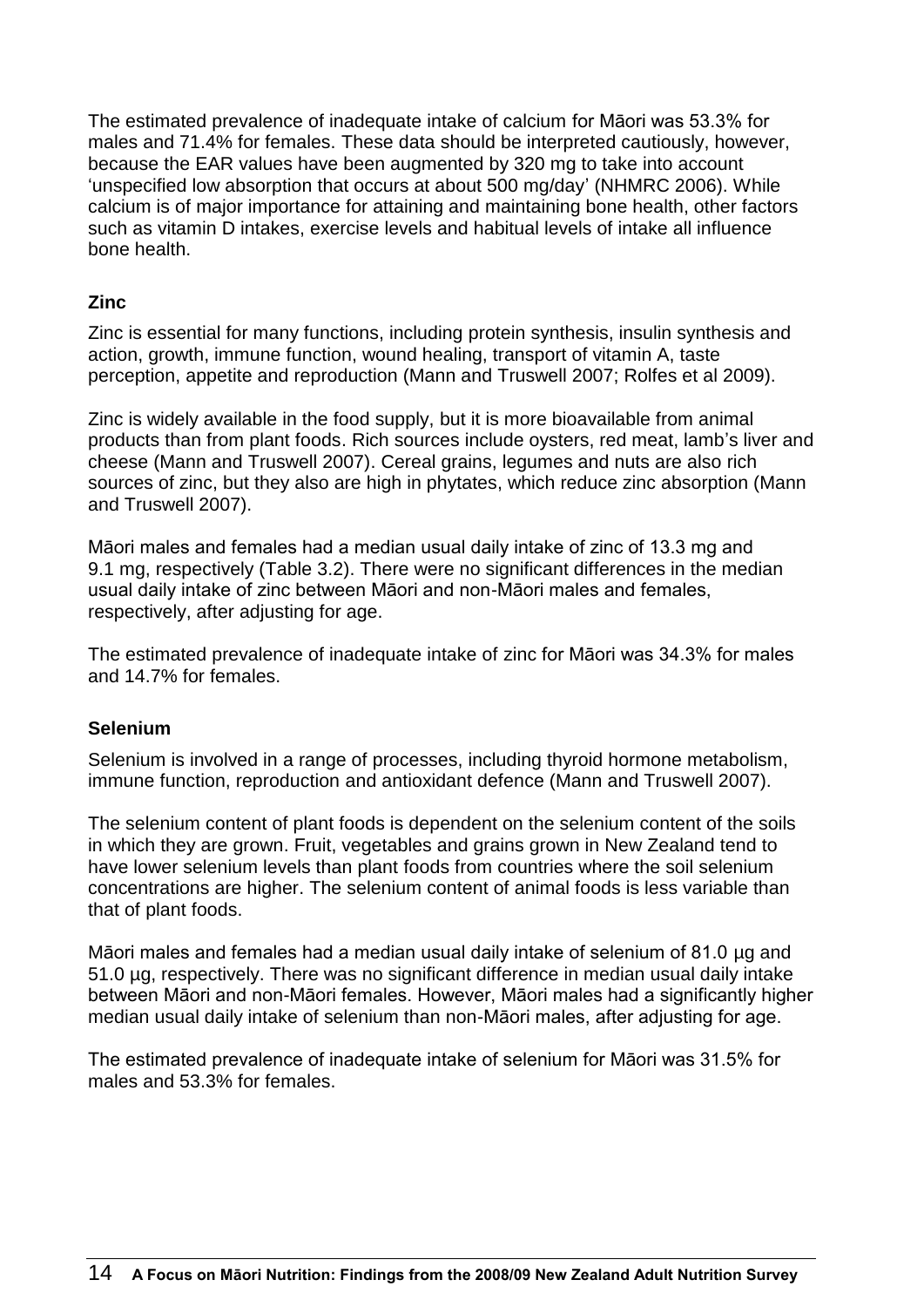|               | <b>Sex</b>     | Māori compared with non-Māori <sup>1</sup><br>Māori |                   |         |
|---------------|----------------|-----------------------------------------------------|-------------------|---------|
|               |                | (95% CI)                                            | <b>Difference</b> | Ratio   |
| Calcium (mg)  | Males          | 863 (769-957)                                       | $-49$             | 0.95    |
|               | Females        | 711 (662-760)                                       | $-41$             | 0.95    |
| $Zinc$ (mg)   | Males          | 13.3 (12.4-14.2)                                    | 0.5               | 1.04    |
|               | <b>Females</b> | $9.1(8.6 - 9.6)$                                    | 0                 | 1.00    |
| Selenium (µg) | Males          | 81.0 (69.9-92.1)                                    | $18.0*$           | $1.28*$ |
|               | Females        | 51.0 (45.0-57.0)                                    | 5.2               | 1.11    |

#### **Table 3.2:** Median daily usual intake of selected minerals, Māori, by sex

Source: 2008/09 New Zealand Adult Nutrition Survey

- 1 Age-standardised to WHO world population.
- \* Indicates a statistically significant result at p-value < 0.05.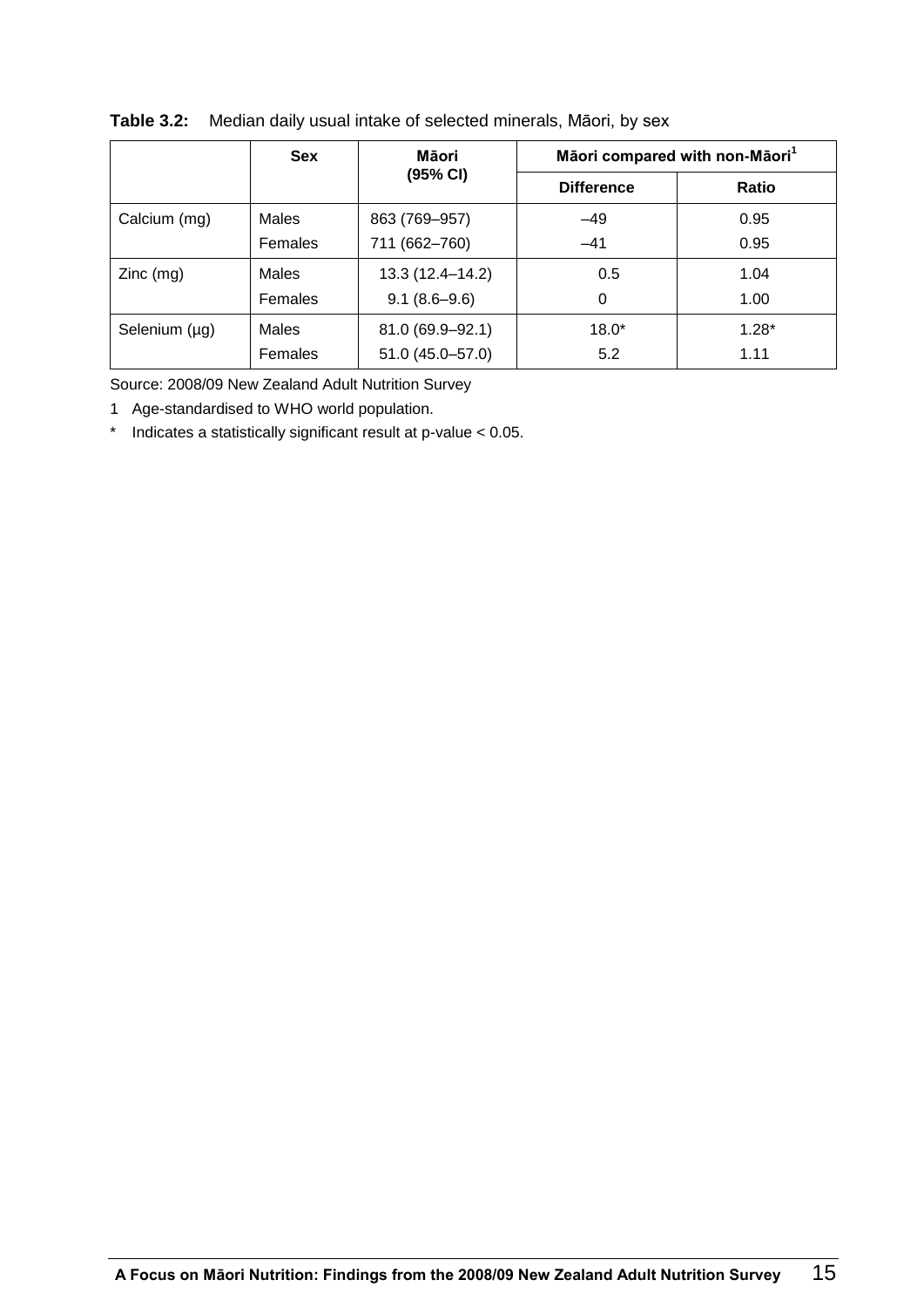# **4 Dietary supplements**

Dietary supplements are products the participant considered or intended 'as a supplement to their diet'. In the survey, participants were asked if they had taken any dietary supplements at any time during the last 12 months. Regular dietary supplement users were those who had consumed at least one supplement at least once a week. Occasional dietary supplement users were those who had consumed fewer than one supplement a week during the last 12 months.

Overall, 31.4% of Māori males and 38.2% of Māori females had consumed a dietary supplement at any time in the past 12 months (Table 4.1). Of those who used supplements, over half consumed dietary supplements regularly.

Māori males and females were significantly less likely to have taken dietary supplements in the past 12 months than non-Māori males and females, after adjusting for age. Among those who used dietary supplements in the past year, there were no significant differences between Māori and non-Māori males and females, respectively, in the regular or occasional use of dietary supplements, after adjusting for age.

|                                         | <b>Sex</b> | Māori               | Māori compared with non-Māori <sup>1</sup> |              |
|-----------------------------------------|------------|---------------------|--------------------------------------------|--------------|
|                                         |            | (95% CI)            | <b>Difference</b>                          | <b>Ratio</b> |
| Any time in past 12 months <sup>2</sup> | Males      | $31.4(25.1 - 37.7)$ | $-10.2*$                                   | $0.77*$      |
| $(\% )$                                 | Females    | 38.2 (33.1-43.2)    | $-18.1*$                                   | $0.67*$      |
| Regularly <sup>3</sup> $(%)$            | Males      | 55.2 (40.1-70.3)    | $-1.7$                                     | 0.97         |
|                                         | Females    | 56.9 (46.2-67.6)    | $-8.6$                                     | 0.87         |
| Occasionally <sup>4</sup> (%)           | Males      | 44.8 (29.7-59.9)    | 1.7                                        | 1.04         |
|                                         | Females    | 43.1 (32.4-53.8)    | 8.6                                        | 1.25         |

| <b>Table 4.1:</b> Dietary supplement use in the past 12 months, Māori, by sex |  |  |
|-------------------------------------------------------------------------------|--|--|

Source: 2008/09 New Zealand Adult Nutrition Survey

- 1 Age-standardised to WHO world population.
- 2 Any consumption over the past 12 months.
- 3 At least one supplement consumed daily, more than once per week or once per week, among those who consumed a supplement any time in the past 12 months.
- 4 Any consumption less than once per week among those who consumed a supplement any time in the past 12 months.
- Indicates a statistically significant result at  $p$ -value  $< 0.05$ .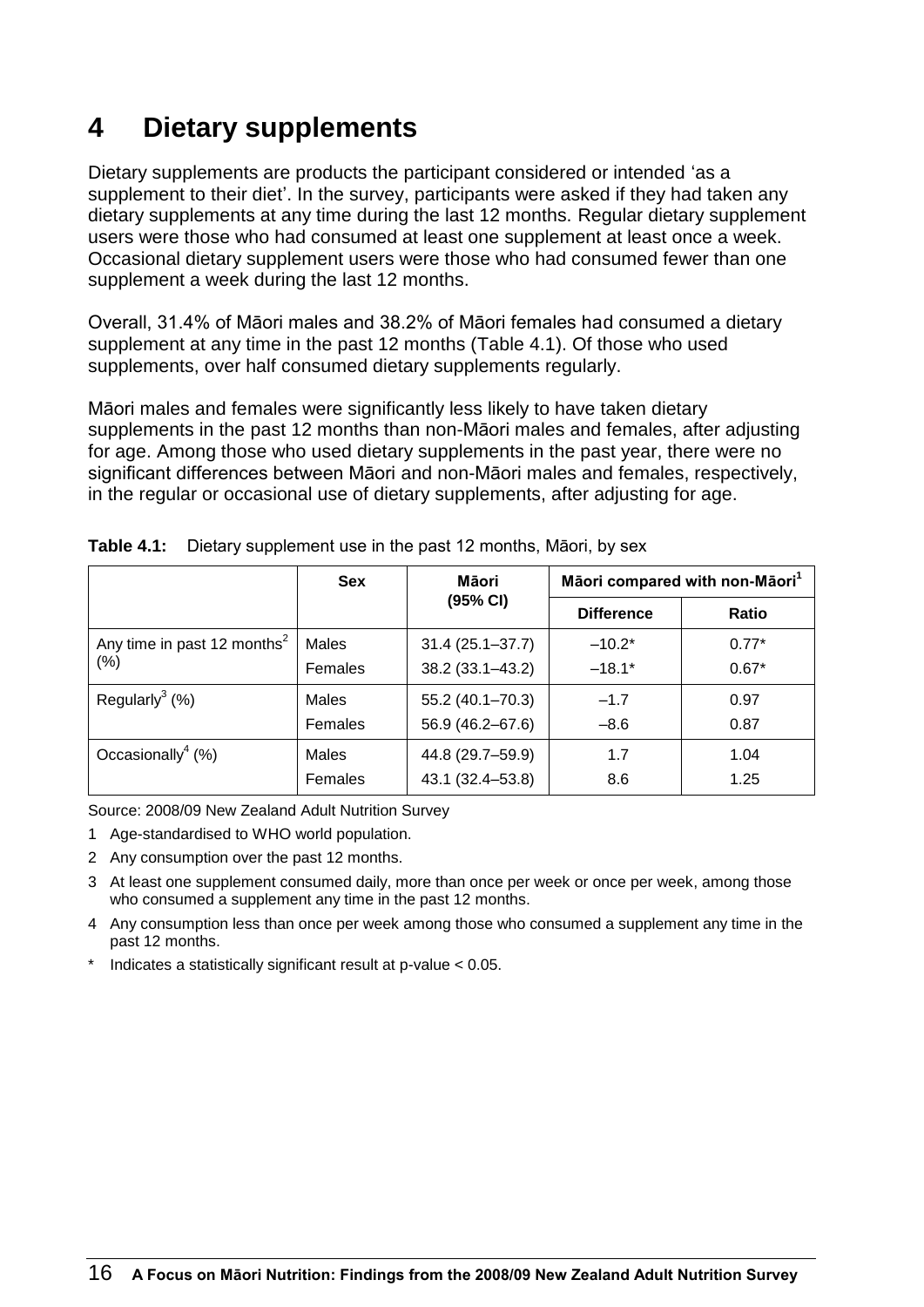# **5 Dietary habits**

The 2008/09 NZANS included a series of questions on key dietary patterns or habits associated with diet quality and/or nutritional status. Participants were asked about the frequency of eating certain foods, the type of food eaten and the frequency of certain food preparation or cooking practices.

# **Consumption of breakfast**

Eating breakfast regularly is associated with better nutrient intake, the prevention of weight gain and a lower body mass index (BMI) compared with skipping breakfast (Cho et al 2003; Ma et al 2003; van der Heijden et al 2007). Survey participants were asked how many days in an average week they have something to eat for breakfast (at home, in a car, at work or in a café).

About half of Māori males and females ate breakfast daily (Table 5.1). Just under onequarter ate breakfast 3–6 days per week and just over one-quarter ate breakfast 2 or less days a week. Māori males and females were less likely to eat breakfast daily than non-Māori, after adjusting for age.

|                                            | <b>Sex</b>     | Māori            |                   | Māori compared with non-Māori <sup>1</sup> |
|--------------------------------------------|----------------|------------------|-------------------|--------------------------------------------|
|                                            |                | (95% CI)         | <b>Difference</b> | <b>Ratio</b>                               |
| Breakfast eaten daily (%)                  | <b>Males</b>   | 48.6 (42.1–55.1) | $-11.3*$          | $0.82*$                                    |
|                                            | <b>Females</b> | 48.4 (43.7–53.2) | $-17.3*$          | $0.74*$                                    |
| Breakfast eaten 3-6 days per               | <b>Males</b>   | 27.2 (20.8-33.7) | 5.0               | 1.23                                       |
| week $(%)$                                 | <b>Females</b> | 28.4 (24.6-32.3) | $8.6*$            | $1.44*$                                    |
| Breakfast eaten 0-2 days per<br>week $(%)$ | <b>Males</b>   | 24.2 (18.9–29.4) | $6.2*$            | 1.38                                       |
|                                            | Females        | 23.1 (19.0-27.2) | $8.7*$            | $1.65*$                                    |

| Table 5.1: Consumption of breakfast, Māori, by sex |  |  |
|----------------------------------------------------|--|--|
|                                                    |  |  |

Source: 2008/09 New Zealand Adult Nutrition Survey

- 1 Age-standardised to WHO world population.
- Indicates a statistically significant result at  $p$ -value  $< 0.05$ .

# **Vegetable and fruit intake**

The Ministry of Health recommends that adults eat at least three servings of vegetables and at least two servings of fruit each day (Ministry of Health 2003).

In the survey, participants were asked how many servings of vegetables (fresh, frozen or canned) were eaten a day on average. They were asked not to include vegetable juices. A serving was defined as being the same as one potato, half a cup of peas or a cup of salad.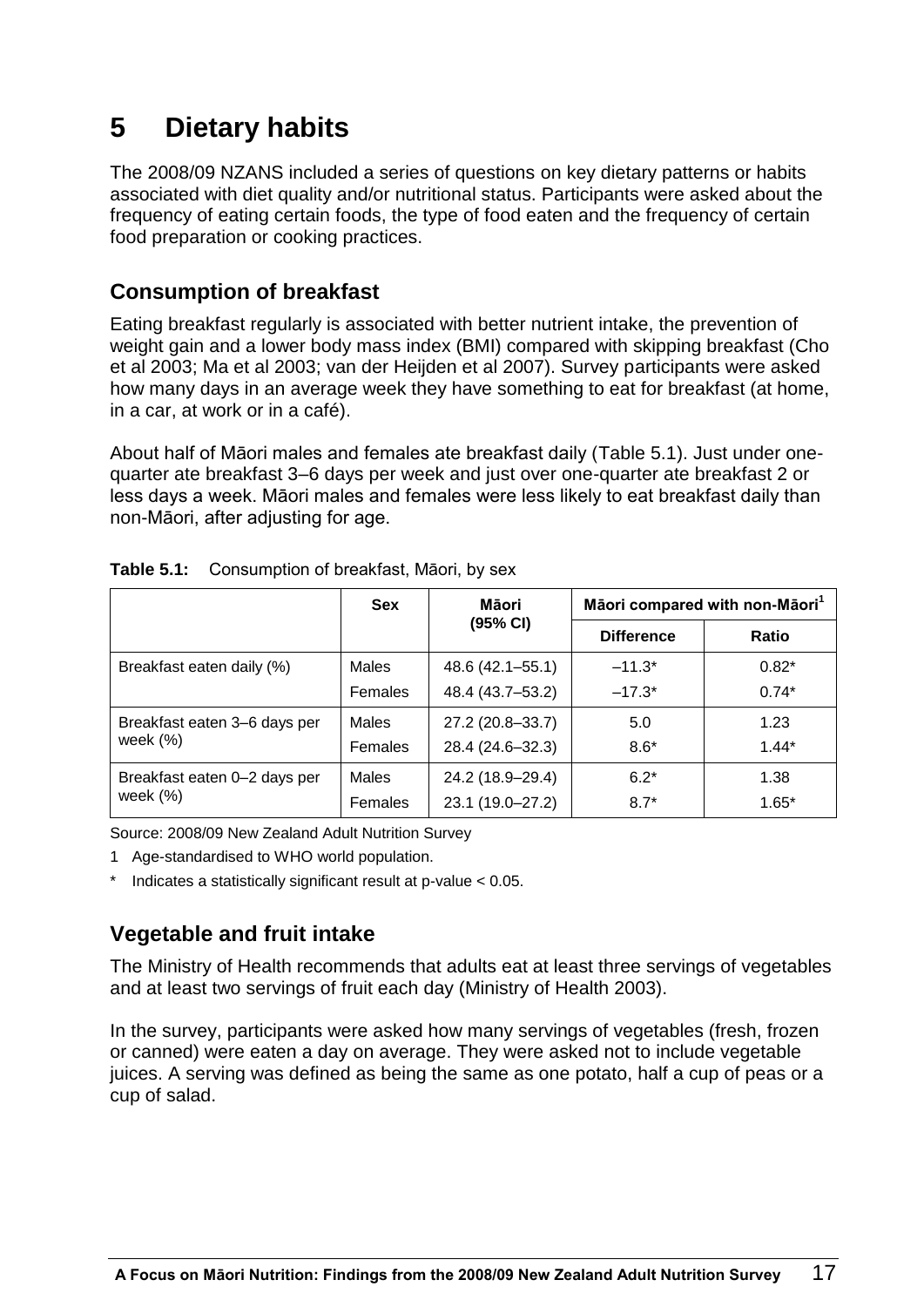Participants were also asked how many servings of fruit (fresh, frozen, canned or stewed) were eaten a day, on average. They were asked not to include fruit juice or dried fruit. A serving was defined as being the same as a medium piece of fruit like an apple, or two small pieces of fruit like two apricots, or half a cup of stewed fruit. Note that the Ministry of Health recommendation allows up to one serving of juice to be consumed, whereas the survey question excluded juice.

Over half of Māori participants had met the recommended guideline of eating three or more servings of vegetables a day and two or more servings of fruit a day (Table 5.2). Māori females were significantly less likely to meet either of the vegetable and fruit guidelines than non-Māori females, adjusting for age. There was no difference in the proportion of Māori and non-Māori males meeting either of the guidelines, after adjusting for age.

|                                 | <b>Sex</b> | Māori<br>(95% CI)   | Māori compared with non-Māori <sup>1</sup> |         |
|---------------------------------|------------|---------------------|--------------------------------------------|---------|
|                                 |            |                     | <b>Difference</b>                          | Ratio   |
| 3 or more servings of           | Males      | $51.8(45.0 - 58.5)$ | $-5.9$                                     | 0.90    |
| vegetables per day (%)          | Females    | 59.1 (53.3-65.0)    | $-11.8*$                                   | $0.83*$ |
| 2 or more servings of fruit per | Males      | 50.4 (43.9-56.9)    | $-3.4$                                     | 0.94    |
| day $(%)$                       | Females    | 56.9 (51.7-62.0)    | $-9.0*$                                    | $0.86*$ |

| <b>Table 5.2:</b> Vegetable and fruit intake, Māori, by sex |  |  |  |  |
|-------------------------------------------------------------|--|--|--|--|
|-------------------------------------------------------------|--|--|--|--|

Source: 2008/09 New Zealand Adult Nutrition Survey

1 Age-standardised to WHO world population.

\* Indicates a statistically significant result at p-value < 0.05.

#### **Time trends in vegetable and fruit intake**

There was no change from 1997 to 2008/09 in the proportion of Māori males and females consuming the recommended three or more servings of vegetables a day, after adjusting for age (Table 5.3). From 1997 to 2008/09 there was an increase in the proportion of Māori males who consumed the recommended two or more servings of fruit a day, but no change for Māori females.

|  | <b>Table 5.3:</b> Vegetable and fruit intake, Māori, by sex, $1$ 1997 and 2008/09 |
|--|-----------------------------------------------------------------------------------|
|--|-----------------------------------------------------------------------------------|

|                        | <b>Sex</b> | 1997<br>(95% CI)    | 2008/09<br>(95% CI) | Ratio             | <b>Trend for</b><br>non-Māori |
|------------------------|------------|---------------------|---------------------|-------------------|-------------------------------|
| 3 or more servings of  | Males      | 50.4 (41.2-59.7)    | $52.1(45.2 - 59.1)$ | 1.03              | nc                            |
| vegetables per day (%) | Females    | 65.1 (58.7-71.6)    | 59.2 (53.4-65.1)    | 0.91              | nc                            |
| 2 or more servings of  | Males      | $30.7(21.5 - 39.9)$ | $50.6(43.8 - 57.5)$ | 1.65 <sup>†</sup> | ᠰ                             |
| fruit per day (%)      | Females    | $50.1(41.8 - 58.3)$ | 56.8 (51.8-61.9)    | 1.14              | ↑                             |

Source: 1997 National Nutrition Survey, 2008/09 New Zealand Adult Nutrition Survey

1 Age-standardised to WHO world population.

 $\uparrow$  Statistically significant increase from 1997 to 2008/09 at p-value < 0.05.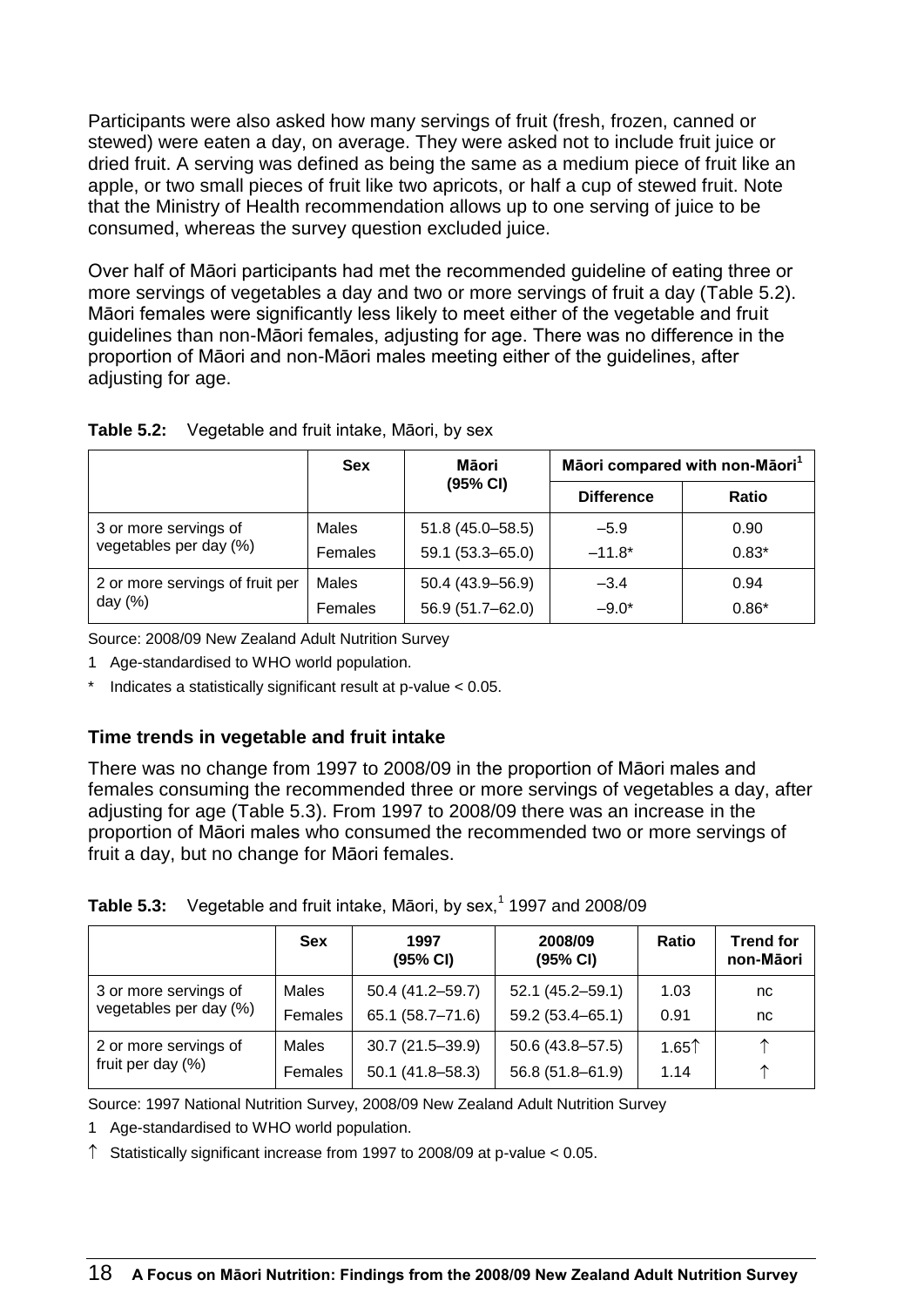# **Consumption of bread**

The *Food and Nutrition Guidelines for Healthy Adults* (Ministry of Health 2003) recommend that adults eat at least six servings of breads and cereals each day, preferably whole-grain varieties. In the survey, participants were asked what type of bread, rolls or toast they eat most of. Response options included white, high-fibre white, light grain, heavy grain, and other types of bread.

Among those who eat bread, grain bread (light or heavy) and white bread were the types selected most of the time by both Māori males and females; about half selected grain bread (light or heavy) most often, and just under half selected white bread most often (Table 5.4).

Among those who eat bread, Māori females were significantly less likely to eat mostly grain bread (light or heavy) than non-Māori females. Māori males were 1.3 times more likely and Māori females 1.9 times more likely to eat mostly white bread than non-Māori (Table 5.4), after adjusting for age.

|                                | <b>Sex</b> | Māori            | Māori compared with non-Māori <sup>1</sup> |              |
|--------------------------------|------------|------------------|--------------------------------------------|--------------|
|                                |            | (95% CI)         | <b>Difference</b>                          | <b>Ratio</b> |
| Light grain or heavy grain (%) | Males      | 51.6 (44.9–58.3) | $-6.2$                                     | 0.90         |
|                                | Females    | 48.6 (43.2-53.9) | $-17.4*$                                   | $0.74*$      |
| High-fibre white bread (%)     | Males      | $3.8(1.6 - 7.3)$ | $-1.4$                                     | 0.73         |
|                                | Females    | $2.3(1.2 - 3.9)$ | $-2.1$                                     | $0.56*$      |
| White bread (%)                | Males      | 43.1 (36.9-49.3) | $8.6*$                                     | $1.26*$      |
|                                | Females    | 47.4 (42.1-52.7) | $21.4*$                                    | $1.85*$      |
| Other $(\%)$                   | Males      | $1.0(0.4 - 2.2)$ | $-1.3$                                     | $0.47*$      |
|                                | Females    | $1.4(0.5-3.1)$   | $-2.0*$                                    | $0.43*$      |

| <b>Table 5.4:</b> Type of bread selected most of the time among those who eat bread, Māori, by |
|------------------------------------------------------------------------------------------------|
| sex                                                                                            |

Source: 2008/09 New Zealand Adult Nutrition Survey

1 Age-standardised to WHO world population.

Indicates a statistically significant result at  $p$ -value  $< 0.05$ .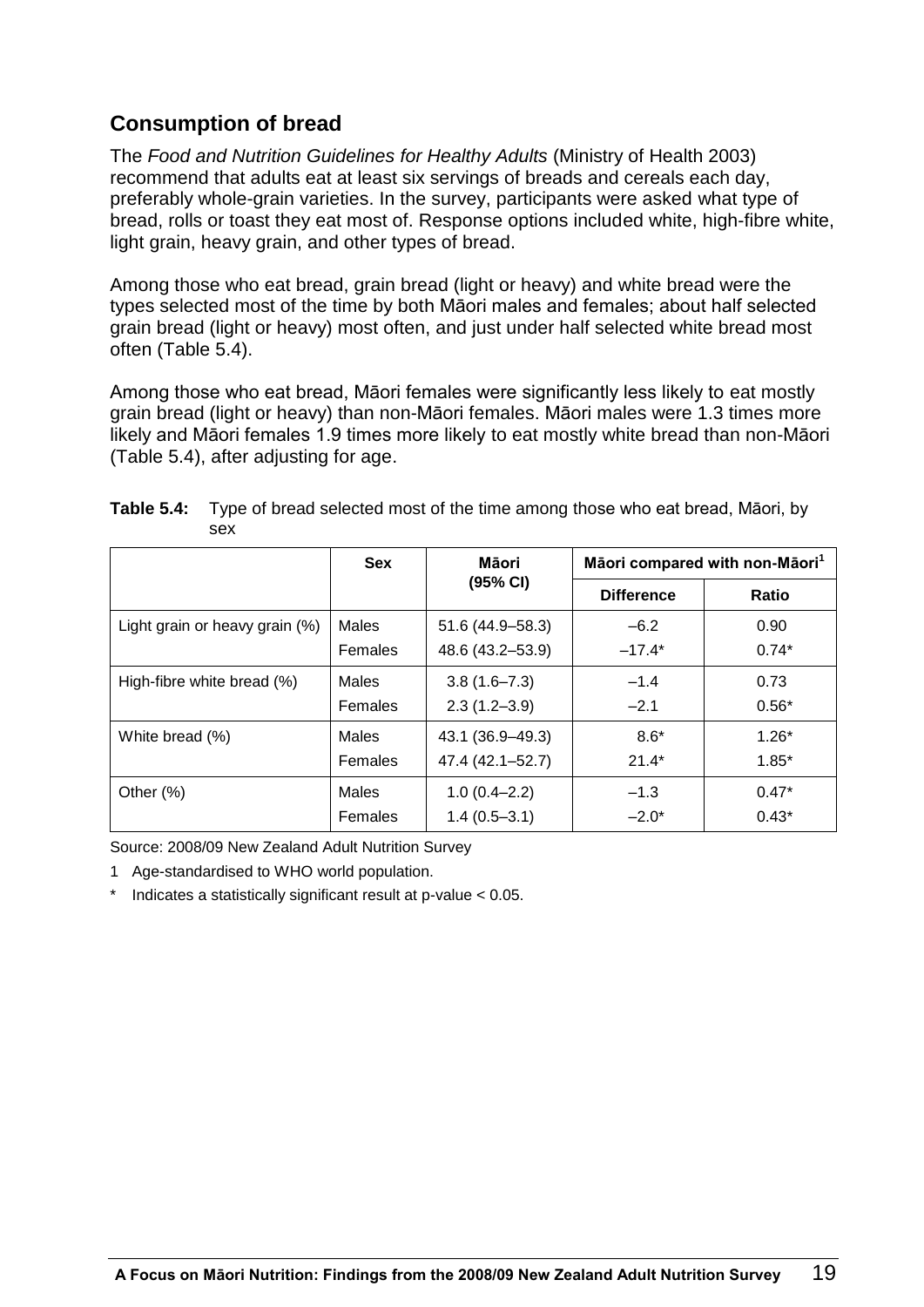# **Consumption of milk**

The *Food and Nutrition Guidelines for Healthy Adults* (Ministry of Health 2003) recommend that adults choose low- or reduced-fat options for milk and milk products. In the survey, participants were asked the type of milk they consumed most often. Response options included whole or standard milk, reduced fat, skim or trim, soy, and other types of milk. Respondents were also able to indicate if they didn't drink milk.

One-quarter of Māori males and over one-third of Māori females used reduced fat, trim or skim milk most of the time (Table 5.5). Seventy percent of Māori males and 58% of Māori females used whole or standard milk most of the time. Only a small proportion of Māori males and females consumed soy milk. Māori males and females were more likely to use mostly whole or standard milk and less likely to used reduced fat, trim or skim milk than non-Māori males and females, respectively, after adjusting for age.

|                            | <b>Sex</b> | Māori            | Māori compared with non-Māori <sup>1</sup> |              |
|----------------------------|------------|------------------|--------------------------------------------|--------------|
|                            |            | (95% CI)         | <b>Difference</b>                          | <b>Ratio</b> |
| Reduced fat, trim or skim  | Males      | 24.3 (18.9-29.6) | $-21.4*$                                   | $0.53*$      |
| milk $(%)$                 | Females    | 35.5 (29.9-41.0) | $-17.3*$                                   | $0.67*$      |
| Whole or standard milk (%) | Males      | 70.2 (64.7-75.7) | $22.1*$                                    | $1.46*$      |
|                            | Females    | 58.3 (52.4-64.2) | $20.8*$                                    | $1.55*$      |
| Soy $(\%)$                 | Males      | $0.8(0.0 - 3.7)$ | $-0.6$                                     | 0.57         |
|                            | Females    | $3.5(1.9 - 5.8)$ | 0.1                                        | 1.02         |
|                            | Males      | $4.6(1.8-9.7)$   | 0.8                                        | 1.17         |
| None $(\%)$                | Females    | $2.4(1.3 - 4.1)$ | $-2.6*$                                    | $0.48*$      |

**Table 5.5:** Type of milk<sup>2</sup> selected most of the time, Māori, by sex

Source: 2008/09 New Zealand Adult Nutrition Survey

- 1 Age-standardised to WHO world population.
- 2 Other milk = 0.2% males and 0.4% females, so not included in table.
- Indicates a statistically significant result at  $p$ -value  $< 0.05$ .

# **Consumption of fish and shellfish**

Survey participants were asked if they had eaten fish or shellfish in the past four weeks, and if so, how often they ate fresh and frozen fish or shellfish; canned fish or shellfish; and battered fish or shellfish.

#### **Fresh and frozen fish or shellfish**

About one in three Māori males (36.6%) and females (36.2%) ate fresh or frozen fish or shellfish at least once a week (Table 5.6). There was no significant difference in the frequency of eating fish between Māori and non-Māori males and females, respectively, after adjusting for age.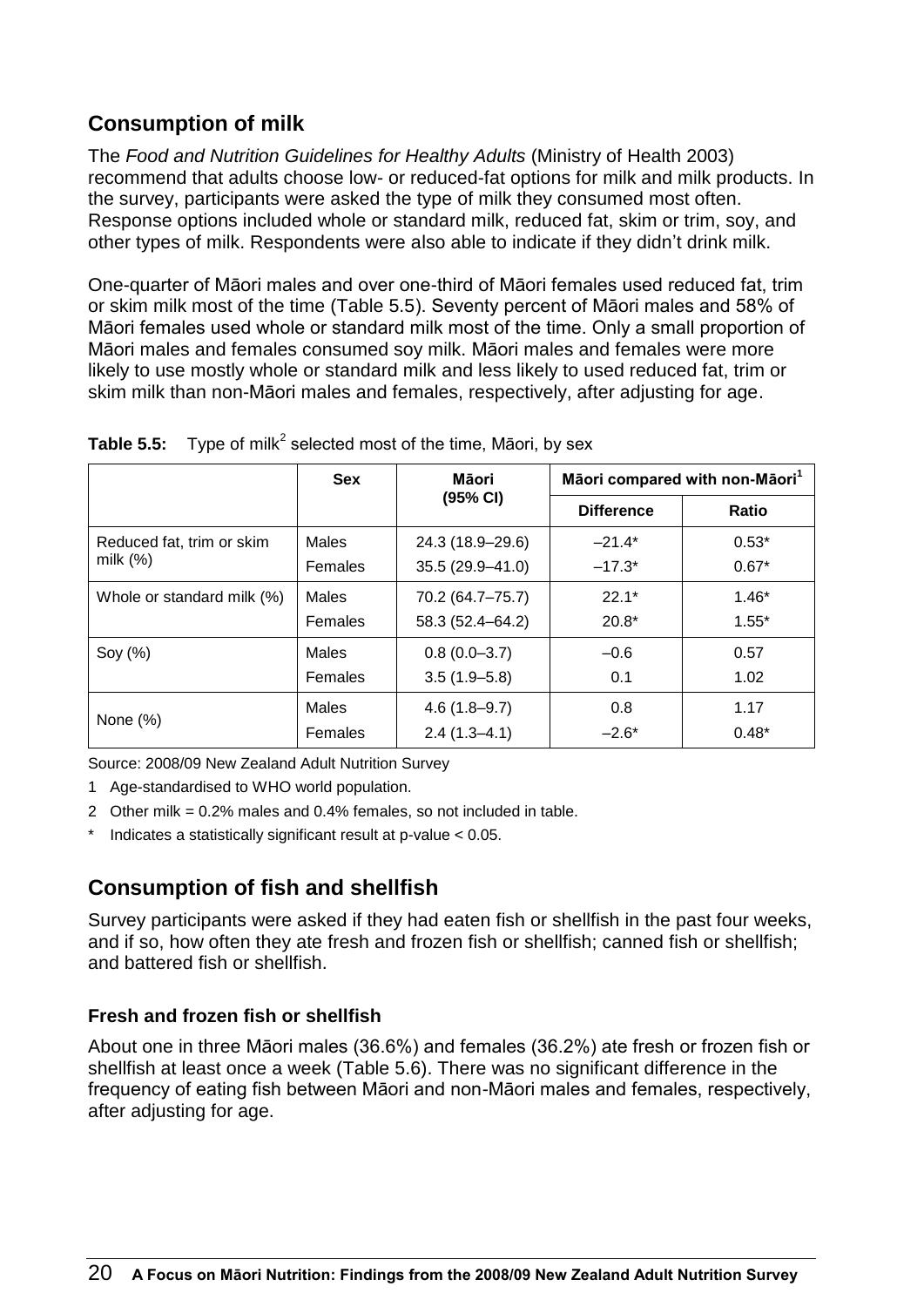|                                                              | <b>Sex</b> | Māori               | Māori compared with non-Māori <sup>1</sup> |       |
|--------------------------------------------------------------|------------|---------------------|--------------------------------------------|-------|
|                                                              |            | (95% CI)            | <b>Difference</b>                          | Ratio |
| Eats fresh or frozen fish or                                 | Males      | $36.6(30.3 - 42.9)$ | $-2.0$                                     | 0.95  |
| shellfish at least once a week (%)                           | Females    | 36.2 (30.4-41.9)    | $-3.9$                                     | 0.90  |
| Eats fresh or frozen fish or                                 | Males      | 28.2 (23.4-32.9)    | $-2.7$                                     | 0.91  |
| shellfish less than once a week<br>$(\% )$                   | Females    | 28.9 (23.8-34.0)    | $-0.6$                                     | 0.98  |
| Never, or have not consumed                                  | Males      | $35.2(28.8 - 41.6)$ | 4.7                                        | 1.16  |
| fresh or frozen fish or shellfish in<br>the past 4 weeks (%) | Females    | 34.9 (30.5-39.4)    | 4.4                                        | 1.15  |

#### **Table 5.6:** Frequency of eating fresh or frozen fish or shellfish, Māori, by sex

Source: 2008/09 New Zealand Adult Nutrition Survey

1 Age-standardised to WHO world population.

#### **Canned fish or shellfish**

Twenty-one percent of Māori males and 25.8% of Māori females ate canned fish or shellfish at least once a week (Table 5.7). Māori males were less likely to eat canned fish or shellfish at least once a week than non-Māori males, after adjusting for age. There was no difference in the frequency of eating canned fish between Māori and non-Māori females, after adjusting for age.

|  |  | <b>Table 5.7:</b> Frequency of eating canned fish or shellfish, Māori, by sex |
|--|--|-------------------------------------------------------------------------------|
|--|--|-------------------------------------------------------------------------------|

|                                                               | <b>Sex</b> | Māori               | Māori compared with non-Māori <sup>1</sup> |              |
|---------------------------------------------------------------|------------|---------------------|--------------------------------------------|--------------|
|                                                               |            | (95% CI)            | <b>Difference</b>                          | <b>Ratio</b> |
| Eats canned fish or shellfish at                              | Males      | $21.0(16.5 - 25.5)$ | $-5.6*$                                    | $0.79*$      |
| least once a week (%)                                         | Females    | 25.8 (20.4-31.2)    | $-3.6$                                     | 0.88         |
| Eats canned fish or shellfish less<br>than once a week $(\%)$ | Males      | 25.9 (19.6-32.3)    | $-0.2$                                     | 0.99         |
|                                                               | Females    | 28.9 (23.3-34.5)    | 0.3                                        | 1.01         |
| Never, or have not consumed                                   | Males      | 53.1 (47.0–59.1)    | 5.8                                        | 1.13         |
| canned fish or shellfish in the<br>past 4 weeks (%)           | Females    | $45.3(39.3 - 51.3)$ | 3.3                                        | 1.08         |

Source: 2008/09 New Zealand Adult Nutrition Survey

- 1 Age-standardised to WHO world population.
- Indicates a statistically significant result at  $p$ -value  $< 0.05$ .

#### **Battered or fried fish or shellfish**

Overall, 29.2% of Māori males and 24.5% of Māori females ate battered or fried fish or shellfish at least once a week (Table 5.8). Māori males and females were 1.5 times and 2.3 times more likely to eat battered fish or shellfish at least once a week than non-Māori males and females respectively, after adjusting for age.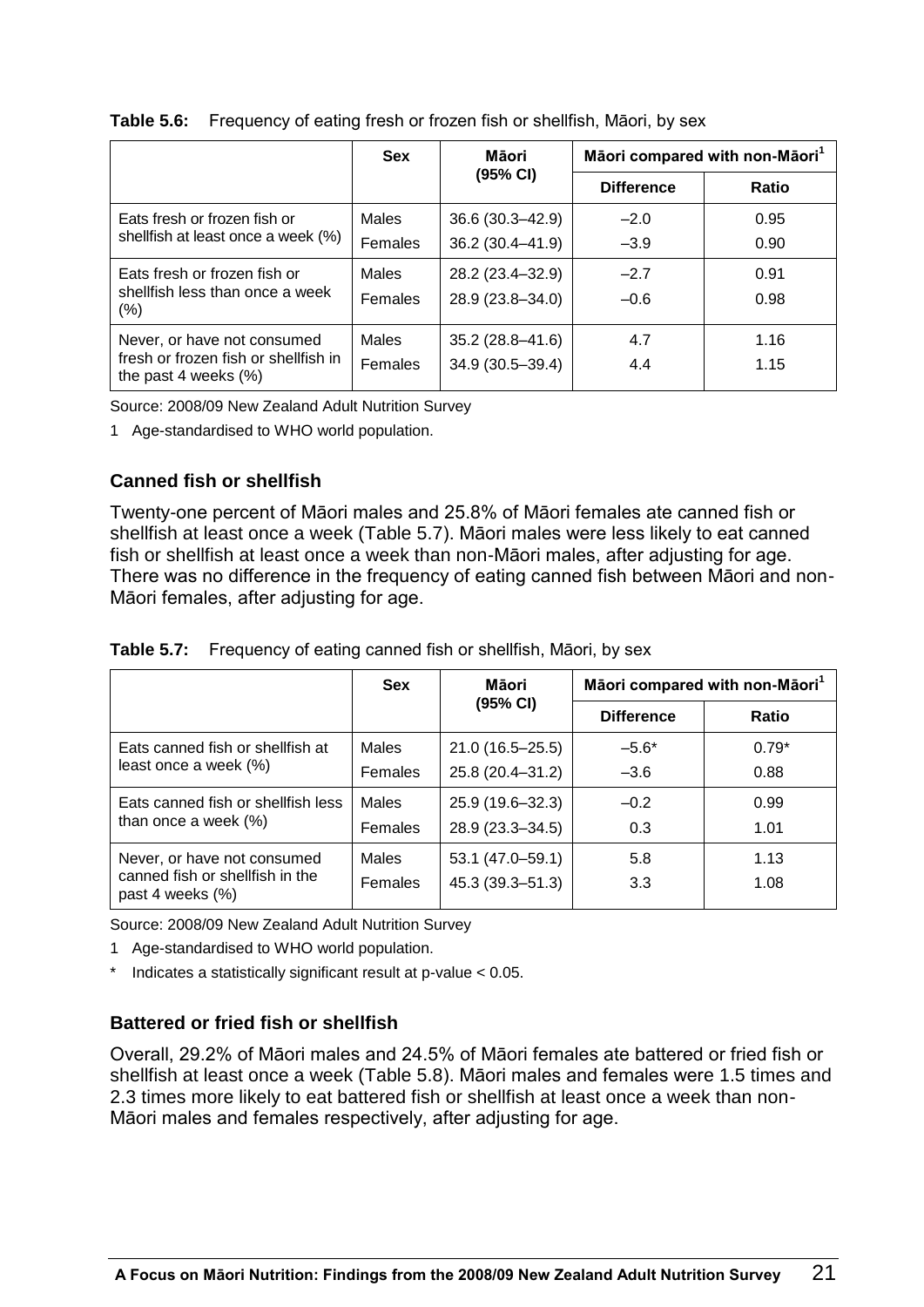|                                                                              | <b>Sex</b> | Māori               | Māori compared with non-Māori <sup>1</sup> |         |
|------------------------------------------------------------------------------|------------|---------------------|--------------------------------------------|---------|
|                                                                              |            | (95% CI)            | <b>Difference</b>                          | Ratio   |
| Eats battered or fried fish or                                               | Males      | 29.2 (22.8–35.7)    | $9.0*$                                     | $1.46*$ |
| shellfish at least once a week (%)                                           | Females    | 24.5 (20.3-28.6)    | $14.3*$                                    | $2.33*$ |
| Eats battered or fried fish or<br>shellfish less than once a week<br>$(\% )$ | Males      | $36.7(31.6 - 41.8)$ | $-4.7$                                     | 0.89    |
|                                                                              | Females    | $36.9(31.1 - 42.7)$ | $-7.1$                                     | 0.84    |
| Never, or have not consumed                                                  | Males      | 34.1 (28.5-39.7)    | $-4.3$                                     | 0.89    |
| battered or fried fish or shellfish<br>in the past 4 weeks $(\%)$            | Females    | 38.6 (33.6-43.6)    | $-7.2*$                                    | $0.84*$ |

**Table 5.8:** Frequency of eating battered or fried fish or shellfish, Māori, by sex

Source: 2008/09 New Zealand Adult Nutrition Survey

- 1 Age-standardised to WHO world population.
- Indicates a statistically significant result at  $p$ -value  $< 0.05$ .

# **Consumption of processed meat**

The World Cancer Research Fund and American Institute for Cancer Research (2007) recommend avoiding processed meat due to convincing evidence that as more processed meat is consumed there is an increased risk of colorectal cancer. Processed meat is also likely to be relatively high in saturated fat and sodium, which are also risk factors for a number of chronic diseases. Survey participants were asked how often they consumed processed meats such as ham, bacon, sausages, luncheon, canned corned beef, pastrami and salami.

Overall, 45.2% of Māori males and 26.7% of Māori females ate processed meat three or more times per week (Table 5.9). There was no difference in the proportion of Māori and non-Māori males and females, respectively, consuming processed meat three or more times a week or one to two times a week, after adjusting for age. Māori males and females were less likely to have consumed processed meat never, or less than once a week, than non-Māori males and females, respectively, after adjusting for age.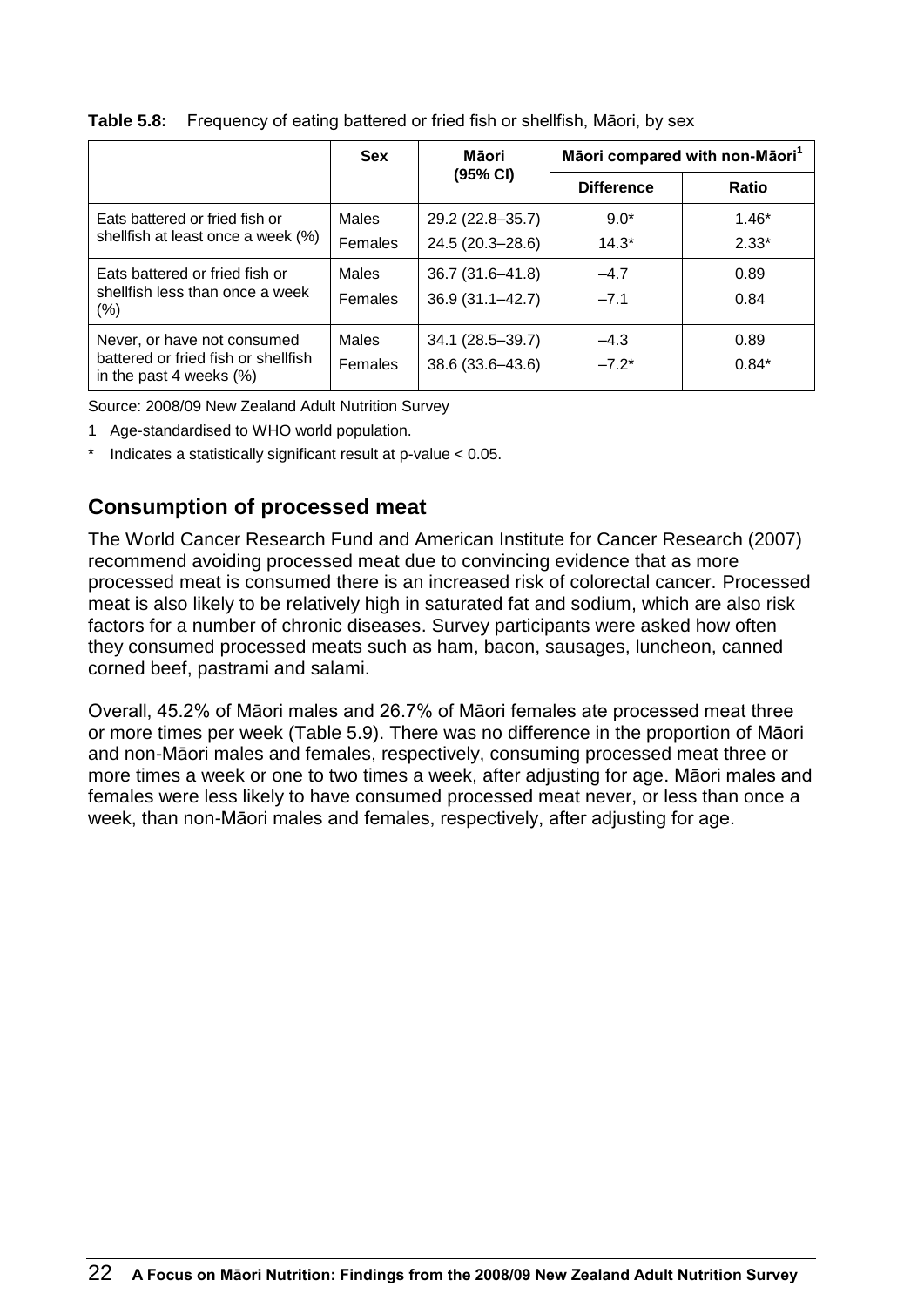|                                                                                   | <b>Sex</b> | Māori               | Māori compared with non-Māori <sup>1</sup> |              |  |
|-----------------------------------------------------------------------------------|------------|---------------------|--------------------------------------------|--------------|--|
|                                                                                   |            | (95% CI)            | <b>Difference</b>                          | <b>Ratio</b> |  |
| Eats processed meat 3 or more<br>times a week $(\%)$                              | Males      | 45.2 (38.6–51.9)    | 6.8                                        | 1.19         |  |
|                                                                                   | Females    | 26.7 (21.9-31.5)    | 2.5                                        | 1.11         |  |
| Eats processed meat 1-2 times<br>a week $(\%)$                                    | Males      | $39.8(33.1 - 46.5)$ | 0.2                                        | 1.00         |  |
|                                                                                   | Females    | 44.2 (38.7-49.8)    | 3.9                                        | 1.09         |  |
| Eats processed meat less than<br>1 time a week / never eats<br>processed meat (%) | Males      | $14.9(10.8-19.1)$   | $-7.0*$                                    | $0.70*$      |  |
|                                                                                   | Females    | 29.0 (24.1-34.0)    | $-6.4*$                                    | $0.82*$      |  |

#### **Table 5.9:** Frequency of eating processed meat, Māori, by sex

Source: 2008/09 New Zealand Adult Nutrition Survey

- 1 Age-standardised to WHO world population.
- Indicates a statistically significant result at  $p$ -value  $< 0.05$ .

# **Consumption of butter and margarine**

The *Food and Nutrition Guidelines for Healthy Adults* (Ministry of Health 2003) recommend choosing a margarine or spread (polyunsaturated or monounsaturated) instead of butter. Survey participants were asked what type of butter or margarine spread they used the most of. Response options included butter, butter and margarine blend, margarine (full-fat), light/lite or reduced-fat margarine, plant sterol margarine, and no spread used.

The majority of Māori males and females use full-fat or light margarine as a spread, with a smaller proportion using butter (Table 5.10). Māori males and females were more likely to choose full-fat margarine and less likely to use light/lite or reduced-fat margarine or plant sterol margarine as a spread most of the time than non-Māori males and females, respectively, after adjusting for age. There was no difference in the proportion of Māori and non-Māori males and females, respectively, in the choice of butter or butter/margarine blend as a spread most of the time, after adjusting for age.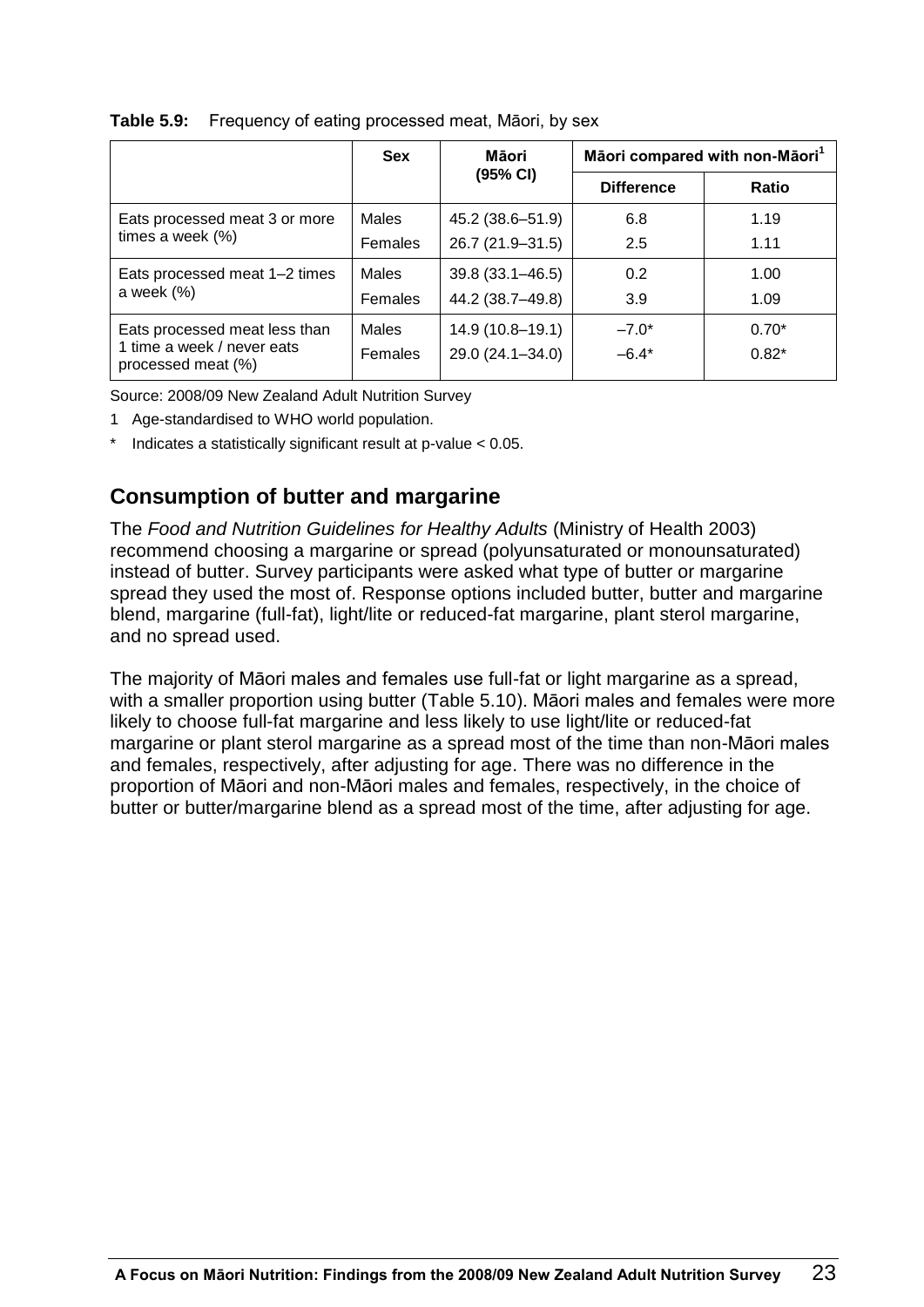|                            | <b>Sex</b>   | Māori               | Māori compared with non-Māori <sup>1</sup> |              |
|----------------------------|--------------|---------------------|--------------------------------------------|--------------|
|                            |              | (95% CI)            | <b>Difference</b>                          | <b>Ratio</b> |
| Butter (%)                 | <b>Males</b> | 25.0 (18.8-31.2)    | 5.1                                        | 1.26         |
|                            | Females      | 18.7 (14.5–22.8)    | $-1.3$                                     | 0.94         |
| Butter/margarine blend (%) | <b>Males</b> | $5.7(3.1 - 9.5)$    | 1.9                                        | 1.57         |
|                            | Females      | $2.7(1.5-4.6)$      | $-0.8$                                     | 0.76         |
| Full-fat margarine (%)     | Males        | 46.7 (40.3-53.2)    | $10.6*$                                    | $1.29*$      |
|                            | Females      | $50.2(44.5 - 56.0)$ | $17.4*$                                    | $1.53*$      |
| Light/lite or reduced-fat  | Males        | 18.2 (12.0-24.4)    | $-9.0*$                                    | $0.67*$      |
| margarine $(\%)$           | Females      | 23.6 (17.9-29.2)    | $-7.1*$                                    | $0.77*$      |
| Plant sterol margarine (%) | Males        | $1.5(0.4 - 3.8)$    | $-2.5^*$                                   | $0.39*$      |
|                            | Females      | $0.4(0.1-1.3)$      | $-3.8*$                                    | $0.10*$      |
| No spread used (%)         | <b>Males</b> | $2.8(1.4 - 5.1)$    | $-6.1*$                                    | $0.33*$      |
|                            | Females      | $4.4(1.9 - 8.5)$    | $-4.2*$                                    | $0.50*$      |

**Table 5.10:** Type of spread used most of the time, Māori, by sex

Source: 2008/09 New Zealand Adult Nutrition Survey

1 Age-standardised to WHO world population.

\* Indicates a statistically significant result at p-value < 0.05.

# **Use of cooking fat**

The *Food and Nutrition Guidelines* (Ministry of Health 2003) recommend using vegetable oil or oil high in monounsaturated fat for cooking. Survey participants were also asked what type of fat or oil they used most often when cooking. Response options included butter, butter-blend, margarine, oil, dripping or lard, other type of fat or oil, and no fat or oil used.

The majority of Māori males and females chose cooking oil or margarine for cooking most of the time (Table 5.11) rather than butter, butter-blend, dripping or lard. Māori males were more likely than non-Māori males to use butter, butter-blend, dripping or lard.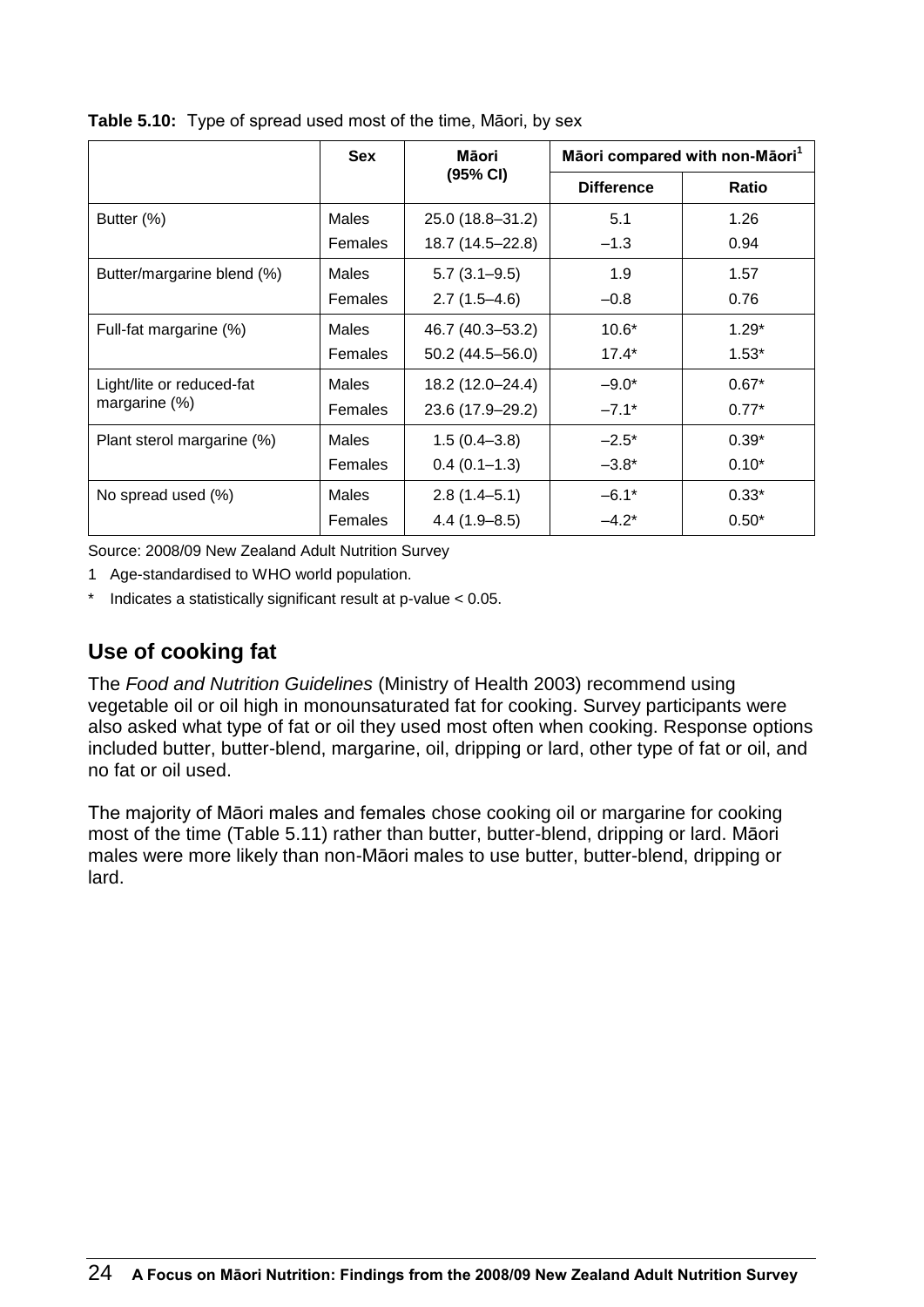|                                                                                    | <b>Sex</b>   | Māori            | Māori compared with non-Māori <sup>1</sup> |         |
|------------------------------------------------------------------------------------|--------------|------------------|--------------------------------------------|---------|
|                                                                                    |              | (95% CI)         | <b>Difference</b>                          | Ratio   |
| Oil or margarine used most of<br>the time for cooking (%)                          | Males        | 84.2 (78.5–89.8) | $-8.1*$                                    | $0.91*$ |
|                                                                                    | Females      | 89.6 (86.7-92.5) | $-3.9*$                                    | $0.96*$ |
| Butter, butter blend, dripping or<br>lard used most of the time for<br>cooking (%) | <b>Males</b> | $11.7(6.5-16.9)$ | $6.6*$                                     | $2.53*$ |
|                                                                                    | Females      | $8.1(5.5-10.7)$  | $4.1*$                                     | 1.95    |
| No oil or margarine used for                                                       | <b>Males</b> | $4.1(1.3 - 9.4)$ | 1.5                                        | 1.61    |
| cooking (%)                                                                        | Females      | $2.3(1.3 - 3.8)$ | $-0.3$                                     | 0.90    |

#### **Table 5.11:** Type of cooking fat used most of the time, Māori, by sex

Source: 2008/09 New Zealand Adult Nutrition Survey

- 1 Age-standardised to WHO world population.
- Indicates a statistically significant result at p-value  $< 0.05$ .

# **Trimming fat from meat and removing skin from chicken**

The *Food and Nutrition Guidelines for Healthy Adults* (Ministry of Health 2003) recommend trimming all visible fat from meat and removing the skin from chicken. Survey participants were asked how often they removed the excess fat from meat and how often they removed the skin from chicken.

Of those who ate meat, 42.6% of Māori males and 51.6% of Māori females regularly or always trimmed the fat off meat (Table 5.12). Māori males and females were significantly less likely to regularly or always trim the excess fat from meat than non-Māori, after adjusting for age.

Of those who ate chicken, 21.7% of Māori males and 34.5% of Māori females regularly or always removed the skin off chicken. Māori males and females were significantly less likely to remove the skin off chicken than non-Māori, after adjusting for age.

|                                                                                   | <b>Sex</b>              | Māori                                   | Māori compared with non-Māori <sup>1</sup> |                    |  |
|-----------------------------------------------------------------------------------|-------------------------|-----------------------------------------|--------------------------------------------|--------------------|--|
|                                                                                   |                         | (95% CI)                                | <b>Difference</b>                          | Ratio              |  |
| Regularly or always trim fat off<br>meat among those who eat<br>meat $(\%)$       | <b>Males</b><br>Females | 42.2 (33.8-50.7)<br>$51.6(46.2 - 57.0)$ | $-13.7*$<br>$-16.3*$                       | $0.76*$<br>$0.76*$ |  |
| Regularly or always remove<br>skin off chicken among those<br>who eat chicken (%) | <b>Males</b><br>Females | $21.7(16.3 - 27.0)$<br>34.5 (28.8-40.2) | $-21.0*$<br>$-21.9*$                       | $0.52*$<br>$0.61*$ |  |

|  |  |  | Table 5.12: Trimming fat from meat and removing skin from chicken, Māori, by sex |  |  |
|--|--|--|----------------------------------------------------------------------------------|--|--|
|--|--|--|----------------------------------------------------------------------------------|--|--|

Source: 2008/09 New Zealand Adult Nutrition Survey

- 1 Age-standardised to WHO world population.
- Indicates a statistically significant result at  $p$ -value  $< 0.05$ .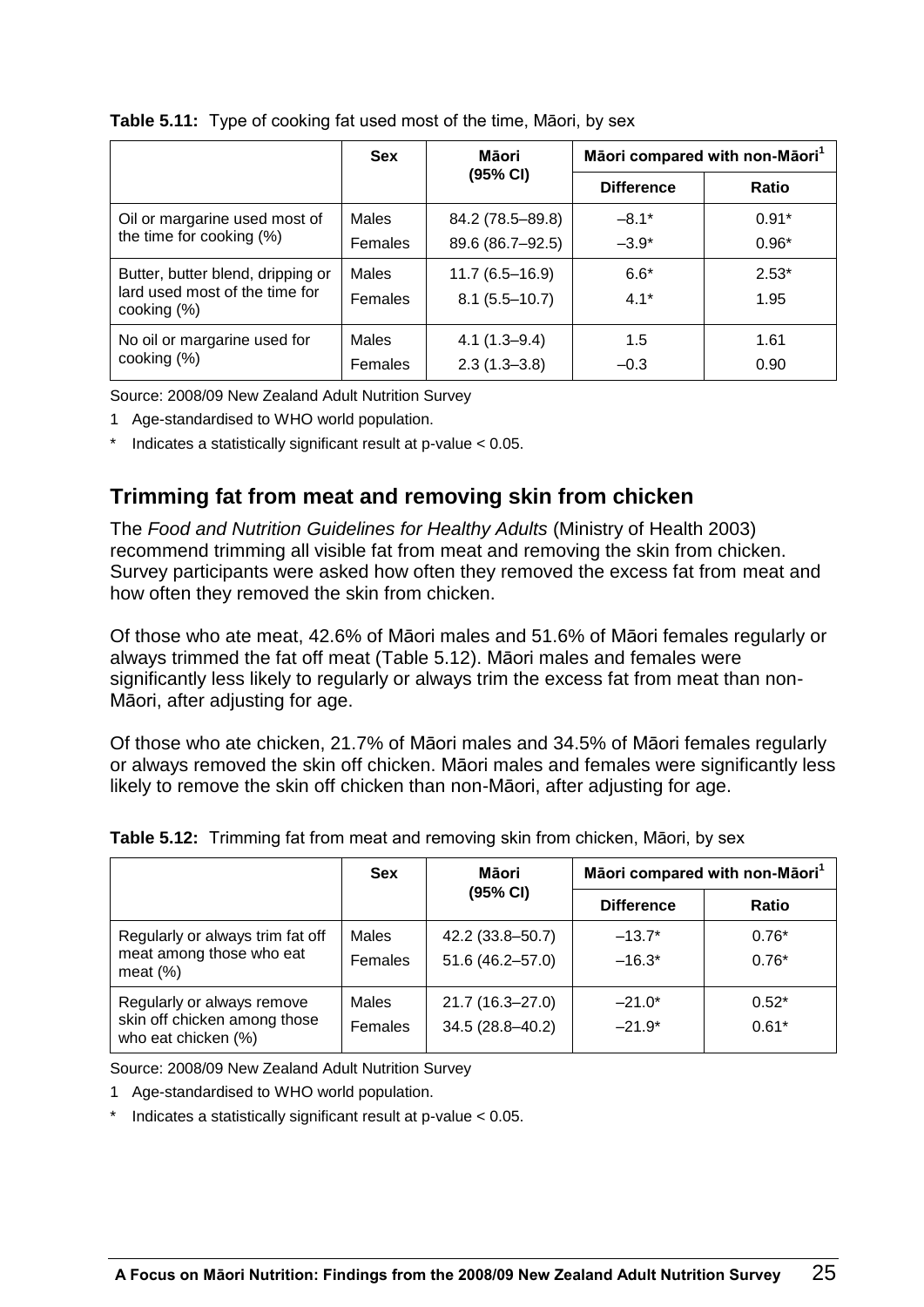### **Use of salt**

The *Food and Nutrition Guidelines for Healthy Adults* (Ministry of Health 2003) encourage reducing sodium consumption by preparing foods with minimal added salt. If salt is used, the Ministry of Health recommends using iodised salt.

Survey participants were asked how often they added salt to their food after it has been cooked or prepared. They were also asked how often they choose low- or reduced-salt varieties of foods instead of the standard variety. Where possible, survey interviewers viewed the salt packet used in the household to determine the use of iodised salt.

Overall, 31.8% of Māori males and 37.4% of Māori females never or rarely add salt to food (Table 5.13). Māori males and females were less likely to never or rarely add salt to food than non-Māori.

Of those who used salt at home, 87.8% of Māori males and 84.3% of Māori females used iodised salt. There was no significant difference between Māori and non-Māori males and females in the use of iodised salt, after adjusting for age.

|                                                           | <b>Sex</b> | Māori               | Māori compared with non-Māori <sup>1</sup> |              |
|-----------------------------------------------------------|------------|---------------------|--------------------------------------------|--------------|
|                                                           |            | (95% CI)            | <b>Difference</b>                          | <b>Ratio</b> |
| Never or rarely add salt to food<br>(%)                   | Males      | $31.8(24.5 - 39.1)$ | $-12.2*$                                   | $0.73*$      |
|                                                           | Females    | 37.4 (32.0-42.9)    | $-17.9*$                                   | $0.67*$      |
| lodised salt used at home<br>among those who use salt (%) | Males      | 87.8 (83.5-92.1)    | 1.1                                        | 1.01         |
|                                                           | Females    | 84.3 (79.6-89.0)    | $-1.1$                                     | 0.99         |

**Table 5.13:** Use of salt, Māori, by sex

Source: 2008/09 New Zealand Adult Nutrition Survey.

- 1 Age-standardised to WHO world population.
- \* Indicates a statistically significant result at p-value < 0.05.

# **Consumption of pre-prepared foods**

The *Food and Nutrition Guidelines for Healthy Adults* (Ministry of Health 2003) recommend choosing pre-prepared foods and snacks that have minimal added fat, especially saturated fat, and that are low in salt. Survey participants were asked how often they ate fast food or takeaways from places like McDonalds, KFC, Burger King, pizza shops, or fish and chip shops. They were also asked how often they ate hot chips, French fries, wedges or kumara chips.

Ten percent of Māori males and females ate fast food and takeaways three or more times a week (Table 5.14). Māori females were three times more likely than non-Māori females to consume fast food or takeaways three or more times a week, after adjusting for age. There was no difference in fast food and takeaways consumption between Māori and non-Māori males, after adjusting for age.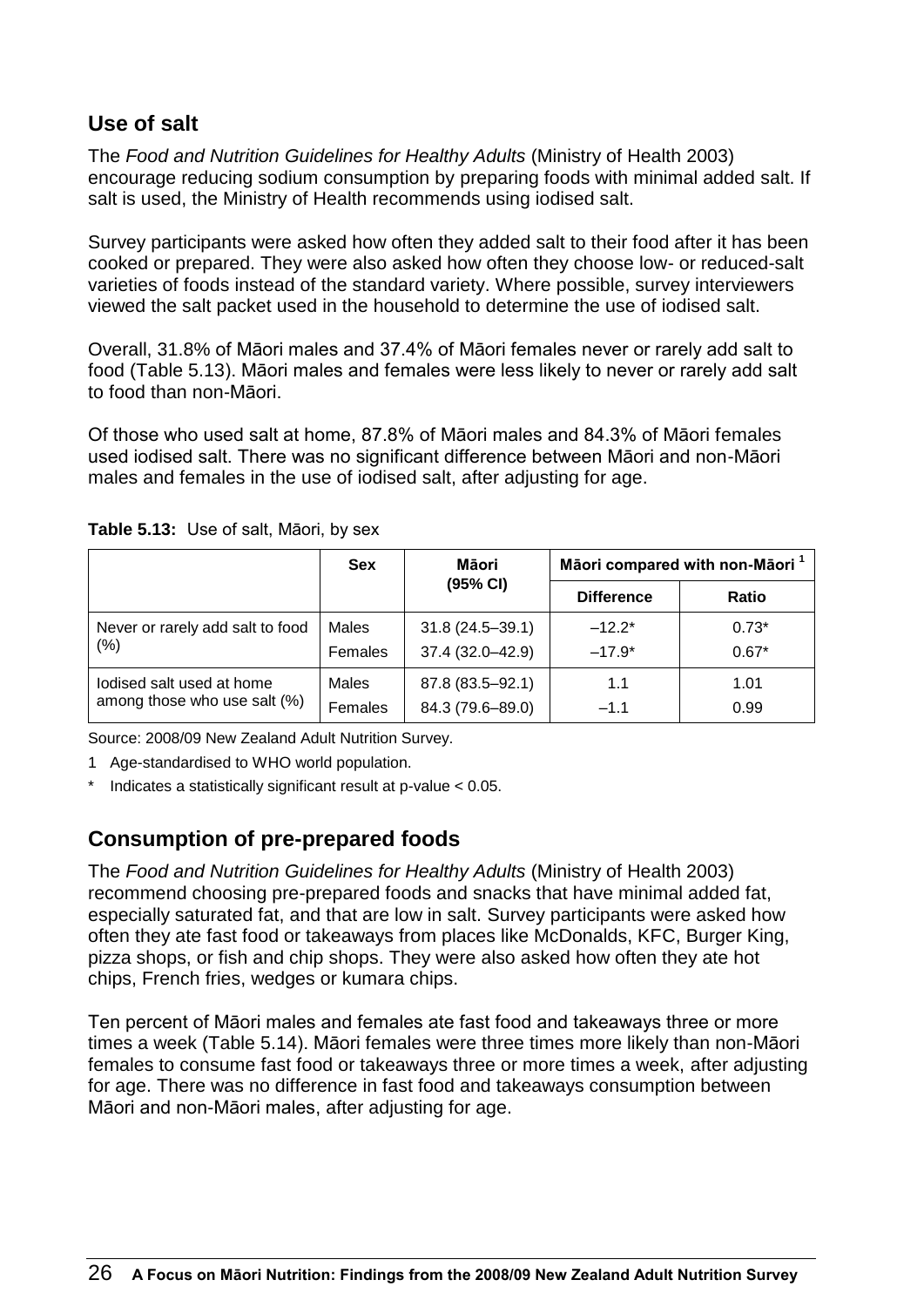Overall, 14.5% of Māori males and 12.6% of Māori females ate hot chips three or more times a week. Māori females were three times more likely to eat hot chips three or more times a week than non-Māori females. There was no difference between Māori and non-Māori males, after adjusting for age.

|                                                                  | <b>Sex</b>     | Māori              | Māori compared with non-Māori <sup>1</sup> |              |
|------------------------------------------------------------------|----------------|--------------------|--------------------------------------------|--------------|
|                                                                  |                | (95% CI)           | <b>Difference</b>                          | <b>Ratio</b> |
| Eat fast food or takeaways                                       | <b>Males</b>   | $10.1(6.8-13.5)$   | $-0.3$                                     | 0.97         |
| 3 or more times a week (%)                                       | Females        | $11.2(8.3 - 14.1)$ | $7.2*$                                     | $3.01*$      |
| Eat fast food or takeaways                                       | <b>Males</b>   | 39.8 (33.2-46.5)   | 4.6                                        | 1.14         |
| 1–2 times a week $(\%)$                                          | <b>Females</b> | 34.5 (29.4-39.7)   | $6.6*$                                     | 1.24         |
| Eat fast food or takeaways less<br>than once a week or never (%) | Males          | 50.0 (44.2-55.8)   | $-4.4$                                     | 0.92         |
|                                                                  | <b>Females</b> | 54.3 (49.3-59.3)   | $-13.8*$                                   | $0.80*$      |
| Eat hot chips 3 or more times a                                  | <b>Males</b>   | 14.5 (10.1-18.9)   | 0.7                                        | 1.05         |
| week $(%)$                                                       | Females        | $12.6(9.7-15.4)$   | $8.1*$                                     | $3.16*$      |
| Eat hot chips 1–2 times a week                                   | <b>Males</b>   | 48.0 (42.0-54.1)   | 4.2                                        | 1.10         |
| (% )                                                             | Females        | 39.3 (34.3-44.2)   | $6.9*$                                     | $1.21*$      |
| Eat hot chips less than once a                                   | <b>Males</b>   | 37.4 (31.5-43.4)   | $-4.8$                                     | 0.89         |
| week or never (%)                                                | Females        | 48.2 (43.0-53.3)   | $-14.9*$                                   | $0.77*$      |

|  | Table 5.14: Consumption of pre-prepared foods, Māori, by sex |  |
|--|--------------------------------------------------------------|--|
|  |                                                              |  |

Source: 2008/09 New Zealand Adult Nutrition Survey.

- 1 Age-standardised to WHO world population.
- Indicates a statistically significant result at  $p$ -value  $< 0.05$ .

# **Consumption of soft drinks or energy drinks**

The *Food and Nutrition Guidelines for Healthy Adults* (Ministry of Health 2003) recommend limiting the consumption of fruit juice, cordial, energy and soft drinks because of their high sugar content. Survey participants were asked how often they drank soft drinks or energy drinks (not including diet varieties).

About 41.8% of Māori males and 29.1% of Māori females drank soft drinks or energy drinks three or more times a week (Table 5.15). Māori females were 1.5 times more likely to drink soft drinks or energy drinks three or more times a week than non-Māori females, after adjusting for age. There was no significant difference between Māori and non-Māori males, after adjusting for age.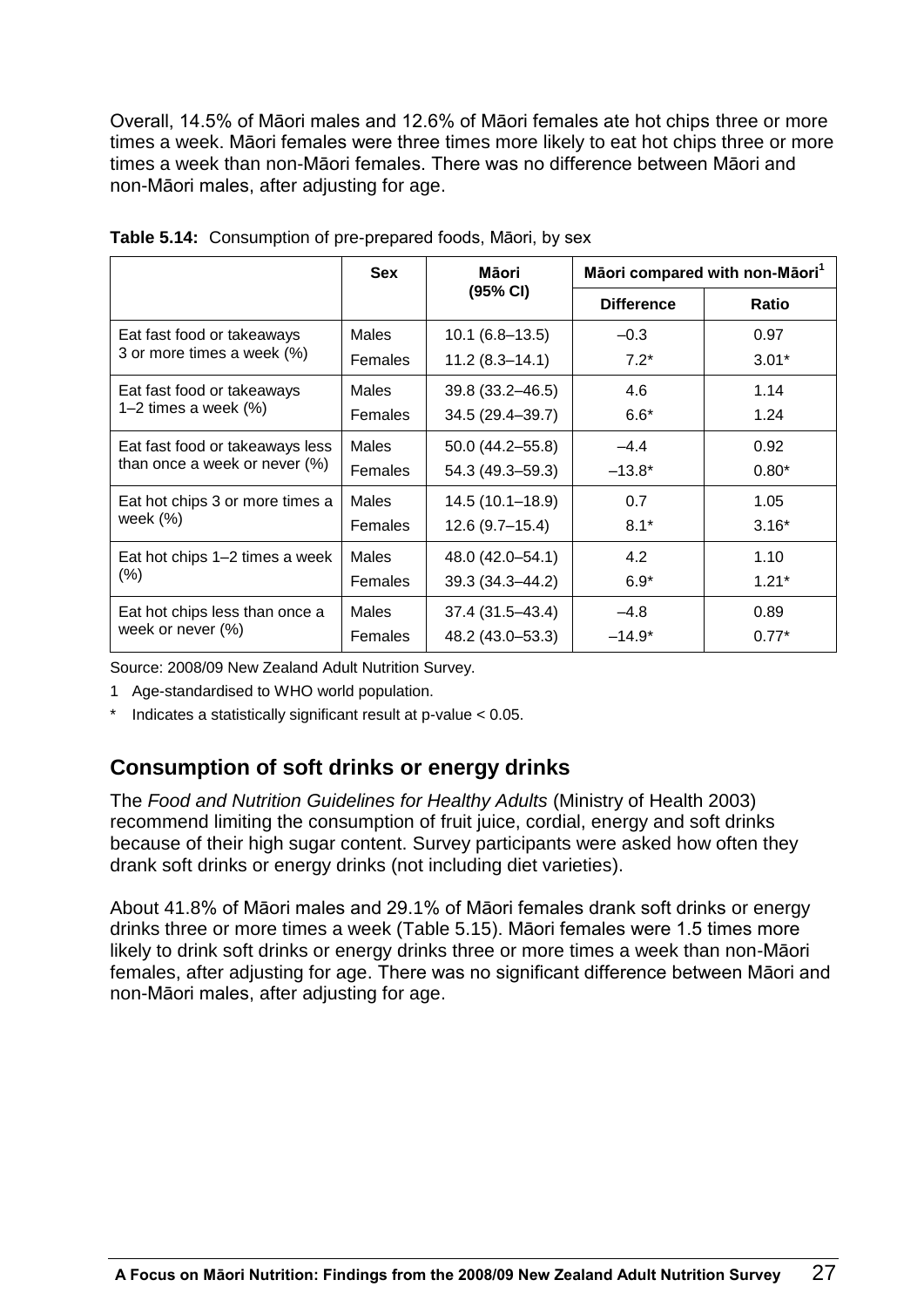#### **Table 5.15:** Soft drink or energy drink consumption, Māori, by sex

|                                                                                | <b>Sex</b>   | Māori               | Māori compared with non-Māori <sup>1</sup> |         |
|--------------------------------------------------------------------------------|--------------|---------------------|--------------------------------------------|---------|
|                                                                                |              | (95% CI)            | <b>Difference</b>                          | Ratio   |
| Drink soft drinks or energy                                                    | Males        | 41.8 (35.8-47.9)    | 6.2                                        | 1.19    |
| drinks 3 or more times a week<br>$(\% )$                                       | Females      | 29.1 (25.2-33.0)    | $9.6*$                                     | $1.53*$ |
| Drink soft drinks or energy<br>drinks $1-2$ times a week $(\%)$                | Males        | 24.6 (19.2-30.0)    | 1.1                                        | 1.05    |
|                                                                                | Females      | 20.6 (16.4-24.8)    | 1.9                                        | 1.10    |
| Drink soft drinks or energy<br>drinks less than once a week<br>or never $(\%)$ | <b>Males</b> | 33.6 (28.6-38.6)    | $-7.3*$                                    | $0.84*$ |
|                                                                                | Females      | $50.3(45.5 - 55.1)$ | $-11.5*$                                   | $0.82*$ |

Source: 2008/09 New Zealand Adult Nutrition Survey.

1 Age-standardised to WHO world population.

\* Indicates a statistically significant result at p-value < 0.05.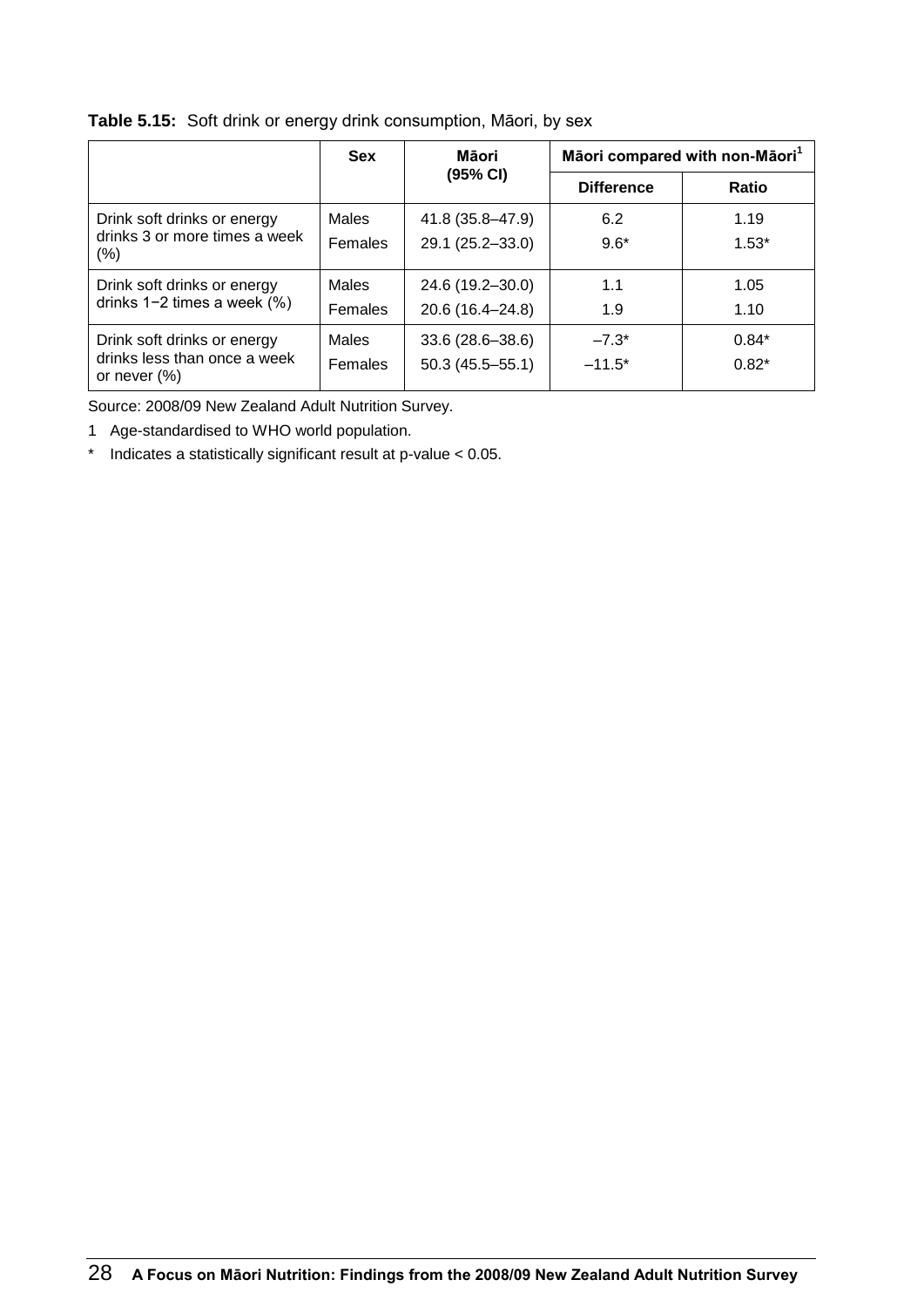# **6 Household food security**

Food security is defined as the ready availability of sufficient, nutritionally adequate and safe foods, as well as the ability to acquire such foods in a socially acceptable way (Parnell et al 2001). Survey participants were asked eight questions on food security on behalf of themselves (if they lived alone) or their households.

Based on the distribution of the participants' responses to these statements, households were then assigned to the following three categories:

- *fully/almost fully food secure* this included households providing no affirmative response to any of the eight statements and households responding to only one statement, which was most likely to be 'the variety of food is limited'
- *low food security* this included households most likely to report 'relying on others for food or money for food' and 'using special food grants or food banks to acquire the food they needed'
- *moderate food security* this included households likely to respond positively to the remaining five statements ('I/we can afford to eat properly', 'food runs out due to lack of money', 'eat less because of lack of money', 'stressed because of not having enough money for food', 'stressed because can't provide the food I want for social occasions').

The majority of Māori males and females lived in households that had moderate or low food security (Table 6.1). Māori males and females were over twice as likely to live in households that had *low food security* than non-Māori males and females, after adjusting for age. Māori males and females were 1.4 times more likely to live in households that had *moderate food security* and were less likely to live in households that were *fully/almost food secure* than non-Māori, after adjusting for age.

|                                | <b>Sex</b>     | Māori            | Māori compared with non-Māori <sup>1</sup> |              |
|--------------------------------|----------------|------------------|--------------------------------------------|--------------|
|                                |                | (95% CI)         | <b>Difference</b>                          | <b>Ratio</b> |
| Low food security (%)          | <b>Males</b>   | 13.9 (10.5-17.3) | $8.2*$                                     | $2.63*$      |
|                                | <b>Females</b> | 18.4 (14.8-22.0) | $9.2*$                                     | $2.11*$      |
| Moderate food security (%)     | <b>Males</b>   | 48.5 (42.0-55.0) | $14.2*$                                    | $1.42*$      |
|                                | Females        | 48.3 (43.7-52.9) | $12.3*$                                    | $1.35*$      |
| Full/almost full food security | Males          | 37.6 (31.0-44.2) | $-22.5*$                                   | $0.63*$      |
| $(\% )$                        | Females        | 33.3 (28.9-37.7) | $-21.5*$                                   | $0.62*$      |

|  | Table 6.1: Household food security, Māori, by sex |  |  |
|--|---------------------------------------------------|--|--|
|--|---------------------------------------------------|--|--|

Source: 2008/09 New Zealand Adult Nutrition Survey.

- 1 Age-standardised to WHO world population.
- Indicates a statistically significant result at  $p$ -value  $< 0.05$ .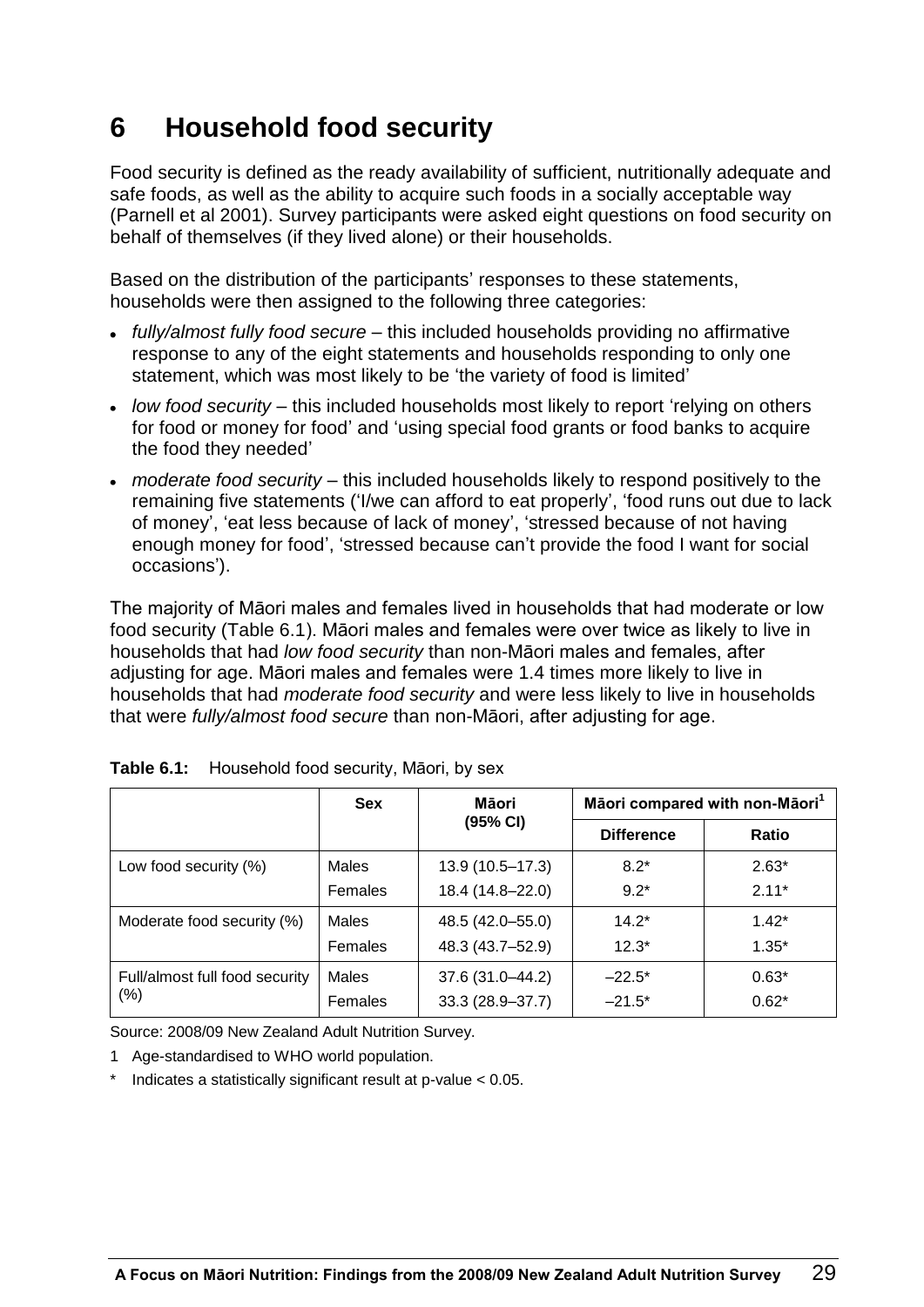#### **Time trends in household food security**

From 1997 to 2008/09 there was a significant decrease in the proportion of Māori living in households that were fully or almost food secure (Table 6.2). There was an increase in the proportion Māori females who lived in households that were moderately food secure.

|                       | <b>Sex</b> | 1997<br>(95% CI)   | 2008/09<br>(95% CI) | Ratio             | <b>Trend for</b><br>non-Māori |
|-----------------------|------------|--------------------|---------------------|-------------------|-------------------------------|
| Low food security (%) | Males      | $4.1(1.7 - 8.0)$   | 13.3 (10.0-16.6)    | 3.25              | ↑                             |
|                       | Females    | $12.0(7.1 - 16.8)$ | 17.6 (13.8-21.3)    | 1.47              | ↑                             |
| Moderately food       | Males      | 40.5 (31.0-49.9)   | 47.8 (41.0-54.7)    | 1.18              |                               |
| secure (%)            | Females    | 35.6 (29.4-41.7)   | 47.7 (42.8-52.7)    | $1.34$ $\uparrow$ | ↑                             |
| Fully/almost food     | Males      | 55.4 (45.7-65.1)   | $38.9(32.5 - 45.3)$ | $0.70 \downarrow$ |                               |
| secure (%)            | Females    | 52.5 (45.3-59.7)   | 34.7 (30.4-39.1)    | $0.66\downarrow$  |                               |

| Table 6.2: Household food security, Māori, by sex, <sup>1</sup> 1997 and 2008/09 |  |
|----------------------------------------------------------------------------------|--|
|                                                                                  |  |

Source: 1997 National Nutrition Survey; 2008/09 New Zealand Adult Nutrition Survey.

1 Age-standardised to WHO world population.

 $\uparrow$  Statistically significant increase from 1997 to 2008/09 at p-value < 0.05.

 $\downarrow$  Statistically significant decrease from 1997 to 2008/09 at p-value < 0.05.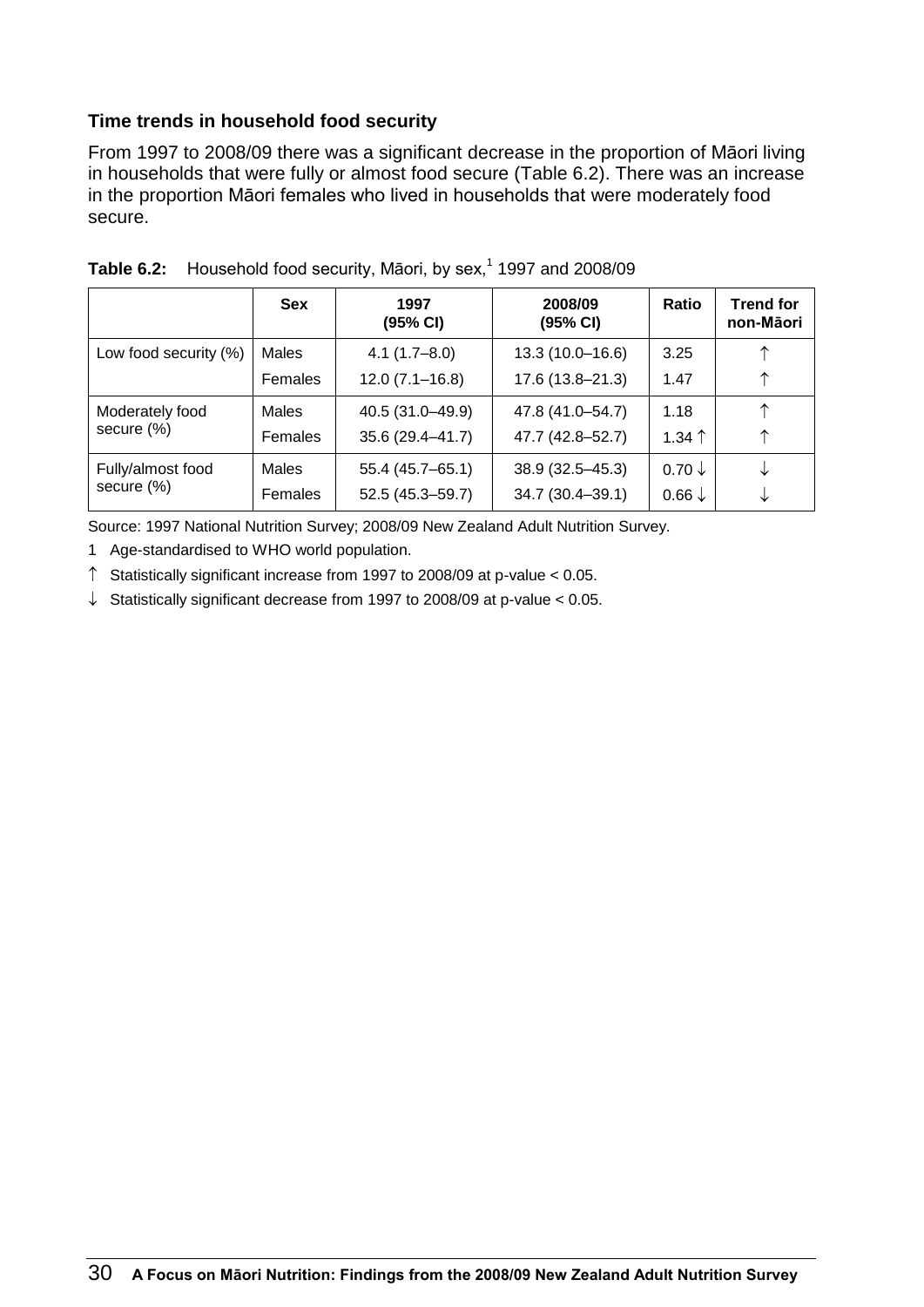# **7 Nutrition-related health outcomes**

# **Body mass index and body size**

A healthy body size is important for good health and wellbeing. Obesity is associated with a long list of health conditions, including: cardiovascular disease (ischaemic heart disease, high blood pressure and stroke), various types of cancer, type 2 diabetes, osteoarthritis, sleep apnoea, and psychological and social problems (WHO 2000; World Cancer Research Fund and American Institute for Cancer Research 2007).

Body mass index (BMI) is a measure of weight, adjusted for height, and is calculated by dividing weight in kilograms by height in metres squared (kg/m<sup>2</sup>). BMI is used internationally to classify underweight, overweight and obesity, providing a good estimate of the proportion of the population with increased risk of health conditions associated with excess body fatness (WHO 2000).

In the 2008/09 NZANS, participants (excluding pregnant women) had their weight and height measured using professional anthropometric equipment and standardised techniques (see the *Methodology Report* for details).

#### **Body mass index**

Māori males had a mean BMI of 29.9 kg/m<sup>2</sup> and Māori females had a mean BMI of 30.7 kg/m<sup>2</sup> (Table 7.1). Māori males and Māori females had a significantly higher mean BMI than non-Māori males and non-Māori females, respectively, after adjusting for age.

|                            | <b>Sex</b> | Māori               |                   | Māori compared with non-Māori <sup>1</sup> |  |
|----------------------------|------------|---------------------|-------------------|--------------------------------------------|--|
|                            |            | $(95% \text{ Cl})$  | <b>Difference</b> | Ratio                                      |  |
| Body mass index $(kq/m^2)$ | Males      | 29.9 (28.9-30.8)    | $3.3*$            | $1.12*$                                    |  |
|                            | Females    | $30.7(29.8 - 31.5)$ | $3.9*$            | $1.15*$                                    |  |

|  |  | Table 7.1: Mean body mass index, Māori, by sex |  |  |
|--|--|------------------------------------------------|--|--|
|--|--|------------------------------------------------|--|--|

Source: 2008/09 New Zealand Adult Nutrition Survey.

- 1 Age-standardised to WHO world population.
- Indicates a statistically significant result at p-value  $< 0.05$ .

#### **Body size**

The following World Health Organization (WHO 2007) BMI cut-off points were used for adults aged 18 years and over:

- $\bullet$  underweight: BMI < 18.50 kg/m<sup>2</sup>
- normal weight: BMI 18.50-24.99 kg/ $m^2$
- overweight: BMI 25.00-29.99 kg/m<sup>2</sup>
- obese: BMI ≥ 30.00 kg/m<sup>2</sup>.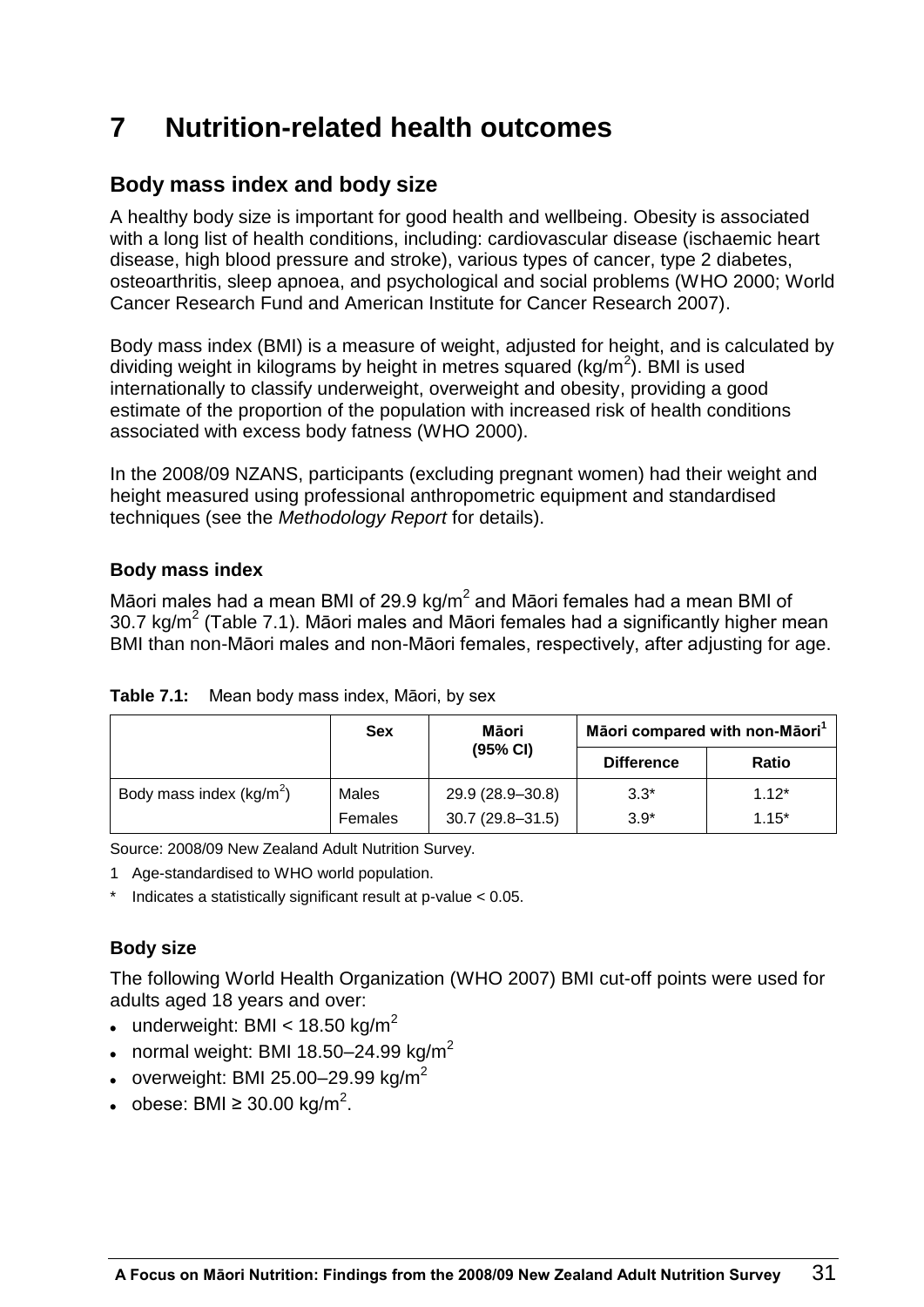For participants aged 15–18 years, the sex- and age-specific BMI cut-off points developed by the International Obesity Taskforce (IOTF) were used to define underweight, normal range, overweight and obesity (Cole et al 2000, 2007). The IOTF BMI cut-off points coincide with the WHO BMI cut-off points for adults at age 18 years. The same BMI cut-off points have been used for all ethnic groups.

Twenty-four percent of Māori males and 22% of Māori females had a normal weight (Table 7.2). About 35% of Māori males and 30% of Māori females were overweight. Forty-one percent of Māori males and 48% of Māori females were obese.

Māori males were 1.7 times more likely to be obese than non-Māori males, after adjusting for age. Māori females were twice as likely to be obese as non-Māori females, after adjusting for age. Māori males were less likely to be of normal weight and Māori females were less likely to be underweight and of normal weight than non-Māori males and females, respectively.

|                   | <b>Sex</b> | Māori            | Māori compared with non-Māori <sup>1</sup> |         |  |
|-------------------|------------|------------------|--------------------------------------------|---------|--|
|                   |            | (95% CI)         | <b>Difference</b>                          | Ratio   |  |
| Underweight (%)   | Males      | 0                |                                            |         |  |
|                   | Females    | $0.5(0.1-1.0)$   | $-1.4*$                                    | $0.32*$ |  |
| Normal weight (%) | Males      | 24.4 (17.6-31.2) | $-12.4*$                                   | $0.64*$ |  |
|                   | Females    | 21.7 (16.7-26.7) | $-21.0*$                                   | $0.50*$ |  |
| Overweight (%)    | Males      | 34.9 (28.6-41.1) | $-5.2$                                     | 0.87    |  |
|                   | Females    | 29.7 (24.5-34.8) | $-3.0$                                     | 0.90    |  |
| Obese (%)         | Males      | 40.7 (34.5-46.9) | $18.5*$                                    | $1.74*$ |  |
|                   | Females    | 48.1 (41.9-54.4) | $25.4*$                                    | $2.05*$ |  |

**Table 7.2:** Body size, Māori, by sex

Source: 2008/09 New Zealand Adult Nutrition Survey.

1 Age-standardised to WHO world population.

Indicates a statistically significant result at p-value  $< 0.05$ .

#### **Time trends in BMI and obesity**

There was an increase in BMI in both Māori males and females from 1997 to 2008/09. There was no significant change in the prevalence of obesity for Māori males and females between 1997 and 2008/09.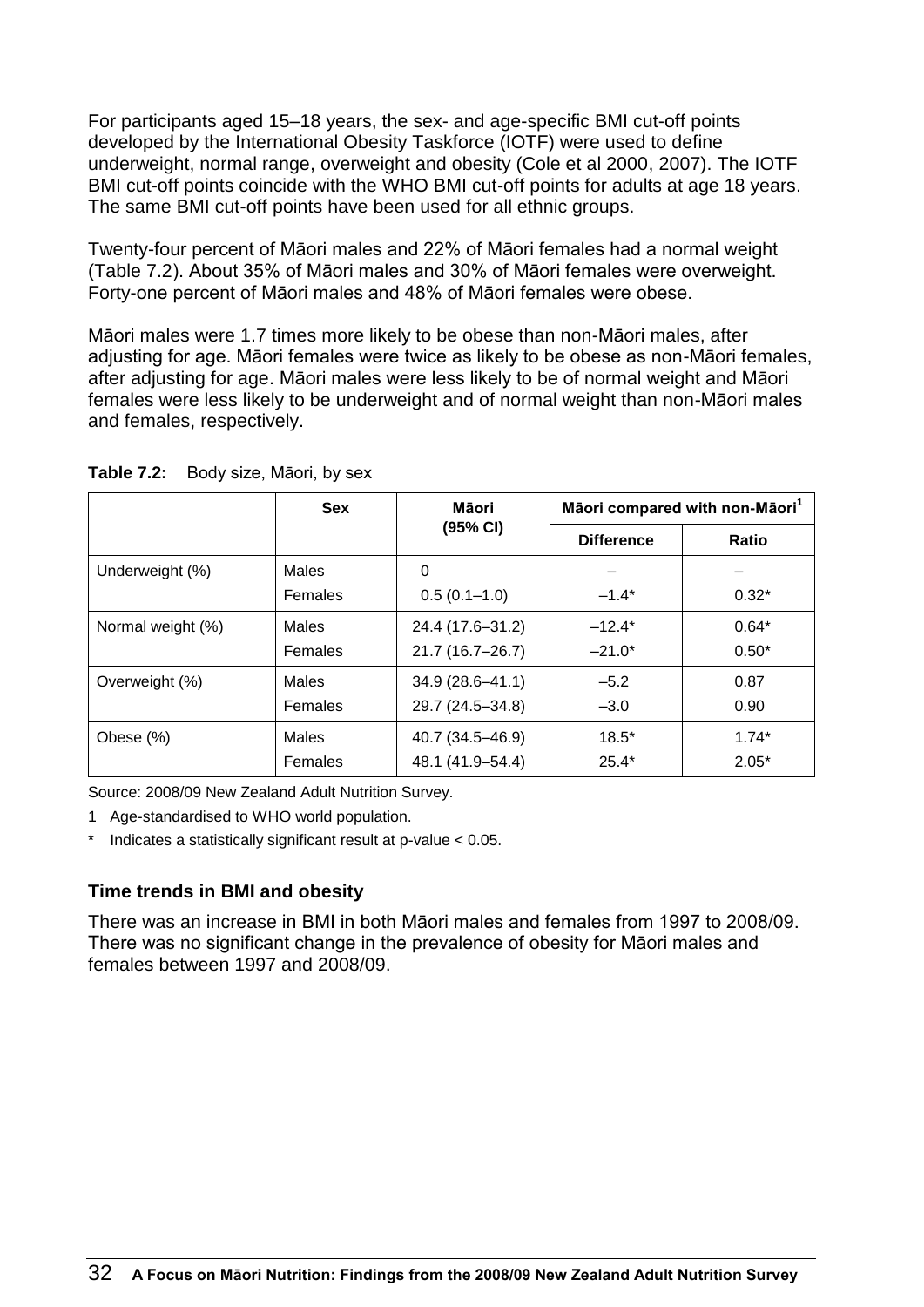|                      | <b>Sex</b> | 1997<br>(95% CI) | 2008/09<br>(95% CI) | Ratio           | <b>Trend for</b><br>non-Māori |
|----------------------|------------|------------------|---------------------|-----------------|-------------------------------|
| Mean BMI ( $kg/m2$ ) | Males      | 29.0 (28.2-29.9) | $30.3(29.6 - 31.0)$ | 1.04 $\uparrow$ | ᠰ                             |
|                      | Females    | 29.1 (28.2-30.0) | $30.8(30.1 - 31.6)$ | 1.06 $\uparrow$ | ᠰ                             |
| Obese (%)            | Males      | 41.0 (33.3-48.8) | 42.7 (38.2-47.2)    | 1.04            | ᠰ                             |
|                      | Females    | 40.4 (33.2-47.6) | 48.3 (42.7-54.0)    | 1.20            | ᠰ                             |

**Table 7.3:** Body size, Māori, by sex,<sup>1</sup> 1997 and 2008/09

Source: 1997 National Nutrition Survey; 2008/09 New Zealand Adult Nutrition Survey.

1 Age-standardised to WHO world population.

 $\uparrow$  Statistically significant increase from 1997 to 2008/09 at p-value < 0.05.

# **Blood pressure**

High blood pressure is an important risk factor for heart disease, stroke and renal failure. The relationship between blood pressure and cardiovascular disease is continuous, with the risk increasing as blood pressure increases even among those within the 'normal' range. Systolic blood pressure is a better predictor of cardiovascular disease risk than diastolic blood pressure (Prospective Studies Collaboration 2002; Neaton et al 1992).

In the 2008/09 NZANS, participants had blood pressure measured using an OMRON HEM 907 instrument. Blood pressure was not measured in pregnant women because pregnancy alters a woman's blood pressure.

Māori males had a mean systolic blood pressure of 131 mmHg and a mean diastolic blood pressure of 77 mmHg (Table 7.4). Māori females had a mean systolic blood pressure of 120 mmHg and a mean diastolic blood pressure of 76 mmHg.

Māori males and Māori females had a significantly higher mean systolic and mean diastolic blood pressure than non-Māori males and non-Māori females, respectively, after adjusting for age.

| Table 7.4: | Blood pressure, Māori, by sex |  |  |
|------------|-------------------------------|--|--|
|------------|-------------------------------|--|--|

|                               | <b>Sex</b> | Māori         |                   | Māori compared with non-Māori <sup>1</sup> |  |  |
|-------------------------------|------------|---------------|-------------------|--------------------------------------------|--|--|
|                               |            | (95% CI)      | <b>Difference</b> | Ratio                                      |  |  |
| Mean systolic blood pressure  | Males      | 131 (129-133) | $2.8*$            | $1.02*$                                    |  |  |
| (mmHg)                        | Females    | 120 (118-123) | $2.9*$            | $1.02*$                                    |  |  |
| Mean diastolic blood pressure | Males      | 77 (76-79)    | $4.2*$            | $1.06*$                                    |  |  |
| (mmHg)                        | Females    | 76 (74-77)    | $3.4*$            | $1.05*$                                    |  |  |

Source: 2008/09 New Zealand Adult Nutrition Survey.

1 Age-standardised to WHO world population.

Indicates a statistically significant result at  $p$ -value  $< 0.05$ .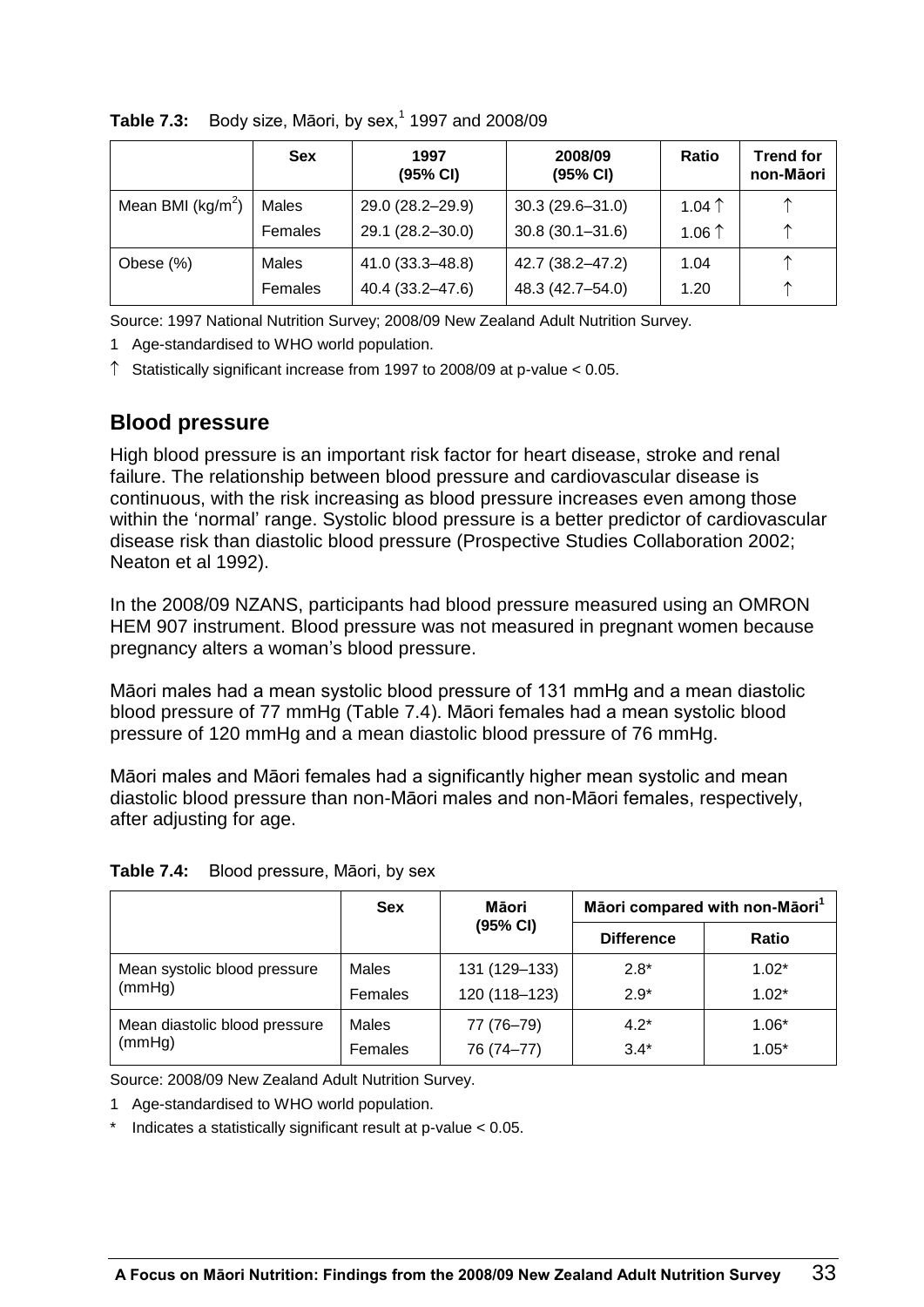# **Cholesterol**

Blood cholesterol is an important risk factor for cardiovascular disease, particularly ischaemic heart disease. The relationship between cholesterol and cardiovascular disease is continuous, with the risk increasing as cholesterol increases, even among those within the 'normal' range. Modifiable determinants of blood cholesterol include diet (in particular dietary fat intake), body weight and physical activity levels.

Total cholesterol consists largely of the cholesterol in low-density lipoprotein particles (LDL cholesterol) plus the cholesterol in high-density lipoprotein (HDL cholesterol). LDL cholesterol is associated with a higher risk of cardiovascular disease and HDL with a lower risk. The total:HDL cholesterol ratio is also a strong predictor of vascular disease mortality (Prospective Studies Collaboration et al 2007; Erqou et al 2009), with the optimum ratio being < 4.5 (New Zealand Guidelines Group 2003). Blood samples in the 2008/09 NZANS were non-fasting, so LDL cholesterol could not be measured.

Mean total cholesterol was 5.17 mmol/L for Māori males and 4.81 mmol/L for Māori females. Māori females had a significantly lower mean total cholesterol level and a significantly lower mean HDL cholesterol level than non-Māori females, after adjusting for age (Table 7.5), with no difference in the mean total cholesterol:HDL ratio. There were no significant differences in total and HDL cholesterol levels between Māori and non-Māori males, after adjusting for age.

Overall, 37.0% of Māori males and 17.1% of Māori females had a total cholesterol:HDL ratio ≥ 4.5, with no significant differences between Māori and non-Māori males or females, after adjusting for age.

|                                      | <b>Sex</b>     | Māori               | Māori compared with non-Māori <sup>1</sup> |         |  |
|--------------------------------------|----------------|---------------------|--------------------------------------------|---------|--|
|                                      |                | (95% CI)            | <b>Difference</b>                          | Ratio   |  |
| Mean total cholesterol               | <b>Males</b>   | $5.17(4.99 - 5.35)$ | 0.13                                       | 1.03    |  |
| (mmol/L)                             | Females        | 4.81 (4.67-4.94)    | $-0.24*$                                   | $0.95*$ |  |
| Mean HDL cholesterol                 | <b>Males</b>   | $1.22(1.17 - 1.26)$ | 0.02                                       | 0.99    |  |
| (mmol/L)                             | <b>Females</b> | $1.37(1.33 - 1.40)$ | $-0.12*$                                   | $0.92*$ |  |
| Mean total<br>cholesterol: HDL ratio | Males          | 4.47 (4.24 - 4.69)  | 0.18                                       | 1.04    |  |
|                                      | <b>Females</b> | $3.65(3.52 - 3.78)$ | 0.10                                       | 1.03    |  |
| Total cholesterol: HDL               | Males          | 37.0 (30.2-43.7)    | 1.9                                        | 1.05    |  |
| ratio ≥ 4.5 (%)                      | Females        | 17.1 (13.4-20.7)    | 1.5                                        | 1.10    |  |

**Table 7.5:** Cholesterol, Māori, by sex

Source: 2008/09 New Zealand Adult Nutrition Survey

1 Age-standardised to WHO world population.

\* Indicates a statistically significant result at p-value < 0.05.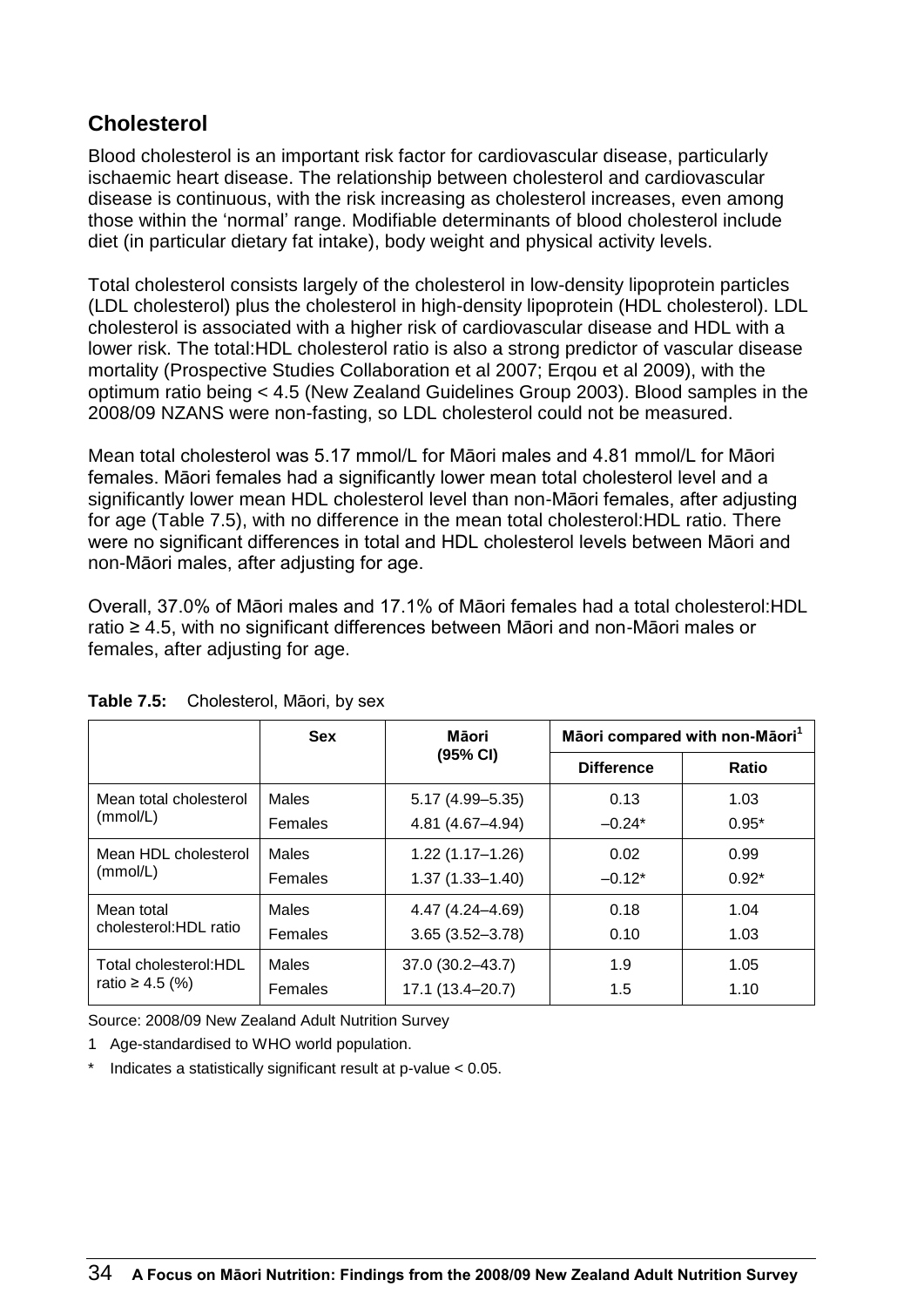#### **Time trends in cholesterol**

From 1997 to 2008/09 mean total cholesterol decreased and HDL cholesterol increased in Māori males and females.

Since 1997 there has been a marked decrease in the proportion of Māori adults who have a total cholesterol:HDL ratio of ≥ 4.5: an approximately 50% decrease for Māori males and a 65% decrease for Māori females.

|                                        | <b>Sex</b> | 1997<br>(95% CI)    | 2008/09<br>(95% CI) | Ratio             | <b>Trend for</b><br>non-Māori |
|----------------------------------------|------------|---------------------|---------------------|-------------------|-------------------------------|
| Mean total cholesterol                 | Males      | $6.08(5.68 - 6.48)$ | $5.17(5.00 - 5.34)$ | $0.85\downarrow$  |                               |
| level (mmol/L)                         | Females    | $5.42(5.27 - 5.56)$ | 4.86 (4.74-4.98)    | $0.90\downarrow$  | ◡                             |
| Mean HDL cholesterol<br>level (mmol/L) | Males      | $1.11(1.05 - 1.17)$ | $1.22(1.18 - 1.27)$ | 1.10 $\uparrow$   |                               |
|                                        | Females    | $1.20(1.14 - 1.25)$ | $1.37(1.34 - 1.41)$ | $1.15$ $\uparrow$ | ↑                             |
| Mean total                             | Males      | $5.84(5.33 - 6.36)$ | 4.44 (4.27-4.61)    | $0.76 \downarrow$ |                               |
| cholesterol: HDL ratio                 | Females    | 4.81 (4.49-5.14)    | 3.67 (3.54-3.80)    | $0.76\downarrow$  | ◡                             |
| Total cholesterol: HDL                 | Males      | 74.3 (65.8-82.9)    | 37.5 (30.2-44.8)    | $0.50 \downarrow$ |                               |
| ratio ≥ 4.5 $(\%)$                     | Females    | 50.2 (41.7-58.8)    | 17.4 (13.4-21.4)    | $0.35\sqrt{ }$    |                               |

**Table 7.6:** Cholesterol, Māori, by sex,<sup>1</sup> 1997 and 2008/09

Source: 1997 National Nutrition Survey; 2008/09 New Zealand Adult Nutrition Survey

- 1 Age-standardised to WHO world population.
- $\uparrow$  Statistically significant increase from 1997 to 2008/09 at p-value < 0.05.
- $\downarrow$  Statistically significant decrease from 1997 to 2008/09 at p-value < 0.05.

# **Diabetes and HbA1c**

Diabetes is a metabolic condition which results in raised blood glucose. It is an important cause of morbidity and mortality in New Zealand. The presence of diabetes can lead to cardiovascular disease, blindness, kidney disease and vascular insufficiency. These vascular problems may lead to nerve damage in the feet, and on occasion require amputation of the lower leg (Powers 2005).

Measurement of glycated haemoglobin (HbA1c) is the standard method for assessing long-term glycaemic (blood glucose level) control (over the previous 6–8 weeks) in people with diabetes (Powers 2005). It is the primary predictor of long-term complications of diabetes, with an HbA1c < 7.0% being the target for most people with diabetes (Powers 2011). HbA1c can also be used as a diagnostic test for diabetes, with the diagnosis of diabetes made if HbA1c is  $\geq 6.5\%$  (International Expert Committee 2009; WHO 2011).

Survey participants were asked if they had ever been told by a doctor that they have diabetes (other than during pregnancy) and had HbA1c levels measured by a blood test.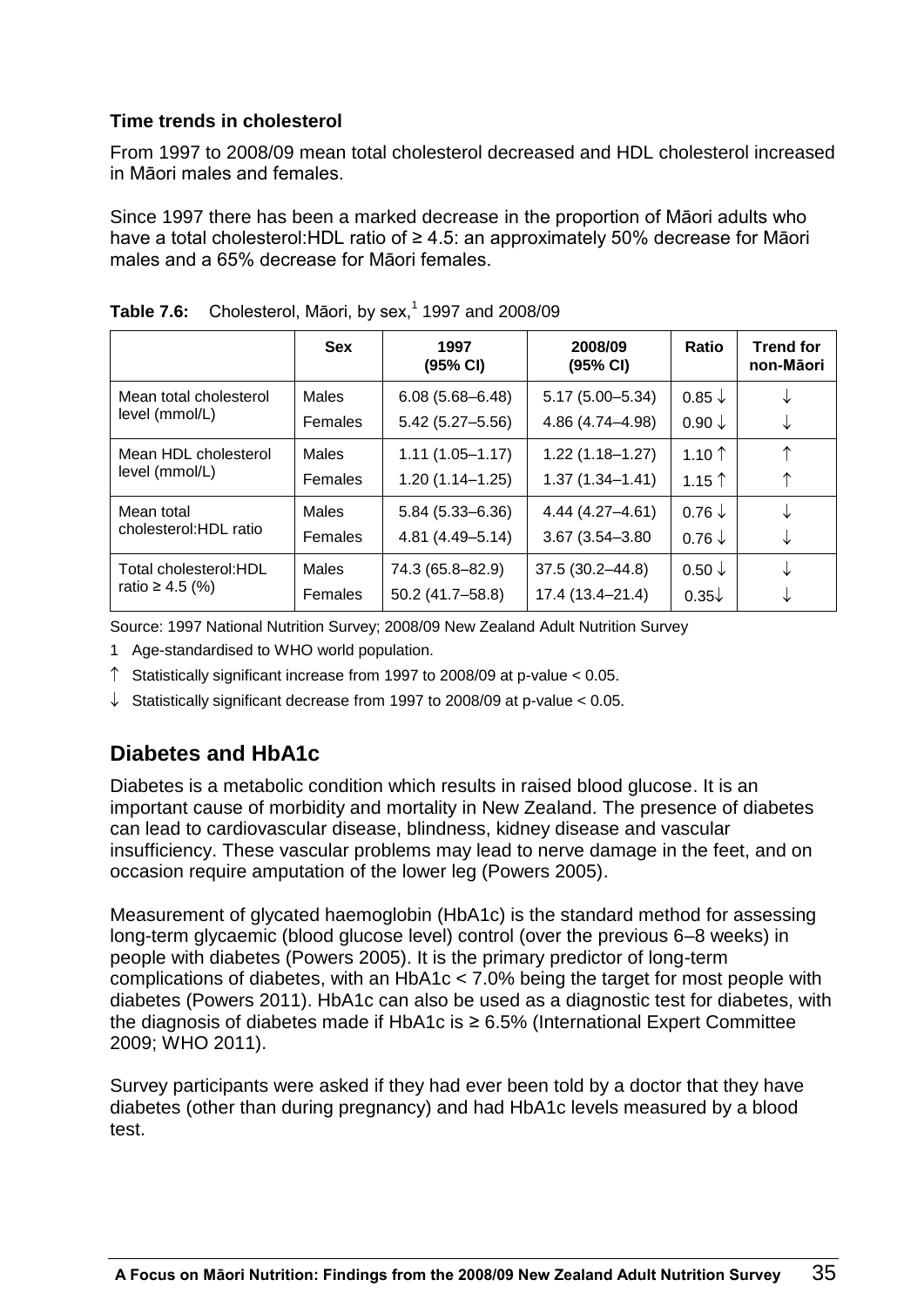The prevalence of total diabetes has been calculated by combining the prevalence of diabetes diagnosed by a doctor and the prevalence of undiagnosed diabetes (not diagnosed by a doctor and HbA1c  $\geq$  6.5%). The denominator for diagnosed diabetes includes all participants, whereas the denominator for undiagnosed diabetes only includes participants who reported they had not been diagnosed with diabetes and provided a blood sample. Therefore, total diabetes is not equal to the sum of diagnosed and undiagnosed because the denominators differ.

Overall, 9.7% of Māori males and 9.8% of Māori females aged 15 years and over have diabetes (combined diagnosed and undiagnosed). Among Māori not diagnosed with diabetes and who provided a blood sample, 2.0% of males and 2.7% of females had HbA1c levels  $\geq 6.5\%$ , which is indicative of undiagnosed diabetes.

Māori females were nearly twice as likely to have diabetes (diagnosed and undiagnosed) as non-Māori females, after adjusting for age. There was no significance difference between Māori and non-Māori males in the prevalence of diabetes (diagnosed and undiagnosed).

Among Māori adults diagnosed with diabetes, 25.7% of Māori males and 44.0% of females had good control of blood glucose levels (HbA1c < 7%). Māori males were half as likely to have good control as non-Māori males, after adjusting for age. There was no difference in the proportion with good diabetes control between Māori females and non-Māori females.

|                             |                                        | <b>Sex</b>     | Māori             | Māori compared with non-Māori <sup>1</sup> |              |  |
|-----------------------------|----------------------------------------|----------------|-------------------|--------------------------------------------|--------------|--|
|                             |                                        |                | (95% CI)          | <b>Difference</b>                          | <b>Ratio</b> |  |
| <b>Diabetes</b>             | Diabetes diagnosed                     | Males          | $6.8(4.3-9.3)$    | $4.4*$                                     | 1.99         |  |
|                             | by a doctor $(\%)$                     | <b>Females</b> | $7.1(4.7-9.5)$    | $6.2*$                                     | $3.29*$      |  |
|                             | Undiagnosed                            | Males          | $2.0(0.7-4.4)$    | 0.0                                        | 0.98         |  |
|                             | diabetes $2$ (%)                       | Females        | $2.7(1.4 - 4.6)$  | 1.5                                        | 2.31         |  |
|                             | <b>Total diabetes</b>                  | <b>Males</b>   | $9.7(6.0-13.5)$   | 1.3                                        | 1.19         |  |
|                             | (diagnosed and<br>undiagnosed) $3$ (%) | <b>Females</b> | $9.8(6.5 - 13.1)$ | $3.4*$                                     | $1.78*$      |  |
| Good management among those |                                        | Males          | 25.7 (8.8-50.6)   | $-25.0$                                    | $0.50*$      |  |
| $(HbA1c < 7.0\%)$ (%)       | diagnosed with diabetes                | <b>Females</b> | 44.0 (19.2-71.3)  | $-1.5$                                     | 0.97         |  |

#### **Table 7.7:** HbA1c and diabetes, Māori, by sex

Source: 2008/09 New Zealand Adult Nutrition Survey

- 1 Age-standardised to WHO world population.
- 2 Not diagnosed by a doctor and  $HbA1c \geq 6.5\%$ .
- 3 Total diabetes is not equal to the sum of diagnosed and undiagnosed because the denominators differ.
- \* Indicates a statistically significant result at p-value < 0.05.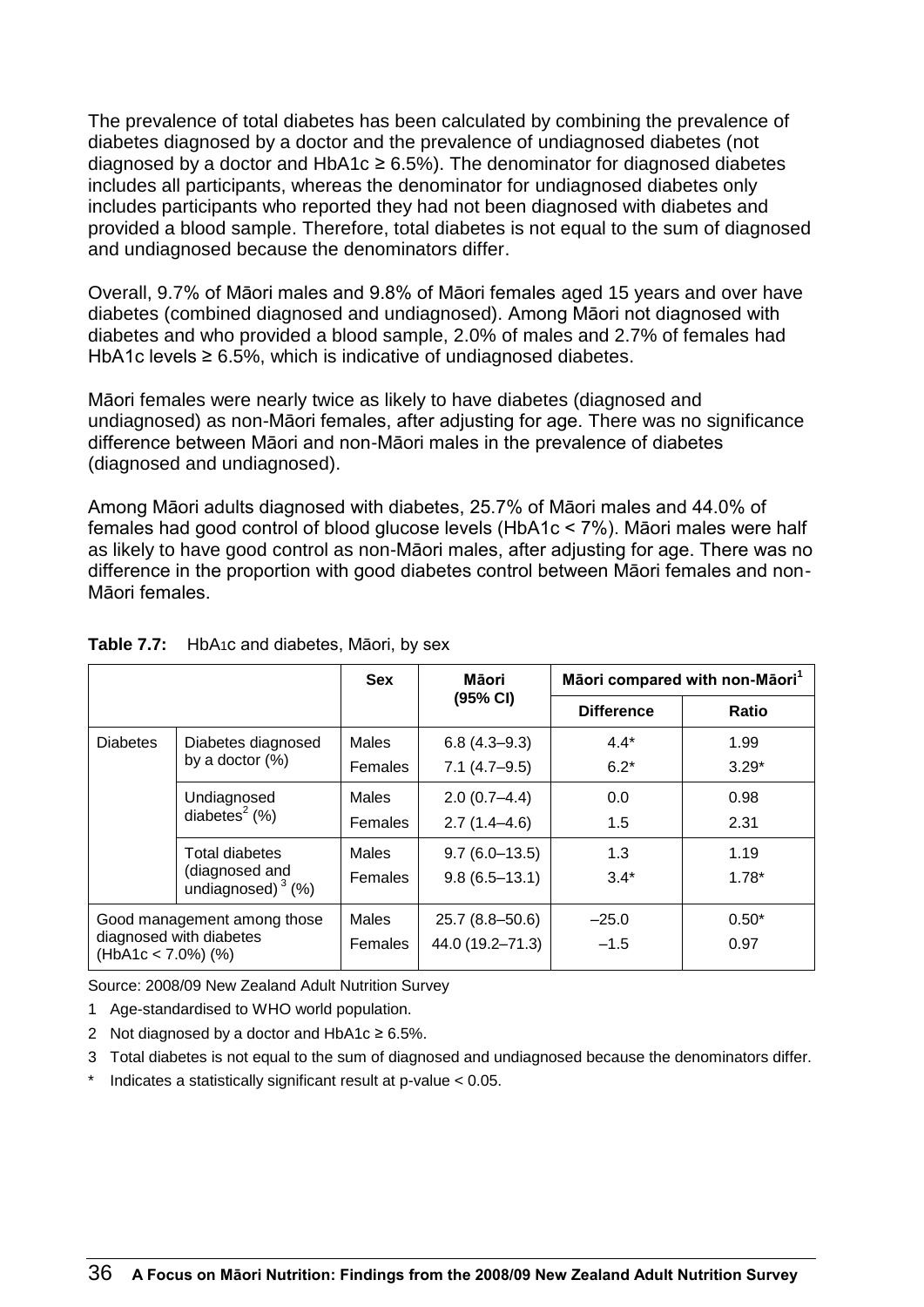## **Folate status**

Folate is essential for DNA synthesis and is especially important during periods of increased cell replication and growth. Folate has a role in erythropoiesis (red blood cell formation/production), and therefore a deficiency in this vitamin can result in megaloblastic anaemia (Mann and Truswell 2007).

Inadequate folic acid levels during pregnancy have been associated with an increased risk of neural tube defects (NTDs), a major group of birth defects in the developing foetus (MRC Vitamin Study Research Group 1991). To reduce the incidence of NTDs, the Ministry of Health recommends that women of child-bearing age who plan to become pregnant take 800 µg of folic acid daily for at least four weeks prior to conception and for 12 weeks after conceiving.

Since 1996 voluntary fortification of selected foods (eg, breakfast cereals, flour, breads) with folic acid has been permitted. A standard for the mandatory fortification of bread with folic acid was to come into effect in September 2009, but the implementation of the standard was deferred for review in May 2012. In the interim, the bread industry has agreed to increase the fortification of bread with folic acid voluntarily. Because the 2008/09 NZANS took place before any increase in uptake of voluntary folic acid fortification, the results presented in this report will provide a baseline with which the effects of this increased voluntary fortification can be compared.

Folate status can be assessed by direct measurement of folate in serum and red blood cells. Red blood folate concentration is an indicator of long-term status, while serum folate indicates folate status at the time the blood sample was drawn. Red blood folate status is presented in this report. Low red blood folate status was defined as red blood folate < 317 nmol/L (Wright et al 1998).

Mean red blood folate concentrations were 804 nmol/L for Māori males and 785 nmol/L for Māori females (Table 7.8). The prevalence of low red blood folate was low for Māori males and females.

There were no significant differences in mean red blood cell folate or prevalence of low red blood folate between Māori and non-Māori males, after adjusting for age. Māori females had a significantly lower mean red blood folate than non-Māori females, but there was no difference in the prevalence of low red blood folate, after adjusting for age.

The NTD risk is associated with red blood folate levels in a continuous dose–response relationship (Daly et al 1995). Red blood cell (RBC) folate levels ≥ 906 nmol/L are associated with a very low risk of NTD, and levels  $\leq$  339 nmol/L are associated with a high risk.

Less than 5% of Māori women have a red blood folate concentration associated with a higher risk of an NTD-affected pregnancy. There were no differences between Māori and non-Māori females in terms of low or high risk of having an NTD-affected pregnancy, after adjusting for age.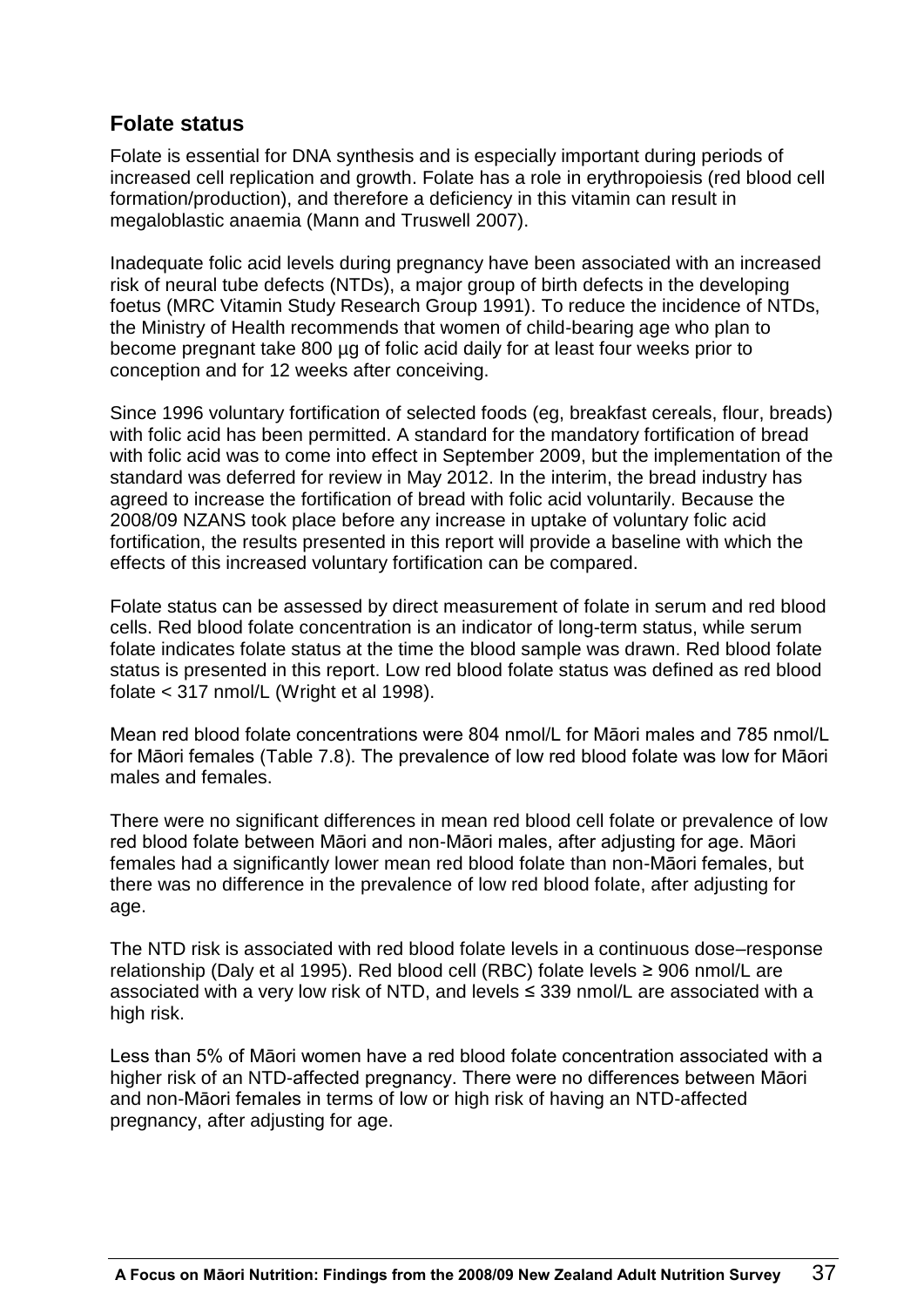**Table 7.8:** Folate status, Māori, by sex

|                                                                     |                                                                                | <b>Sex</b>                      | Māori                              | Māori compared with non-Māori <sup>1</sup> |                 |
|---------------------------------------------------------------------|--------------------------------------------------------------------------------|---------------------------------|------------------------------------|--------------------------------------------|-----------------|
|                                                                     |                                                                                |                                 | (95% CI)                           | <b>Difference</b>                          | Ratio           |
| Red blood<br>folate                                                 | Mean red blood<br>folate (nmol/L)                                              | <b>Males</b><br>Females         | 804 (737-872)<br>785 (739-830)     | $-75.2$<br>$-86.3*$                        | 0.92<br>$0.90*$ |
|                                                                     | Low red blood<br>folate $(317nmol/L) (%)$                                      | Males<br>Females                | $2.2(0.2 - 8.6)$<br>$2.8(1.0-4.5)$ | 0.1<br>$-0.2$                              | 1.04<br>0.92    |
| Risk of<br>NTD-<br>affected<br>pregnancy:<br>females<br>16-44 years | Low risk (red<br>blood folate $\geq$<br>906 nmol/L) (%)                        | <b>Females</b><br>$16-44$ years | 23.9 (16.9-30.9)                   | $-2.7$                                     | 0.90            |
|                                                                     | High risk of<br>NTDs (red blood<br>cell folate $\leq$ 339<br>$nmol/L$ ) $(\%)$ | <b>Females</b><br>16-44 years   | $4.5(0.5 - 15.3)$                  | $\Omega$                                   | 1.00            |

Source: 2008/09 New Zealand Adult Nutrition Survey

1 Age-standardised to WHO world population.

Indicates a statistically significant result at  $p$ -value  $< 0.05$ .

### **Iron status**

Iron is an essential component of haemoglobin, which is the component of red blood cells that transports oxygen and myoglobin in the muscle cells (Rolfes et al 2009). There are three stages of iron deficiency. In the first stage, body iron stores start to become depleted but red cell production is not affected. In the second stage (iron deficiency without anaemia), body iron stores are depleted and levels of circulating iron start to fall, although blood haemoglobin concentrations are maintained. In the final stage (iron deficiency with anaemia), body iron stores are severely depleted and the amount of iron circulating is very low, which results in reduced red cell production and low haemoglobin concentrations. Women aged 15–44 are at high risk of iron deficiency because of iron loss due to menstruation.

There are few symptoms associated with low iron stores, but iron deficiency without anaemia and iron deficiency with anaemia are associated with impaired immune function, decreased work capacity, fatigue and some specific cognitive learning effects (Mann and Truswell 2007). A range of biochemical indices are needed to assess all stages of iron deficiency, which are noted underneath Table 7.9. Note that iron deficiency anaemia is a subset of iron deficiency.

In foods, haem iron is found in meat, fish and poultry and is better absorbed by the body than non-haem iron. Non-haem iron comes from most foods and its absorption is improved by consuming foods containing a meat, fish and poultry factor and vitamin C during the same meal (Mann and Truswell 2007; Rolfes et al 2009). Foods containing phytate and polyphenol, such as whole-grain cereals, nuts, legumes, tea, coffee and some vegetables, reduce the absorption of iron.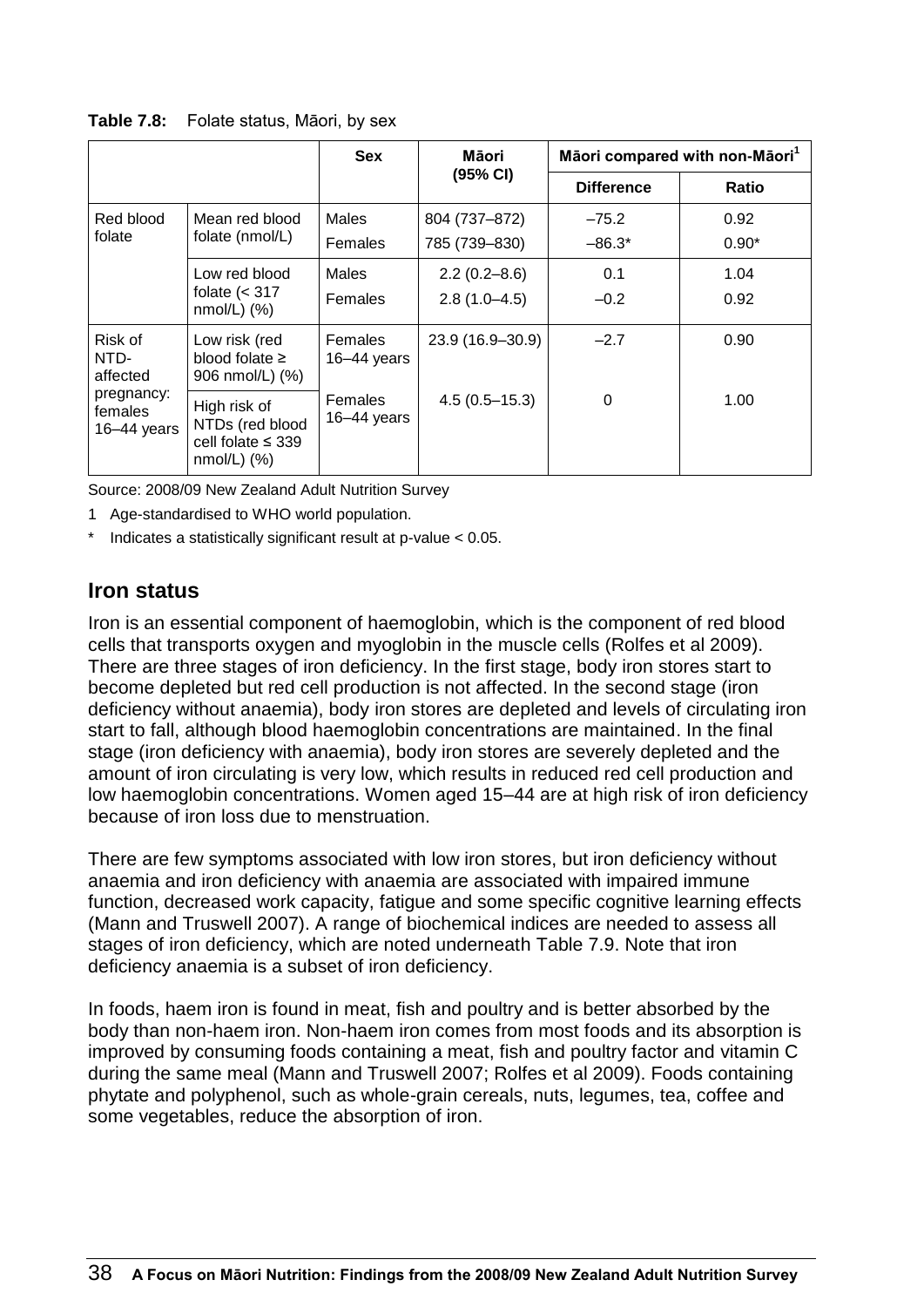Ten percent of Māori females have low iron stores (Table 7.9); 4.8 % Māori females had iron deficiency with anaemia. There were no significant differences in the prevalence of low iron stores or iron deficiency between Māori and non-Māori females, after adjusting for age.

The proportion of Māori males with low iron stores and iron deficiency was very low. There was a significantly lower proportion of Māori males with low iron stores and iron deficiency (but not iron deficiency with anaemia) than non-Māori males, after adjusting for age.

|                                                        | <b>Sex</b>          | Māori<br>(95% CI)   | Māori compared with non-Māori <sup>1</sup> |              |
|--------------------------------------------------------|---------------------|---------------------|--------------------------------------------|--------------|
|                                                        |                     |                     | <b>Difference</b>                          | <b>Ratio</b> |
| Low iron stores<br>$(\%)^2$                            | Males               | $0.2(0.0-1.4)$      | $-1.5^*$                                   | $0.12*$      |
|                                                        | Females             | $10.1 (6.0 - 14.2)$ | 0.9                                        | 1.11         |
|                                                        | Females 16-44 years | $12.2(6.8-19.5)$    | 1.5                                        | 1.14         |
| Iron deficiency<br>with or without<br>anaemia $(\%)^3$ | Males               | $0.2(0.0-1.4)$      | $-1.0$                                     | $0.16*$      |
|                                                        | Females             | $9.4(5.4 - 13.3)$   | 1.9                                        | 1.27         |
|                                                        | Females 16-44 years | $11.3(5.8 - 19.2)$  | 2.6                                        | 1.30         |
| Iron deficiency<br>with anaemia $(\%)^4$               | Males               | $0.2(0.0-1.5)$      | $-0.4$                                     | 0.34         |
|                                                        | Females             | $4.8(1.6 - 8.0)$    | 1.0                                        | 1.32         |
|                                                        | Females 16-44 years | $5.9(0.3 - 24.6)$   | 2.2                                        | 1.65         |

**Table 7.9:** Iron status, Māori, by sex

Source: 2008/09 New Zealand Adult Nutrition Survey

- 1 Age-standardised to WHO world population.
- 2 Serum ferritin < 12 μg/L. Serum ferritin concentration data for participants with serum C-reactive protein > 8 mg/L were not included in calculations of either serum ferritin or iron status.
- 3 Serum ferritin < 12 μg/L and zinc protoporphyrin > 60 μmol/mol.
- 4 Serum ferritin < 12 μg/L and zinc protoporphyrin > 60 μmol/mol, and haemoglobin < 136 g/L males 15–19 years; < 137 g/L males 20–49 years; < 133 g/L males 50–69 years; < 124 g/L males 70+ years; < 120 g/L females 15–69 years; < 118 g/L females 70+ years.
- Indicates a statistically significant result at  $p$ -value  $< 0.05$ .

#### **Time trends in iron status**

The prevalence of low iron stores and iron deficiency in Māori males was very low in both 1997 and 2008/09. From 1997 to 2008/09 there were no significant changes in the prevalence of low iron stores, iron deficiency or iron deficiency with anaemia in Māori females.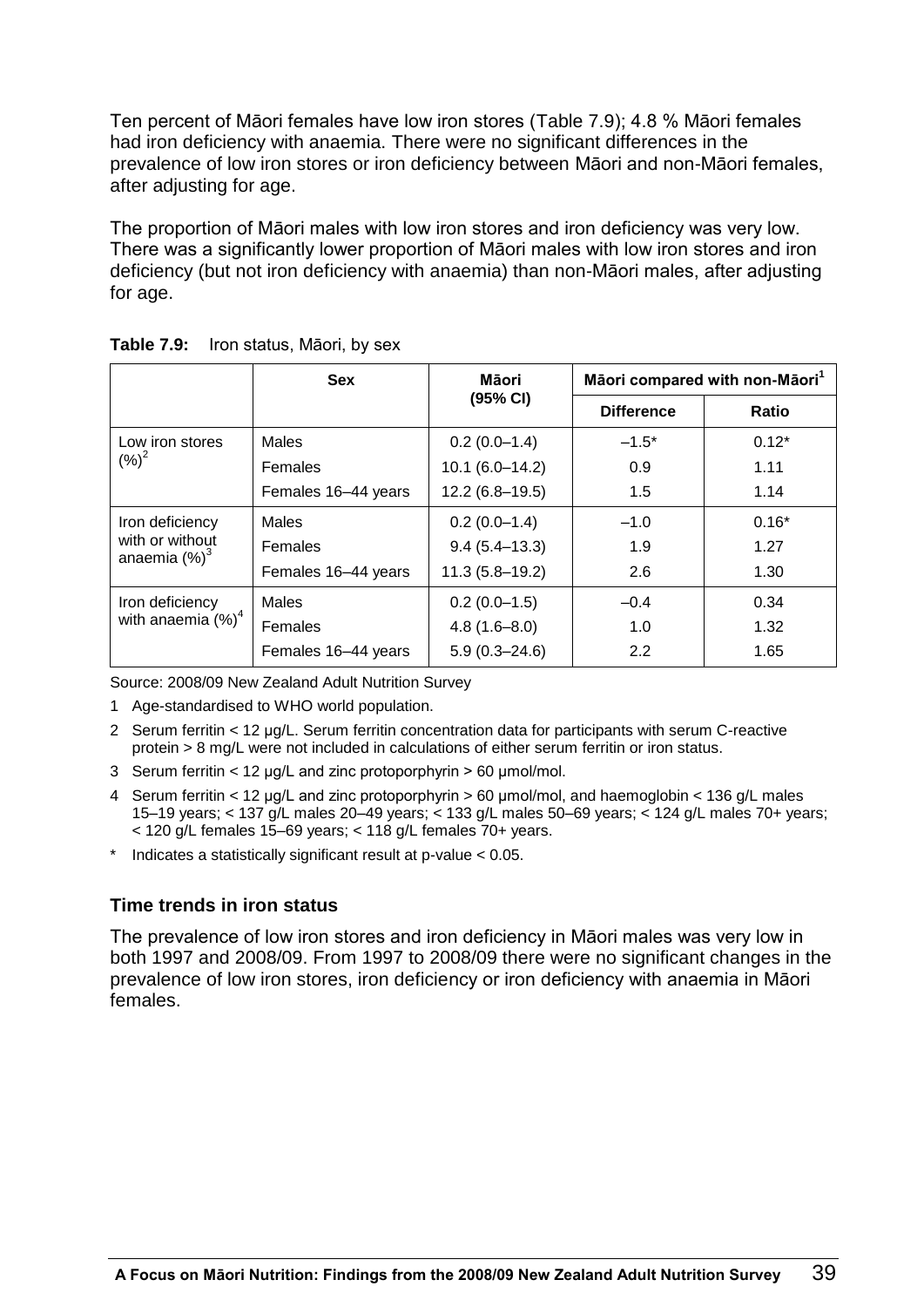#### **Table 7.10:** Iron status, Māori women, 1997 and 2008/09<sup>1</sup>

|                                                     | 1997              | 2008/09           | <b>Ratio</b> | <b>Trend for</b><br>non-Māori |
|-----------------------------------------------------|-------------------|-------------------|--------------|-------------------------------|
| Low iron stores $(\%)^2$                            | $9.7(5.0-14.4)$   | $9.6(5.5-13.8)$   | 0.99         | nc                            |
| Iron deficiency with or without<br>anaemia $(\%)^3$ | $7.6(3.5-13.8)$   | $9.2(4.9 - 13.4)$ | 1.21         | ᠰ                             |
| Iron deficiency with anaemia $(\%)^4$               | $5.6(2.2 - 11.2)$ | $4.1(0.4 - 15.1)$ | 0.74         | nc                            |

Source: 1997 National Nutrition Survey; 2008/09 New Zealand Adult Nutrition Survey

- 1 Age-standardised to WHO world population.
- 2 Serum ferritin < 12 μg/L. Serum ferritin concentration data for participants with serum C-reactive protein > 8 mg/L were not included in calculations of either serum ferritin or iron status.
- 3 Serum ferritin < 12 μg/L and zinc protoporphyrin > 60 μmol/mol.
- 4 Serum ferritin < 12 μg/L and zinc protoporphyrin > 60 μmol/mol, and haemoglobin < 136 g/L males 15–19 years; < 137 g/L males 20–49 years; < 133 g/L males 50–69 years; < 124 g/L males 70+ years;  $<$  120 g/L females 15–69 years;  $<$  118 g/L females 70+ years.
- $\uparrow$  Statistically significant increase from 1997 to 2008/09 at p-value < 0.05.
- $\downarrow$  Statistically significant decrease from 1997 to 2008/09 at p-value < 0.05.

#### **Iodine status**

Iodine is an essential component of thyroid hormones, which play a critical role in maintaining the body's metabolic rate and normal growth and mental development. There is a wide spectrum of iodine deficiency disorders (IDD) affecting all life-cycle groups, from the foetus to adult. Mild to moderate iodine deficiency can cause thyroid problems, including the development of a goitre (enlarged thyroid gland) and hypothyroidism. Severe iodine deficiency during foetal development impairs mental development (Mann and Truswell 2007).

More than 90% of iodine is excreted in the urine, so urinary iodine is a good indicator of recent iodine status. The following International Council for the Control of Iodine Deficiency Disorders (WHO 2007) cut-offs for iodine deficiencies were used to assess iodine deficiency. Where urinary iodine concentration was measured as 0–10 µg/L, it was replaced with the value 10 µg/L, which is the lowest detectable limit of the assay (ICCIDD 2000).

- Mild iodine deficiency is defined as a median urinary iodine concentration of 50–99 µg/L.
- Moderate iodine deficiency is defined as a median urinary iodine concentration of 20–49 µg/L.

Most soils in New Zealand are low in iodine, resulting in low concentrations in locally produced foods. The iodisation of salt was introduced in 1924 to improve iodine intakes, but most convenience and manufactured foods do not use iodised salt. Due to the re-emergence of iodine deficiency in New Zealand, it became mandatory for bread manufacturers to use iodised salt in all commercially prepared bread (other than organic and unleavened bread) on 27 September 2009. While a small proportion of participants (10%) provided blood samples after 27 September 2009, the survey is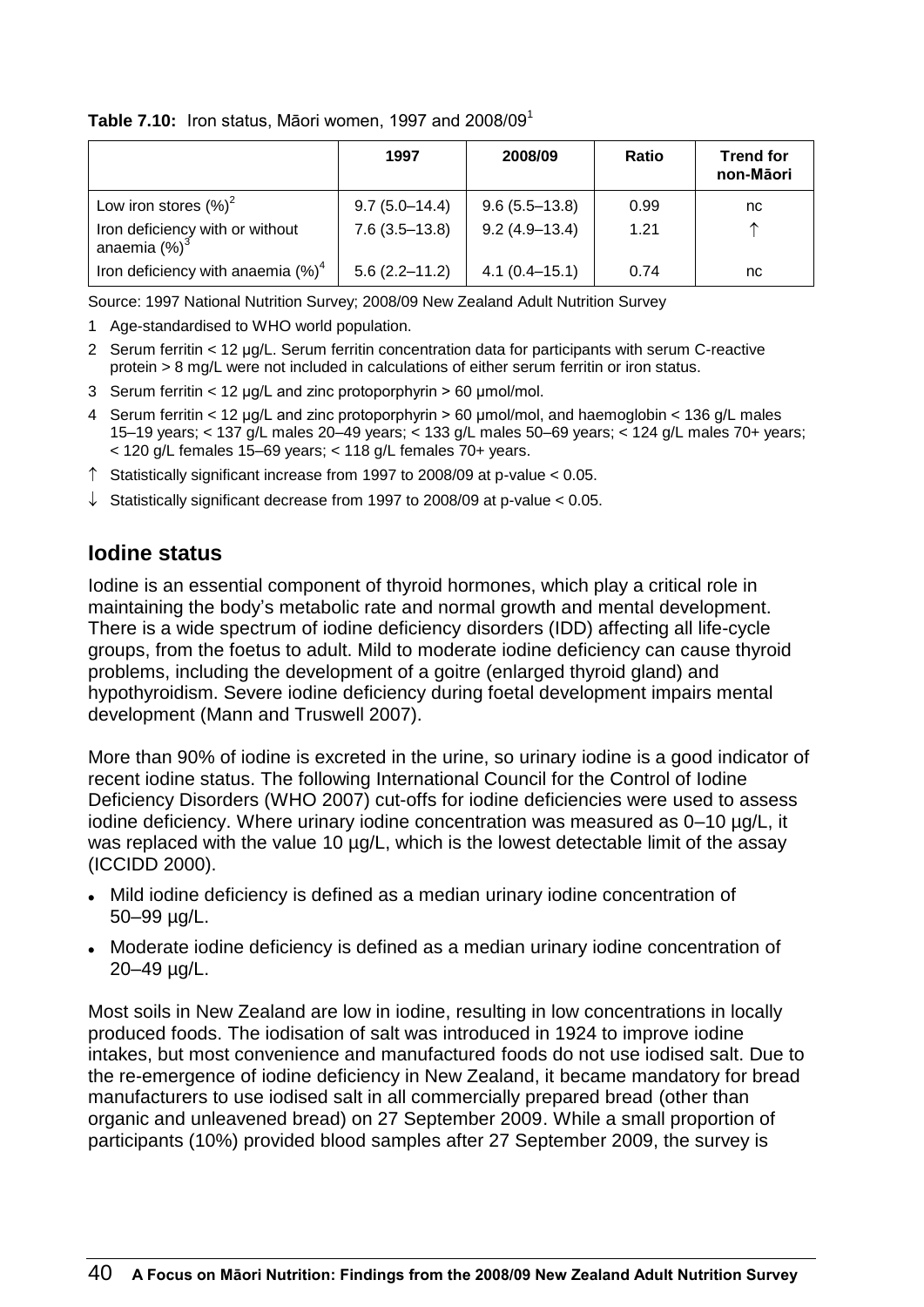considered to provide an indication of iodine status prior to mandatory iodine fortification.

The median urinary iodine concentration (MUIC) was 55 µg/L for Māori males and 57 µg/L for Māori females (Table 7.11). There were no significant differences in the median urinary iodine concentration between Māori and non-Māori males and Māori and non-Māori females, after adjusting for age.

In the Māori population, 43% of males and 44% of females had urinary iodine concentrations < 50 µg/L, and 79% of males and 80% of females had concentrations < 100 µg/L. The ICCIDD suggests that no more than 20% of a population should have urinary iodine concentrations below 50 µg/L. There was no difference between Māori and non-Māori males and Māori and non-Māori females in the proportion of the population with a MUIC < 100 µg/L, after adjusting for age. Māori females were significantly less likely to have a MUIC < 50 µg/L than non-Māori females, after adjusting for age.

As from 1 July 2010, a subsidised iodine-only tablet (150 µg) has been available in New Zealand, which the Ministry of Health recommends that all pregnant and breastfeeding women take once a day.

|                              | <b>Sex</b>   | Māori         | Māori compared with non-Māori <sup>1</sup> |              |
|------------------------------|--------------|---------------|--------------------------------------------|--------------|
|                              |              | (95% CI)      | <b>Difference</b>                          | <b>Ratio</b> |
| Median urinary iodine        | <b>Males</b> | 55 (44 - 65)  | $\wedge$                                   | $\wedge$     |
| concentration $(\mu g/L)^2$  | Females      | $57(51-63)$   | $\wedge$                                   | $\wedge$     |
| Urinary iodine concentration | Males        | $43(35 - 53)$ | $-2\%$                                     | 0.95         |
| $< 50 \mu g/L (%)^3$         | Females      | 44 (37-51)    | $-8%$                                      | $0.84*$      |
| Urinary iodine concentration | Males        | 79 (70-86)    | $-3%$                                      | 0.97         |
| $< 100 \text{ µg/L}^{3}$     | Females      | 80 (74-85)    | $-2%$                                      | 0.97         |

**Table 7.11:** Iodine status, Māori, by sex

Source: 2008/09 New Zealand Adult Nutrition Survey

- 1 Age-standardised to WHO world population.
- 2 Mild iodine deficiency: median urinary iodine concentration 50–99 µg/L; moderate iodine deficiency: median urinary iodine concentration 20-49 µg/L; severe iodine deficiency: median urinary iodine concentration  $<$  20 µg/L.
- 3 WHO/UNICEF/ICCIDD recommend that no more than 50% of the population have an MUIC < 100  $\mu$ g/L, and no more than 20% have an MUIC < 50  $\mu$ g/L.
- ^ Confidence intervals for rate ratio and rate difference could not be calculated for median urinary iodine concentration.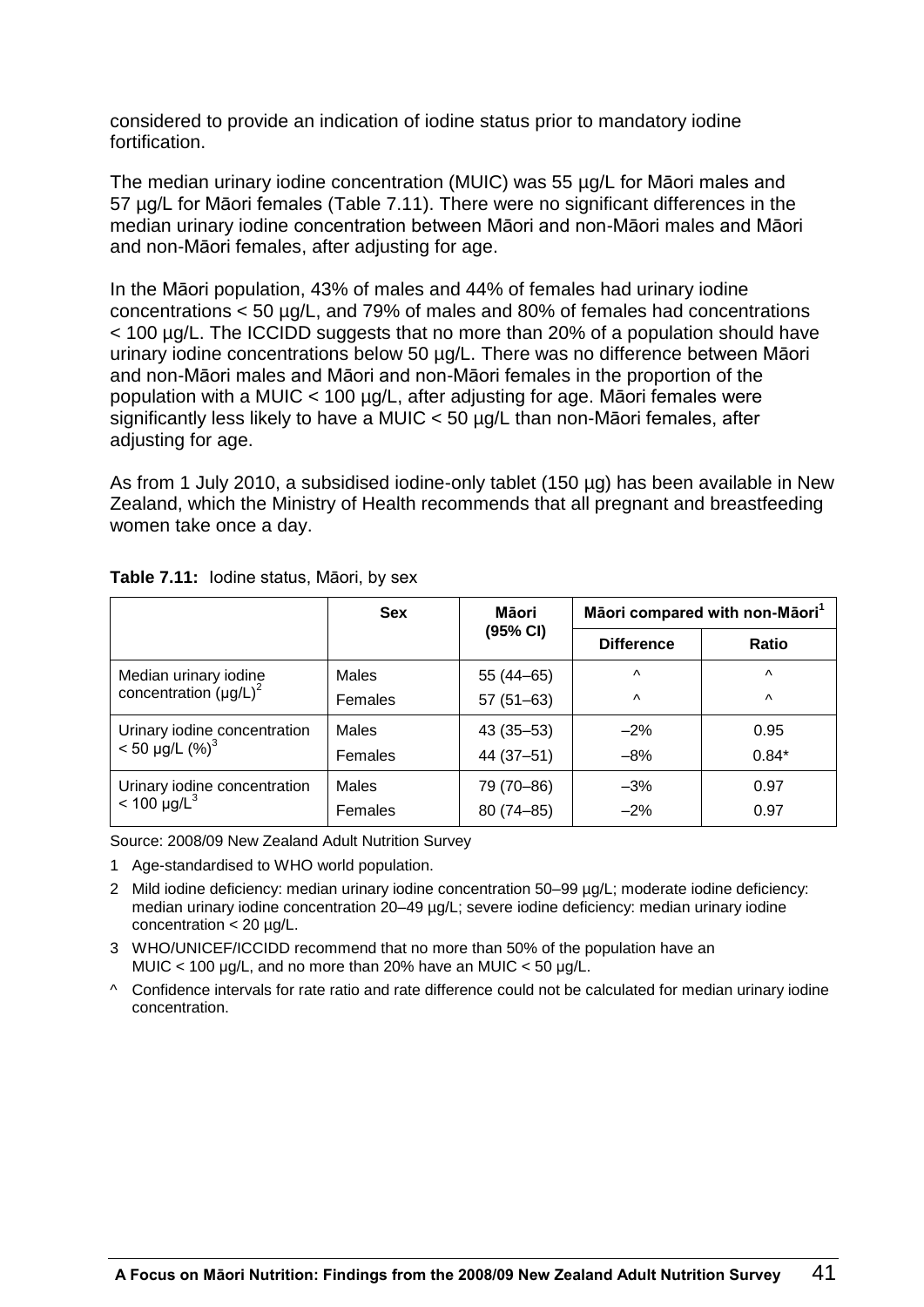# **References**

Ahmad O, Boshci-Pinto C, Lopez A, et al. 2000. *Age-standardization of Rates: A new WHO standard.* Geneva: World Health Organization.

Cho S, Dietrich M, Brown CJ, et al. 2003. The effect of breakfast type on total daily energy intake and body mass index: results from the Third National Health and Nutrition Examination Survey (NHANES III). *Journal of the American College of Nutrition* 22: 296–302.

Cole TJ, Bellizzi MC, Flegal KM, et al. 2000. Establishing a standard definition for child overweight and obesity worldwide: International survey. *British Medical Journal* 320: 1240–5.

Cole TJ, Flegal KM, Nicholls D, et al. 2007. Body mass index cut offs to define thinness in children and adolescents: international survey. *British Medical Journal* 335: 194–201.

Daly LE, Kirke PN, Molloy A, et al. 1995. Folate levels and neural tube defects: implications for prevention. *Journal of the American Medical Association* 274: 1698–702.

Erqou S, Kaptoge S, Perry PL, et al. 2009. Lipoprotein (a) concentration and the risk of coronary heart disease, stroke and nonvascular mortality. *Journal of the American Medical Association* 302: 412–23.

Gibson RS. 2005. *Principles of Nutritional Assessment.* New York: Oxford University Press.

ICCIDD (International Council for the Control of Iodine Deficiency Disorders). 2000. Standardization of ultrasound and urinary iodine determination for assessing iodine status: report of a technical consultation. *IDD Newsletter* 16: 19–23.

International Expert Committee. 2009. International Expert Committee Report on the role of the Alc assay in the diagnosis of diabetes. *Diabetes Care* 32(7): 1327–34.

Ma Y, Bertone ER, Stanek EJ 3rd, et al. 2003. Association between eating patterns and obesity in a free-living US adult population. *American Journal of Epidemiology* 158: 85–92.

Mann J, Truswell AS (eds). 2007. *Essentials of Human Nutrition* (3rd ed). New York: Oxford University Press.

Ministry of Health. 2003. *Food and Nutrition Guidelines for Healthy Adults: A background paper.*  Wellington: Ministry of Health.

MRC Vitamin Study Research Group. 1991. Prevention of neural tube defects: results from the Medical Research Council Vitamin Study. *Lancet* 338: 131–7.

Neaton JD, Wentworth D. 1992. Serum cholesterol, blood pressure, cigarette smoking, and death from coronary heart disease: overall findings and differences by age for 316,099 white men. *Archives of Internal Medicine* 152: 56–64.

New Zealand Guidelines Group. 2003. *The Assessment and Management of Cardiovascular Risk*. Wellington: New Zealand Guidelines Group.

NHMRC. 2006. *Nutrient Reference Values for Australia and New Zealand.* Canberra, ACT: National Health and Medical Research Council.

Parnell WR, Reid J, Wilson NC, et al. 2001. Food security: is New Zealand a land of plenty? *New Zealand Medical Journal* 114: 141–5.